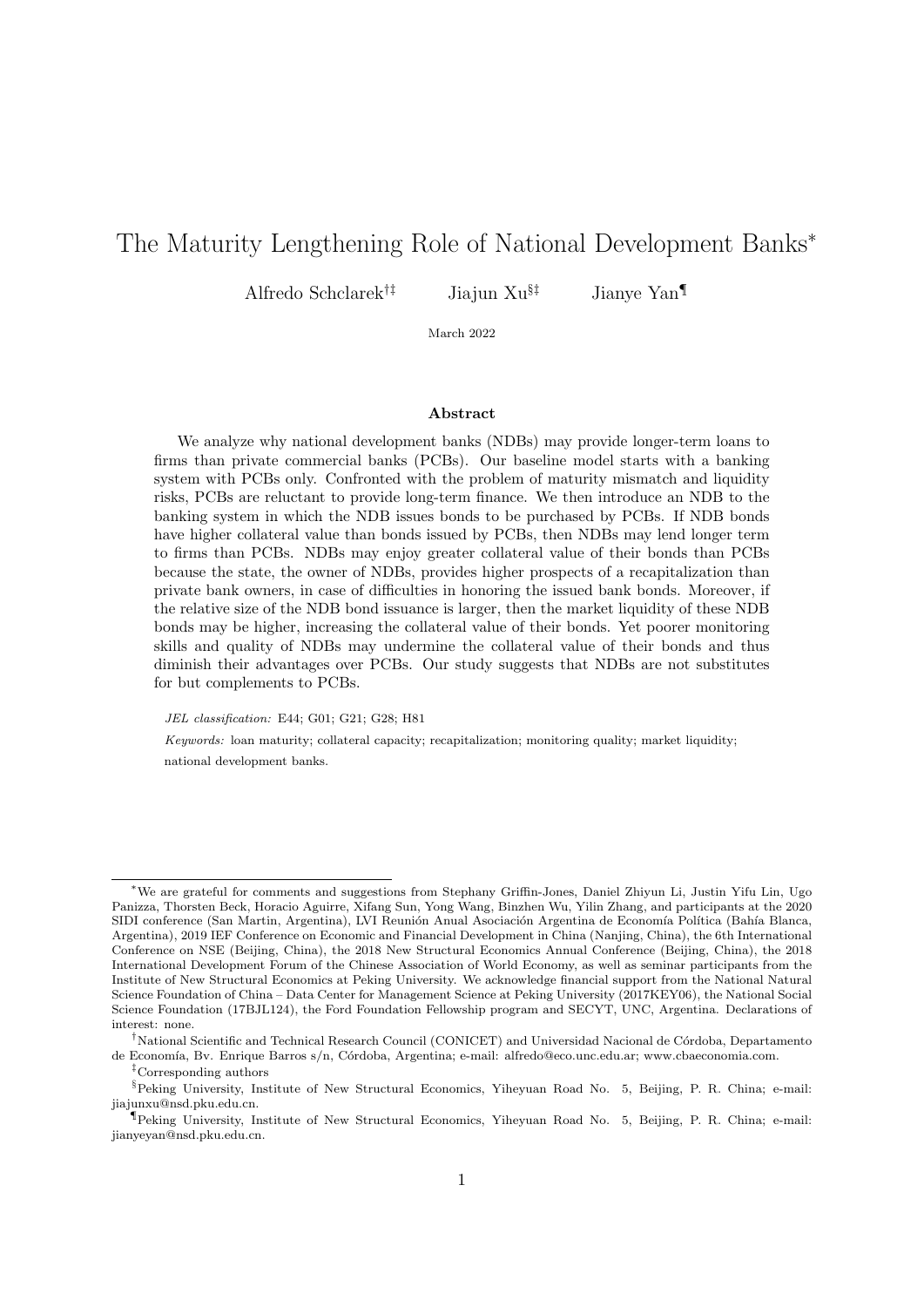# 1 Introduction

The availability of long-term finance has a positive and significant impact on long-run growth [\(Beck, 2012\)](#page-25-0). Moreover, it contributes to higher growth by playing a countercyclical role that lowers macroeconomic volatility [\(Aghion et al., 2005\)](#page-25-1). When long-term finance is not available for eligible firms, they become vulnerable to rollover risks and may become reluctant to undertake longer-term fixed investments, leading to adverse effects on economic growth and welfare [\(Diamond, 1991\)](#page-26-0). Despite its significance, long-term finance is in short supply, especially in developing countries.

One way to overcome the scarcity of long-term finance is to establish national development banks (NDBs). NDBs are financial institutions established by central governments with the official mission of fulfilling public policy objectives, such as financing high-risk and long-term projects that go beyond the risk appetite of private commercial banks (Armendáriz de Aghion, [1999\)](#page-25-2). Worldwide, the total assets of all NDBs are as much as nine trillion dollars, accounting for about [1](#page-0-0)0% of global gross domestic product.<sup>1</sup> Moreover, during the recent  $2007/2008$  financial crisis, NDBs were recognized to have acted in a countercyclical manner, which helped to stabilize the real economy [\(Brei and Schclarek, 2018\)](#page-26-1).

Using a comprehensive list of NDBs worldwide, matched with bank-level data by Bankfocus [\(Hu et al., 2020\)](#page-27-0), Figure 1 shows the average ratio of loans to customers longer than 5 years, discriminating among the following bank types: a) NDBs, b) state-owned commercial banks (SCBs), and c) privately owned commercial banks (PCBs). The database consists of a large sample of 1,251 banks, of which 58 are NDBs, 112 are SCBs, and 1,081 are PCBs, across 106 countries between 2011 and 2018. As clearly shown in Figure 1, and supported by the econometric findings of [Hu et al.](#page-27-0) [\(2020\)](#page-27-0), which control for individual bank-level characteristics and macroeconomic factors, NDBs provide longer-term loans to customers than do both SCBs and PCBs. Another empirical paper on the importance of NDBs for long-term loans is that of [de Luna-Martinez and Vicente](#page-26-2) [\(2012\)](#page-26-2), which, for a sample of 90 NDBs in 61 countries, discovered that 54% of loans had a maturity of over 10 years, 29% of loans had a maturity of 6-10 years, and only 16% of loans had a maturity of less than 5 years.

#### {Insert figure 1 here}

One reason why NDBs may provide long-term finance is that they have the official mission to do so because they are development-oriented rather than focusing exclusively on maximizing profits. NDBs may be more willing to internalize certain positive externalities of longer-term loans to firms and take on risks that private banks do not[\(Brei and Schclarek, 2013,](#page-25-3) [2015,](#page-25-4) [2018\)](#page-26-1), and optimally lend longer-term than PCBs. [2](#page-0-0) Another explanation is that the maturitylengthening role of NDBs may be related to the time term of their funding sources [\(Griffith-](#page-27-1)[Jones et al., 2018\)](#page-27-1). Because PCBs rely predominately on short-term bank deposits, which may be withdrawn at any moment, PCBs are prone to higher maturity mismatch and refinancing risks when providing longer-term loans. By contrast, NDBs have longer-term liabilities, such as bonds, and may rely more on recapitalizations to finance their lending. Therefore, NDBs

 $^1$ Data source: <https://financeincommon.org/pdb-database>, accessed 15 March 2021.

<sup>&</sup>lt;sup>2</sup>It is worth noting that key preconditions for providing long-term financing are, among others, that NDBs have a proper corporate governance; good technical, financial and monitoring skills; sound liquidity and risk management; transparency; and efficiency. NDBs often fail in practice because of poor governance or undue political intervention.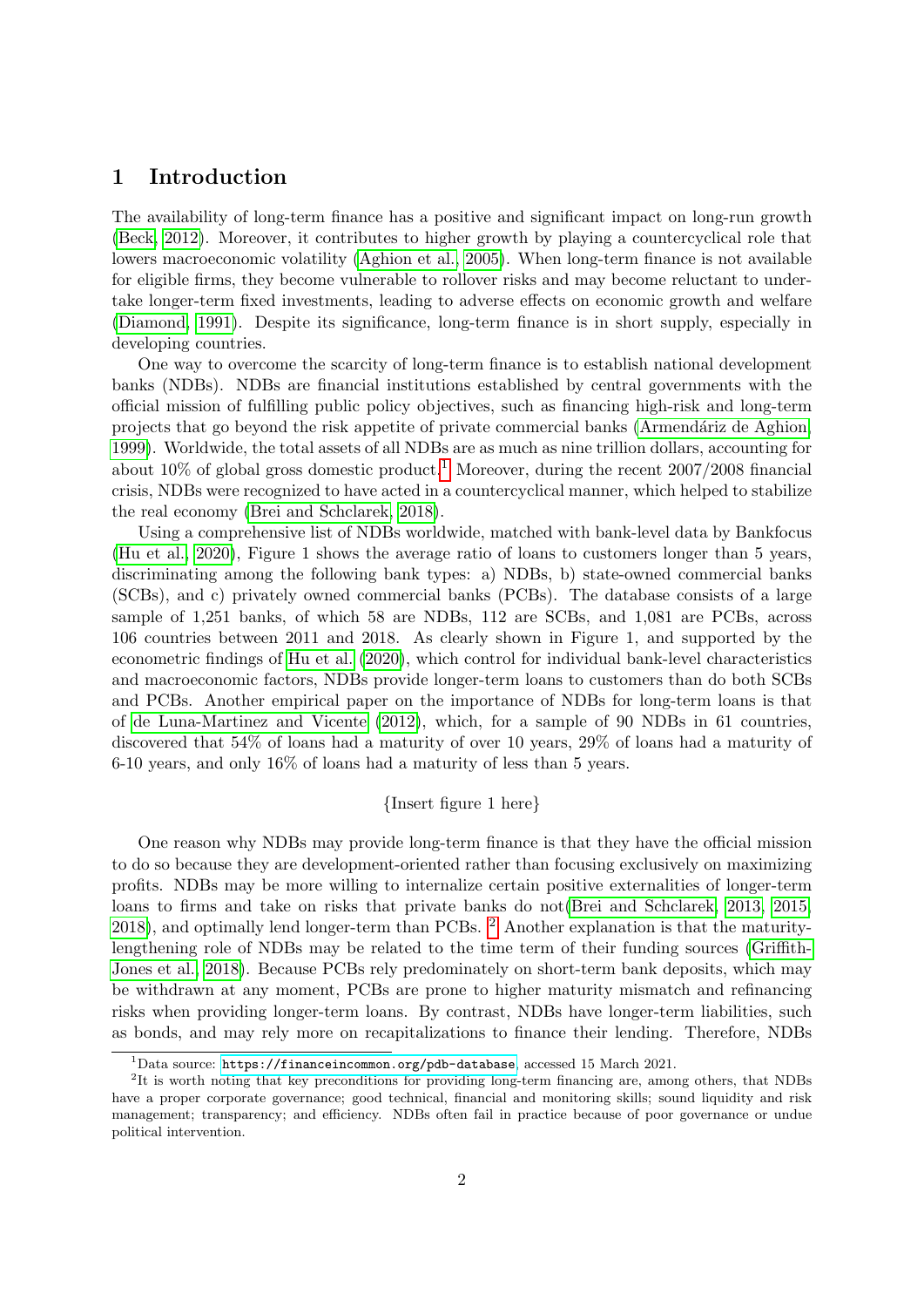are able to grant longer-term credits without incurring substantial maturity mismatch and refinancing risks.

In our paper, we build on the above insights and draw on additional insights from indepth interviews with practitioners from NDBs to propose a novel explanation for the maturitylengthening role of NDBs. Our core argument is that NDBs may lend longer term to firms than PCBs can, if NDB bonds have higher collateral value than bonds issued by PCBs. Our baseline model starts with a banking system containing PCBs only. PCBs suffer from maturity mismatch between loans to firms and deposits and thus faces liquidity risks, which may require them to issue bonds, or, equivalently, to obtain interbank loans to settle interbank payments (the survival constraint). If we consider that collateral is needed to secure promises because promises without collateral may be broken and difficult to enforce, the maximum amount that banks may obtain by issuing bonds (i.e. the collateral value of the bonds issued by banks) is primarily determined by the collateral capacity of banks' assets (or loans to firms). The collateral value of bank bonds is negatively related to the maturity of the bank loans to firms because long-term loans are often riskier than short-term ones. Thus, PCBs will optimally choose the maturity of loans to firms so that the collateral value of their bonds is high enough to overcome the survival constraint. Next, we introduce an NDB that finances its lending to firms by issuing bonds bought by PCBs. In case that PCBs need to settle interbank payments (the survival constraint), they may sell the NDB bonds instead of issuing their own bonds or, equivalently, requesting an interbank loan.

Our main proposition is that a banking system with both NDBs and PCBs may provide longer-term lending to firms compared with a banking system with PCBs only, if NDB bonds have higher collateral value than bonds issued by PCBs. One reason why NDB bonds may enjoy greater collateral value is that NDBs are owned by the government, which may have a higher recapitalization willingness and capacity than private bank owners in case of difficulties in honoring the issued bank bonds. Another advantage may be that NDBs finance themselves through bond issuance rather than deposit-creation and -taking, which may imply that the trading volume of NDB bonds is higher than that of any other commercial bank, thus enhancing the market liquidity of NDB bonds. However, if NDBs have a lower level of monitoring skills and quality than PCBs because of undue political intervention, their advantages over PCBs would be reduced in terms of their maturity-lengthening role. In addition, even if both NDBs and SCBs are owned by governments, NDBs may even have an advantage over SCBs in terms of the maturity of loans to firms, if NDB bonds have higher market liquidity than SCB bonds.

Regarding the related literature, the underlying money and banking theory that we use is the "money view" theory, as in [Mehrling](#page-27-2) [\(2011\)](#page-27-2), and [Mehrling](#page-27-3) [\(2012\)](#page-27-3). Our reason for using this theory instead of the conventional financial-intermediation theory of banking is that the money view theory is especially suitable for analyzing liquidity problems and the use of bank bonds or interbank loans to settle interbank payments (the survival constraint), in particular when bank deposits are not withdrawn from the banking system as a whole. For the limitations of the conventional financial-intermediation theory of banking regarding this point about the withdrawal of bank deposits, see, among others, [Skeie](#page-27-4) [\(2008\)](#page-27-4). Furthermore, we enrich the literature on assets' collateral capacity, as in [Adrian and Boyarchenko](#page-25-5) [\(2012\)](#page-25-5), [Brunnermeier](#page-26-3) [and Pedersen](#page-26-3) [\(2009\)](#page-26-3), and [Geanakoplos and Fostel](#page-26-4) [\(2008\)](#page-26-4), by explicitly linking the collateral capacity of bank loans to firms with the maturity of those bank loans. To the best of our knowledge, our paper is the first to analyze this link between collateral capacity of bank loans and loan maturity. In addition, our paper is also based on the bank-monitoring literature, as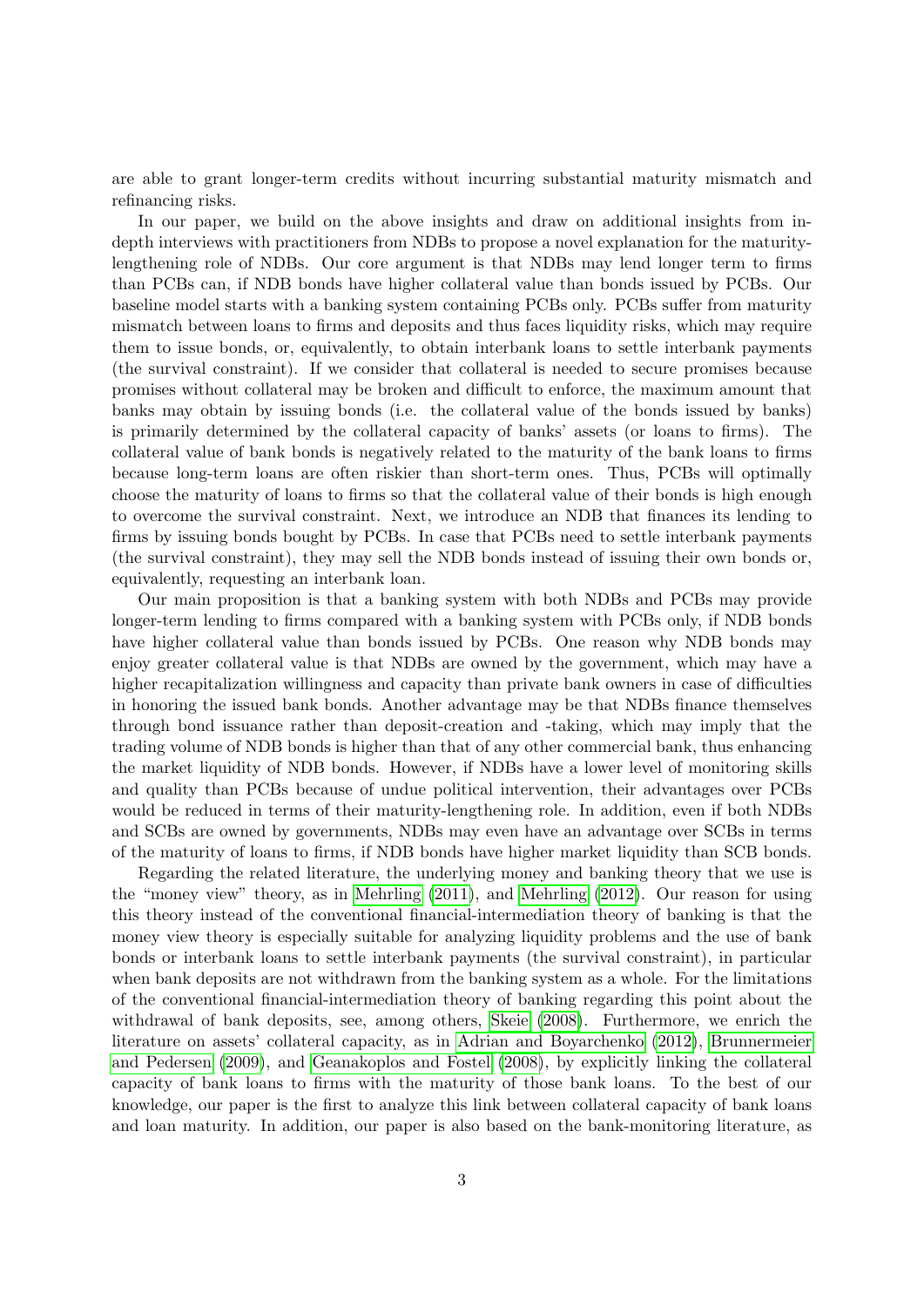in [Diamond](#page-26-5) [\(1984\)](#page-26-5), and [Holmstrom and Tirole](#page-27-5) [\(1997\)](#page-27-5); and on the market-liquidity literature, as in [Amihud et al.](#page-25-6) [\(2006\)](#page-25-6), [Bao et al.](#page-25-7) [\(2011\)](#page-25-7), [Pagano](#page-27-6) [\(1989\)](#page-27-6), and [Vayanos and Wang](#page-28-0) [\(2013\)](#page-28-0). Although an extensive banking literature has studied both monitoring and market liquidity, to the best of our knowledge our paper is the first to link these factors with the maturity of bank loans to firms. Finally, our paper follows the literature on the role of the government as liquidity provider, as in [Gorton and Huang](#page-26-6) [\(2004\)](#page-26-6) and [Holmstrom and Tirole](#page-27-7) [\(1998\)](#page-27-7).

The rest of the paper is organized as follows. We present the baseline model in section [2,](#page-3-0) where we first analyze a banking system with PCBs only. Next we introduce an NDB to the banking system and compare how the different prospects for a bank recapitalization affect the collateral value of bonds and thus the optimal maturity of bank lending to firms. The endogenous determination of both the amount of lending and the maturity of bank lending is analyzed in section [3.](#page-16-0) In section [4](#page-18-0) and section [5,](#page-21-0) we explore the consequences for the collateral value of bonds and thus for the maturity of lending by banks, of introducing heterogeneity in both the monitoring skills and quality of banks and the market liquidity of the bonds issued by banks. Finally, in section [6,](#page-24-0) we conclude with key findings and policy implications.

### <span id="page-3-0"></span>2 Baseline model

In this section, our baseline model starts with a banking system with PCBs only. We analyze the determinants of the optimal maturity of bank lending to firms when this lending creates liquidity risks for banks, and interbank payments may be settled by paying with liquid assets or by lending to each other through bank bonds or, equivalently, by making interbank loans. Our results show that the maturity of commercial bank lending to firms is positively related to both the amount of liquid assets held by PCBs and the recapitalization willingness (or perceived willingness) and the recapitalization capacity of private banks' owners. Then we introduce an NDB to the banking system in which the NDB finances its lending to firms by issuing bonds to be purchased by commercial banks. We show that NDB bonds may enjoy greater collateral value than those issued by PCBs. The reason is that the government has greater recapitalization capacity and willingness (or perceived willingness) than that of the private bank owners. Thus, we conclude that a banking system with both an NDB and PCBs can lend longer term to firms than can a banking system with PCBs only.

#### <span id="page-3-1"></span>2.1 PCBs-Only Model

Our model starts by analyzing the case in which there are only PCBs that optimally choose the maturity of their lending to firms. The economy is characterized by a simple model in which decisions are made in the initial period 0; some of the uncertainty is revealed in the intermediate period 1, with its consequences; and the rest of the uncertainty is revealed and all the payoffs are settled in the final period  $T$ . Note that the final period  $T$  is a decision variable for PCBs, as the maturity of the lending to firms is of a variable length spanning  $T$  periods between the initial period 0 and the final period T.

Following [Allen and Gale](#page-25-8) [\(1998\)](#page-25-8), [Brei and Schclarek](#page-25-4) [\(2015\)](#page-25-4), and [Holmstrom and Tirole](#page-27-5) [\(1997\)](#page-27-5), among others, we assume a firm or investor with a real investment project that must be funded through borrowing from banks in the initial period 0 and that pays off in the final period T. We assume that the firm has no liquid assets. Thus, to implement a real investment project of scale I, the firm must borrow I from bank j in the initial period 0. With the funds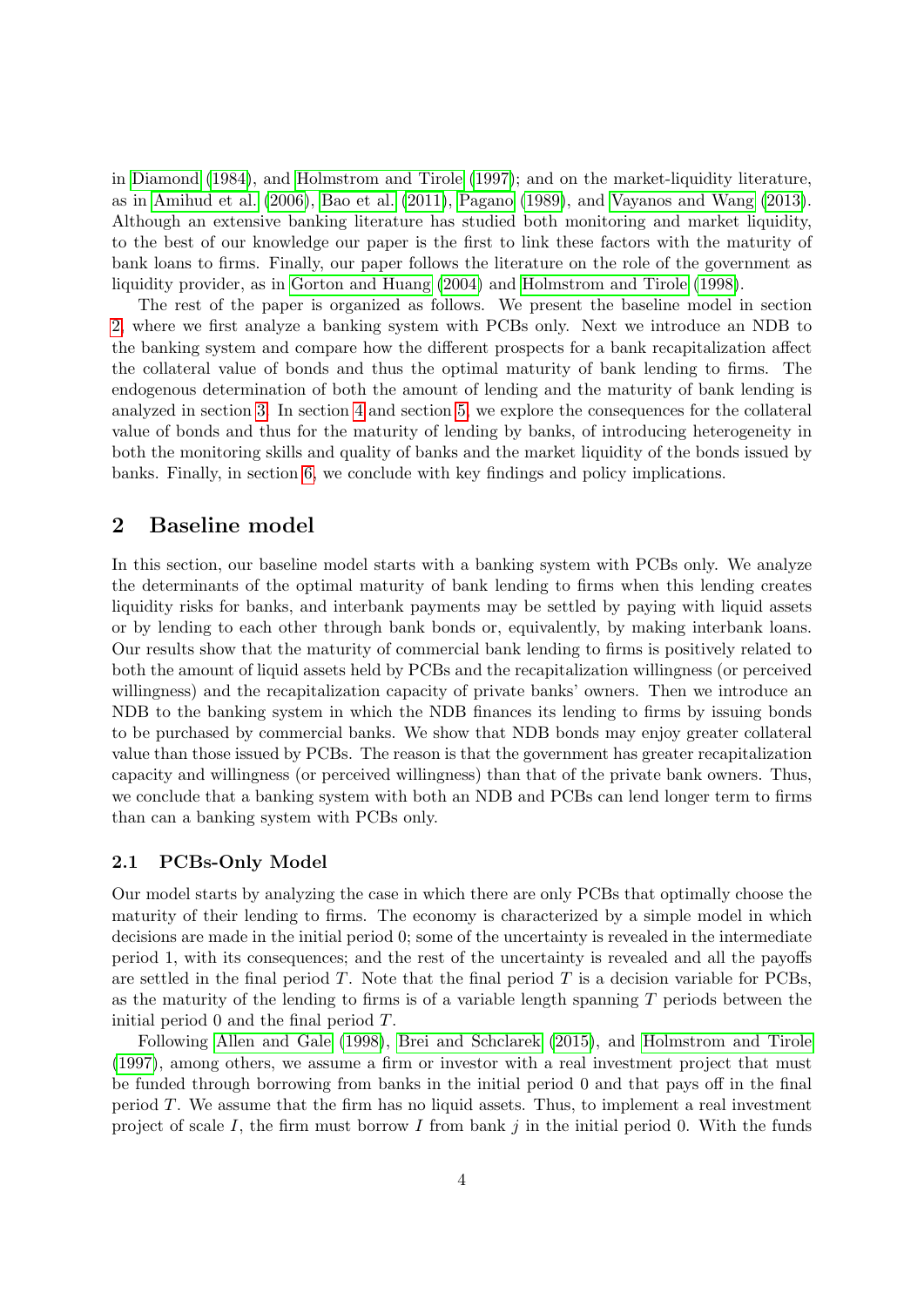obtained in the initial period 0, the firm makes all the necessary payments to other agents, such as suppliers and staff, in the intermediate period 1. The real investment project has a stochastic per-period net rate of return  $R(T)$ , which is increasing in time because we assume that longerterm real investment projects have a higher per-period rate of return. We assume that  $R(T)$  is equal to  $R \cdot T$ , where R is the stochastic net rate of return of a project of one period of length spanning period 0 and period 1 ( $T = 1$ ). Then, the expected per-period net rate of return of a real investment project of maturity T is  $T \cdot E(R)$ , and the variance of the per-period net rate of return is  $T^2 \cdot V(R)$ . Note that the longer the maturity T of the real investment project, the higher the variance of the per-period net rate of return. Thus, longer-term real investment projects are more risky. Furthermore, and for purposes of simplicity, we assume that all payoffs of the investment project from the different periods materialize in the final period  $T$ .<sup>[3](#page-0-0)</sup>

Following the "money view" monetary theory, presented in [Mehrling](#page-27-2) [\(2011,](#page-27-2) [2012\)](#page-27-3); [Mehrling](#page-27-8) [et al.](#page-27-8) [\(2015\)](#page-27-8), PCBs grant loans by creating bank deposits that the firm or investor will use to make payments (see line 1 of Table [1,](#page-30-0) where we present the balance sheets of the different agents using T-accounts: that is, assets on the left-hand side and liabilities on the right-hand side, following the "money view" monetary theory.)<sup>[4](#page-0-0)</sup> It is assumed that PCB j decides to grant a fixed and given amount of lending  $D$  to the firm and creates the amount  $D$  of bank deposits in the initial period 0. Bank j, however, must optimally choose the maturity  $T_i$  of the lending to the firm in the initial period 0. Note that we are assuming a fixed amount  $D$ , instead of taking D as a decision variable, to concentrate exclusively on the determination of the variable  $T_i$ . This simplifying assumption does not affect our main results, as discussed in section [3,](#page-16-0) where we analyse the endogenous decision of both  $D$  and  $T_i$ .

Further, bank j charges a per-period interest rate  $i_L(T_i)$  for the lending to the firm, which is increasing in the maturity  $T_j$  of the lending because we assume there is a term premium. Specifically, we assume that the per-period interest rate earned,  $i_L(T_j)$ , is equal to  $T_j \cdot i_L$ , where  $i_L$  is the interest rate charged for a loan of maturity 1 (i.e., that spans period 0 and period 1  $(T = 1)$ .<sup>[5](#page-0-0)</sup> Thus, the per-period interest rate  $i_L(T_i)$  that the firm has to pay is endogenously determined by the optimal decision of bank  $j$  regarding the maturity of the lending to the firm  $T_j$ . We also assume that bank deposits do not pay interest (i.e., they have no cost for bank j).<sup>[6](#page-0-0)</sup> Note also that we are assuming that the maturity of the lending to the firm determines

<sup>&</sup>lt;sup>3</sup>Note that we are assuming that all projects and firms are similar, without distinguishing between project and firm characteristics, with the exception of the maturity of the loans and project length, because in this paper we are not focused on analyzing how variations in project and firm characteristics affect bank decisions, but are interested in analyzing how different bank types affect bank decisions. For a discussion about how firm characteristics affect the lending decisions of banks and the financing decisions of firms, see, among others, [Chemmanur and Fulghieri](#page-26-7) [\(1994\)](#page-26-7); [Faulkender and Petersen](#page-26-8) [\(2006\)](#page-26-8); [Graham and Leary](#page-27-9) [\(2011\)](#page-27-9). For theoretical papers that assume away firm specific characteristics and analyze different bank types, see, among others, [Brei](#page-25-4) [and Schclarek](#page-25-4) [\(2015\)](#page-25-4); [de Blas and Russ](#page-26-9) [\(2013\)](#page-26-9); [Iacoviello and Minetti](#page-27-10) [\(2006\)](#page-27-10); [Niepmann](#page-27-11) [\(2015\)](#page-27-11).

<sup>&</sup>lt;sup>4</sup>As will become clearer below, the process of lending to firms by creating bank deposits does not imply that PCBs can create bank deposits without limit. Among other limits, the liquidity risk that this process creates is a key constraint for commercial banks. In addition, there may also be prudential regulations that limit this process, such as the requirement that banks holds a certain amount of central bank deposits in proportion to the bank deposits. As our paper aims to offer a basic theoretical explanation of why NDBs are better able to provide long-term finance than PCBs, we will only take into account how the liquidity risk put a limit and will not analyze the limits given by prudential regulations.

 $5$ Note that, given that we assume that all firms/projects are similar, without distinguishing between project and firm characteristics, we assume that banks charge a unique interest rate for a loan of maturity 1 to all projects/firms, ruling out multiple interest rates based on different project and firm characteristics.

<sup>&</sup>lt;sup>6</sup>This simplifying assumption does not affect our main results.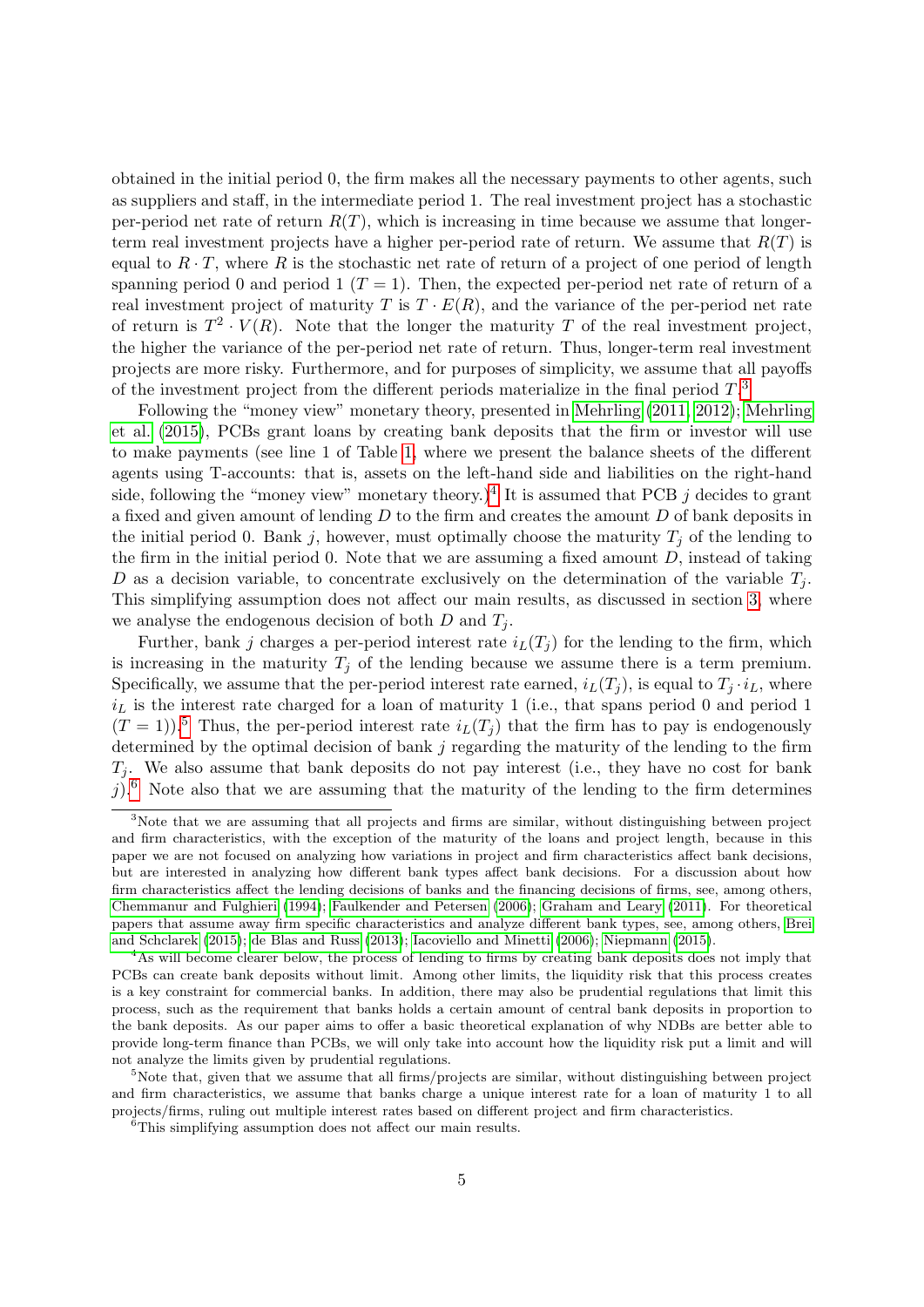the maturity of the investment project. Thus, it is the optimal decision of bank  $j$  that will determine the maturity of the real investment project, which is  $T_i$ ; the expected per-period net return of the real investment project, which is  $T_j \cdot E(R)$ ; and its variance, which is  $T_j^2 \cdot V(R)$ .

In addition, we assume that  $E(R) - i_L \geq 0$ , so that the real investment project is risky but has an expected per-period rate of return that is enough to pay back the loan and the interest to the bank. Note that the larger the difference  $E(R) - i_L$ , the higher the expected per-period profits after paying interest, and thus the lower the probabilities that the firm will default on the loan. Note also that the probability that the firm will default on the loan is higher, and thus the loan is riskier, the longer the maturity  $T_j$  of the lending to the firm. The reason is that the longer the maturity  $T_i$ , the larger the variance of the per-period net return of the real investment project. In addition, we assume that the firm will only default on its loan in the final period  $T_j$  if the realized returns are not enough to pay back the loan capital and interest. Furthermore, we assume that all the capital and interest are paid in the last period  $T_i$ , when the rest of the payoffs are realized and settled. All these assumptions imply that PCBs have an incentive to grant longer-term loans to increase the per-period interest rate that they charge to firms on their lending, but this will also increase the risk that firms default on their loans.

#### {Insert Table [1](#page-30-0) here}

The chances of a maturity mismatch between a PCB's assets and liabilities resulting in its liquidity problems hinges on the probability of a net payment by that PCB to another PCB. Specifically, the creation of bank deposits by bank  $j$  in period 0 implies a promise to the firm (the deposit holder) that it will be able to use those bank deposits  $D$  to settle payments with other agents, such as suppliers and staff, in the intermediate period 1. If the deposit holder pays an agent who has a bank account in the same bank  $j$ , bank  $j$  has no liquidity problem because it makes no payment to another bank in the intermediate period 1. However, if the payment recipient has a bank account in a different bank  $k$ , bank j must make a payment to bank  $k$  in the intermediate period 1 to get bank  $k$  to credit the payment to the recipient's bank account (see lines 2 and 3 of Table [1\)](#page-30-0). Note that if the payment from bank j to bank k is not settled, bank  $j$  cannot fulfill the promise made to the deposit holder that it may settle its payments. Consequently, bank  $j$  would probably suffer a bank run and bankruptcy. Thus, when bank  $j$ provides lending to the firm and creates bank deposits in the initial period 0, it is suffering a maturity mismatch between its assets and liabilities and is exposing itself to liquidity risk in the intermediate period 1. Note, finally, that bank  $k$  may also need to make a payment to bank j in the same period in which bank j must make a payment to bank  $k$ . This means that it is net payments from bank j to bank k that cause liquidity problems for bank j.

As far as liquidity problems for bank  $j$  are concerned, we can establish three possibilities regarding the net flow of payments with bank deposits between banks or the required net payments between banks j and k in the intermediate period 1. We assume that, following a categorical distribution, there is a probability  $\alpha$  that there is a net outflow of deposits D from bank j to bank k, which requires a net payment D from bank j to bank k; a probability  $\beta$ that there is a net inflow of deposits  $D$  into bank  $j$  from bank  $k$ , which implies a net payment from bank k to bank j of D; and a probability  $1 - \alpha - \beta$  that both banks j and k must make payments to each other and that the payments cancel out, so there is no net payment between the banks.[7](#page-0-0)

<sup>&</sup>lt;sup>7</sup>Note that we are assuming that the net payment involves the whole amount of deposits  $D$ , and not a fraction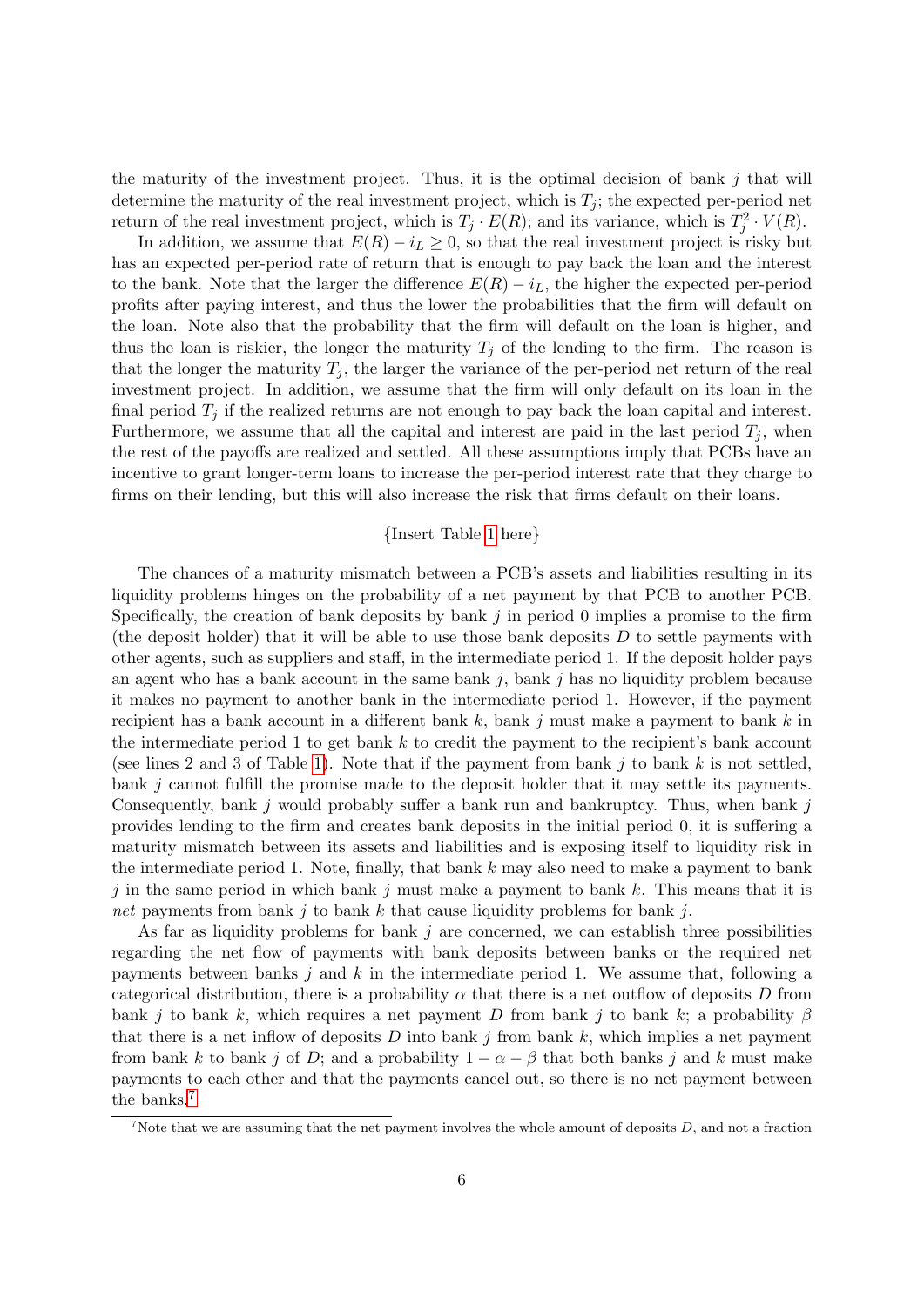In the case of a net outflow of deposits from bank  $j$  to bank  $k$  in the intermediate period 1, which requires a net payment of  $D$  from bank  $j$  to bank  $k$ , bank  $j$  can pay with the liquid assets  $A_j$  that it has available in the intermediate period 1. Alternatively, bank j can settle the payment to bank  $k$  by issuing bonds that it hands over to bank  $k$  or, equivalently, by getting an interbank loan from bank  $k$  (see lines 2 and 3 of Table [1\)](#page-30-0).<sup>[8](#page-0-0)</sup> This payment or survival constraint in the intermediate period 1 implies that  $D \leq B_j + A_j$ , where  $B_j$  is the amount obtained by issuing the bonds and handing over them to bank  $k$  in the intermediate period 1.

We assume that the bonds issued by bank j pay a coupon rate or interest rate  $i_B(T_i)$ , which is increasing in the maturity  $T_i$  of the bonds. Specifically, we assume that the per-period interest rate that is charged  $i_B(T_j)$  is endogenously determined and equal to  $T_j \cdot i_B$  for a bond of maturity  $T_j$ , where  $i_B$  is given and the interest rate  $i_B(T_j)$  is increasing in  $T_j$ . In addition, for the purpose of simplicity and without affecting our results, we assume that the interbank loan or the bonds are of maturity  $T_i - 1$  (i.e., spanning the intermediate period 1 and the final period  $T_i$ , when bank j obtains the proceeds from the loan to the firm). Thus, the per-period interest rate that is charged is  $(T_j - 1) \cdot i_B$ . Note that bank j could also issue bonds with maturity 1 and roll over the bonds  $T_j - 1$  times to minimize the per-period interest rate that it is charged, which would be  $i_B$ . However, we assume away this possibility because, in this paper, we are not interested in analyzing the trade-offs between a lower per-period interest rate and the problems that arise when there are rollover risks.<sup>[9](#page-0-0)</sup> In addition, we assume, for simplicity reasons, that  $i_L \geq i_B$ , which implies that the bank that is issuing the bank bonds is making a profit for their lending to firms and can, thus, repay the bonds that it issues. In this sense, in our model, as long as  $i_L \geq i_B$ , there are incentives to buy the bank bonds because the repayment is feasible with the proceeds of the loan to the firm. Note that, when  $i_L < i_B$ , the bank that wants to issue the bonds is making a loss and will not be able to repay the bonds with the proceeds of the loan to the firm. Regarding the liquid assets  $A_j$ , we clarify some further aspects below in this same subsection.

We now turn to analyzing what determines the maximum amount of funds that bank  $j$  may obtain when issuing bonds and handing them over to bank k in the intermediate period 1, or equivalently, the maximum amount of the interbank loan from bank  $k$  to bank j. Following, among others, [Adrian and Boyarchenko](#page-25-5) [\(2012\)](#page-25-5), [Brunnermeier and Pedersen](#page-26-3) [\(2009\)](#page-26-3), [Fostel and](#page-26-10) [Geanakoplos](#page-26-10) [\(2014\)](#page-26-10), and [Geanakoplos and Fostel](#page-26-4) [\(2008\)](#page-26-4), the maximum amount of funds that a bank can obtain by issuing bonds is related to the value of the assets that explicitly or implicitly backs or guarantees those bonds. Note that the reason for demanding collateral when lending is

of those deposits, to minimize the different possibilities of payments between banks. This simplifying assumption has no consequences for our main results.

<sup>&</sup>lt;sup>8</sup>Note, however, that solving the liquidity problems still hinges on the *willingness* of the other PCBs to receive the bonds to settle the payment or, equivalently, to grant the interbank loans. For simplicity reasons, we assume away these willingness concerns and assume that banks will always be able to settle interbank payments by issuing bonds as long as the collateral value of their assets is high enough. Thus, we assume that the payment system is well functioning and stable, without credit or market freezes or bank runs. This means that there is no need for a central bank to act as a lender of last resort when others do not want to lend, or as a dealer of last resort when others do not want to buy the assets. Further, also for simplicity reasons and without affecting our conclusions about the role of NDBs, we do not explicitly model interbank payments with central bank deposits. We make this simplification, not to deny the paramount role that central banks have, but to focus the analysis on situations where PCBs can settle payments among one another without the need for central bank deposits.

<sup>9</sup>Note also that the results and conclusions of this paper are not affected or driven by the fact that although the loan carries a per-period interest rate of  $T_i \cdot i_L$  spanning  $T_j$  periods, the bonds issued by bank j pay a per-period interest rate of  $(T_j - 1) \cdot i_B$  spanning  $T_j - 1$  periods.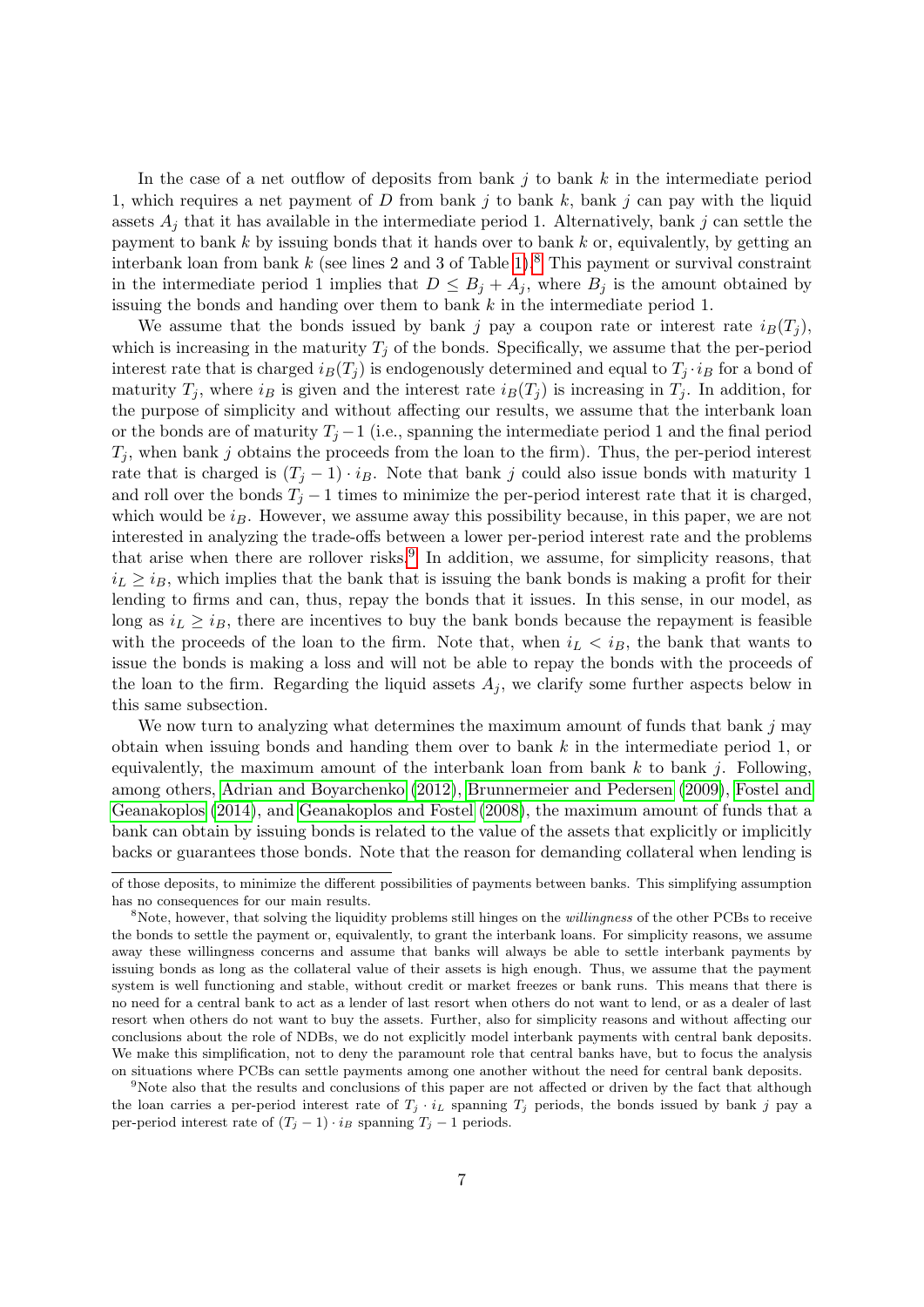to secure promises because promises without collateral may be broken and difficult to enforce. Furthermore, any asset has a value as collateral determined by the asset's collateral capacity (i.e., the maximum amount that can be borrowed using that asset as collateral). In addition, the collateral capacity ratio of an asset is the asset's value as collateral divided by the fundamental value of that asset [\(Geanakoplos and Fostel, 2008\)](#page-26-4). Thus, the maximum amount that bank  $j$ may obtain by issuing bonds and handing over them to bank  $k$  in the intermediate period 1 is determined by the collateral capacity of bank  $j$ 's loans to the firm. Note that when referring to the collateral capacity of the bank loan to the firm, the bonds may be explicitly or implicitly guaranteed or backed by the bank loan to the firm. In this paper, we refer to this maximum amount as the collateral value of the bonds issued by bank  $j$  given by the collateral capacity of the loan to the firm.

Specifically, the collateral value of the bonds issued by bank  $j$  given by the collateral capacity of the loan to the firm is  $B_j^L = \tau(T_j) \cdot \frac{((T_j-1)\cdot i_B)^{(T_j-1)}}{((T_j-1)\cdot i_B)^{(T_j-1)}}$  $\frac{((T_j-1)^{i}B)^{j-j}}{((T_j-1)^{i}D)^{(T_j-1)}}$   $\cdot D$ , where  $\tau(T_j)$  is the collateral capacity ratio of the loan to the firm, where  $0 \leq \tau(T_j) \leq 1$ , and where  $\frac{((T_j-1)\cdot i_B)^{(T_j-1)}}{((T_j-1)\cdot i_S)(T_j-1)}$  $\frac{((T_j-1)\cdot i_B)^{N-j}}{((T_j-1)\cdot i_D)^{(T_j-1)}}$  · D is the present value of the loan to the firm in the intermediate period 1 and  $((T_i - 1) \cdot i_D)$  is the per-period discount rate that is increasing in  $T_i$  because of a term premium. Furthermore, we assume that the collateral capacity ratio is a negative function of the variance of the per-period net return of the real investment project,  $T_j^2 \cdot V(R)$ , which is a measure of the riskiness of the lending to the firm, and thus affects the prospects for paying back the bonds issued by bank  $j$ . The exact functional form that is assumed for the collateral capacity ratio is  $\tau(T_j) = 1 - \gamma \cdot T_j^2 \cdot V(R)$ .<sup>[10](#page-0-0)</sup> <sup>[11](#page-0-0)</sup> Note that the collateral capacity ratio of the lending to the firm is negatively related to the maturity  $T_i$  of the loan to the firm. The negative relationship between the collateral capacity of an asset and the variance of its return is also highlighted in [Brunnermeier and Pedersen](#page-26-3) [\(2009\)](#page-26-3) and [Fostel and Geanakoplos](#page-26-10) [\(2014\)](#page-26-10), among others.

Finally, we assume that the per-period discount rate is equal to the per-period interest rate paid by the bonds (i.e.,  $i_D = i_B$ ). We make this assumption to simplify the mathematical model and avoid non-linearities, but it does not affect the main conclusions of this paper. Then, the collateral value of the bonds issued by bank j given by the collateral capacity of the loan to the firm is  $B_j^L = (1 - \gamma \cdot T_j^2 \cdot V(R)) \cdot D$ , which is lower than D. Moreover, the longer the maturity of the lending of bank  $j$  determined in the initial period  $0$ , the lower the collateral capacity of the lending to the firm in the intermediate period 1. Note that, when  $i_D = i_B$ , the maximum

 $10$ Note that the collateral capacity ratio should also be positively related to the difference between the expected per-period return of the investment project,  $E(R)$ , and the per-period interest rate of the lending to the firm,  $i_L$ , given that this difference also affects the probability of the firm defaulting on the loan and, thus, the riskiness of the bond issued by bank j. However, for simplicity reasons and without affecting our main results, we omit these factors.

<sup>&</sup>lt;sup>11</sup>Note also that a higher  $i_B$ , given a certain  $i_D$ , implies a higher collateral value of the bonds issued by bank j. This result means that the higher the interest rate  $i_B$ , the higher (not the lower) the amount that bank j can obtain by issuing bonds. Note, however, that this result hinges on the risk of buying the bank bonds being constant. Of course, if the risk is higher (maybe due to poor governance of bank  $j$ ), a higher interest rate does not necessarily mean that bank  $j$  can obtain more funds by issuing these bonds. The exact result, in terms of the amount that the bank can obtain by issuing bonds, will depend on the risk aversion of the bank that buys the bonds. In our paper, we are just assuming that banks are risk neutral and that they are willing to buy those bank bonds as long as  $i_B \leq i_L$  and the collateral value is sufficiently high. In addition, the tightened monetary policies may also increase the interbank borrowing rate. Although studying the consequences of risk aversion and monetary policies upon the interbank lending rate is a very interesting and relevant question, it is out of the scope of our paper and is left for future research.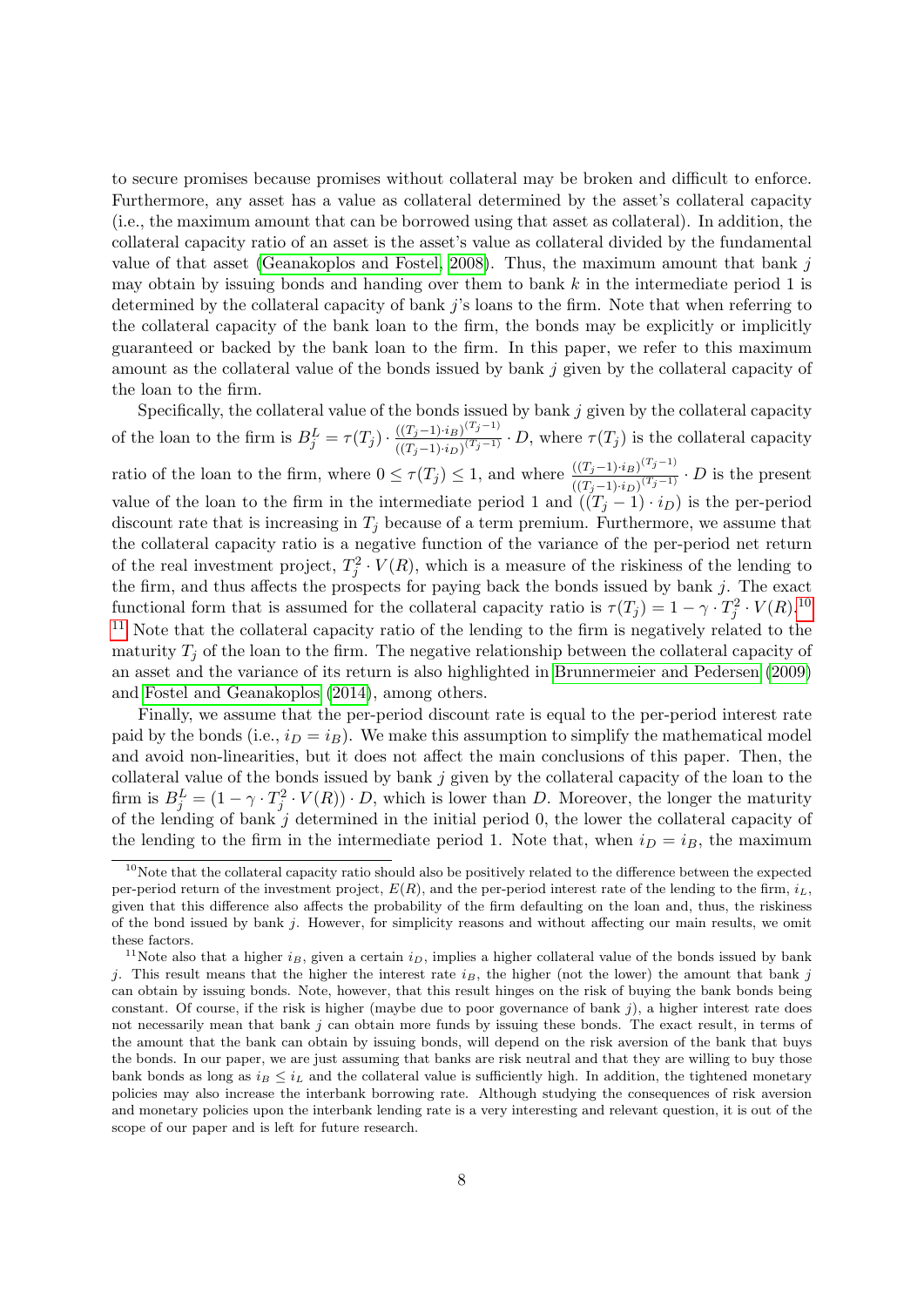amount of funds that bank  $j$  may obtain when issuing bonds is not dependent on the per-period interest rate paid by the bonds,  $i_B$ , but by the collateral capacity ratio of the loan to the firm,  $\tau(T_i)$ .

In addition, we assume that the maximum amount that bank j may obtain by issuing bonds and handing them over to bank  $k$  in the intermediate period 1 is also determined by the prospects that bank j will be bailed out or recapitalized by its owner in the final period  $T_i$  if it does not have enough liquid funds to pay back the issued bonds in full.<sup>[12](#page-0-0)</sup> The default on the bank bonds could happen if, for example, the firm partially or totally defaulted on the granted bank loan. Thus, the prospects of a recapitalization affect the collateral value of the bank bonds (i.e., the maximum amount that banks may obtain through issuing bonds). We refer to this contribution to the total collateral value of the bank bonds as the collateral value of the bank bonds given by the prospects of a recapitalization,  $B_j^C$ . Although we do not discuss the exact form of the bailout or recapitalization, besides arguing that the recapitalization of the bank implies the availability of new liquid assets in period  $T_i$  that may be used to pay back the issued bonds, several papers have discussed the best way to carry out bank recapitalizations, such as [Beccalli and Frantz](#page-25-9) [\(2016\)](#page-25-9), [Brei et al.](#page-25-10) [\(2013\)](#page-25-10), and [Enoch et al.](#page-26-11) [\(2001\)](#page-26-11). Moreover, [Beccalli and Frantz](#page-25-9) [\(2016\)](#page-25-9) and [Berger and Bouwman](#page-25-11) [\(2013\)](#page-25-11), among other papers, have discussed the possible reasons for a bailout or recapitalization.

Specifically, the collateral value given by the prospects of a recapitalization  $B_j^C$  depends on the bank owners' financial capacity and availability of funds or assets in the final period  $T_i$ . Furthermore, even if bank j is fully willing to pay back the bonds, bondholders can be certain of being repaid only if there is a credible commitment from the bank's owners to recapitalize the bank in case there are not enough funds to pay back the bonds in the final period  $T_i$ . Thus, the collateral value given by the prospects of a recapitalization  $B_j^C$  also depends on the bank's owners' willingness (or perceived willingness) to recapitalize bank  $j$  in the final period  $T_j$ .<sup>[1314](#page-0-0)</sup> Then, we assume that the collateral value given by the prospects of a recapitalization is  $B_j^C = \omega_j \cdot C_j$ , where  $\omega_j$  captures the recapitalization willingness (or the perceived willingness) of the owner of bank j in the final period  $T_j$ , and  $C_j$  is the recapitalization capacity of the owner of bank j in the final period  $T_j$ . Furthermore, we assume that  $0 \leq \omega_j \leq 1$ , implying that the collateral value given by the prospects of a recapitalization  $B_j^C$  adopts values between 0 and a maximum value of  $C_i$ , the maximum recapitalization capacity for bank j in the final period  $T_i$ .

To conclude, the collateral value of the bonds issued by bank  $j$  in the intermediate period 1,  $B_i$  (i.e., the maximum amount that bank j may obtain by issuing bonds) is equal to the sum of the collateral value given by the collateral capacity of the bank loan to the firm  $B_j^L$  and the collateral value given by the prospects of a recapitalization  $B_j^C$  (i.e.,  $B_j = B_j^L + B_j^C$ ). Note that the fundamental value of the bonds issued by a bank is related to the present value of the bonds' future interest payments, which is a function of the coupon rate (in this paper  $i_B(T_i)$ ), and of the bonds' value upon maturity, also known as its face value or par value (in this paper  $B_i$  or  $D - A_i$ ). However, because we follow the above-mentioned literature on the importance of collateral, the maximum amount that the bank may obtain by issuing bonds is not given

<sup>&</sup>lt;sup>12</sup>Note that in reality the bailout or recapitalization may be carried out by the current owners, new owners, or the government.

 $13\text{We will further discuss the issue of the willingness and financial capacity for a bank recapitalization in }$ subsection [2.2,](#page-11-0) when we introduce the NDB and the government, which is its owner.

<sup>&</sup>lt;sup>14</sup>Although, to the best of our knowledge, no literature analyzes the willingness and financial capacity for a bank recapitalization, there is a large body of literature, including [Sandleris](#page-27-12) [\(2016\)](#page-27-12), which analyzes the willingness and financial capacity of governments to pay their issued bonds.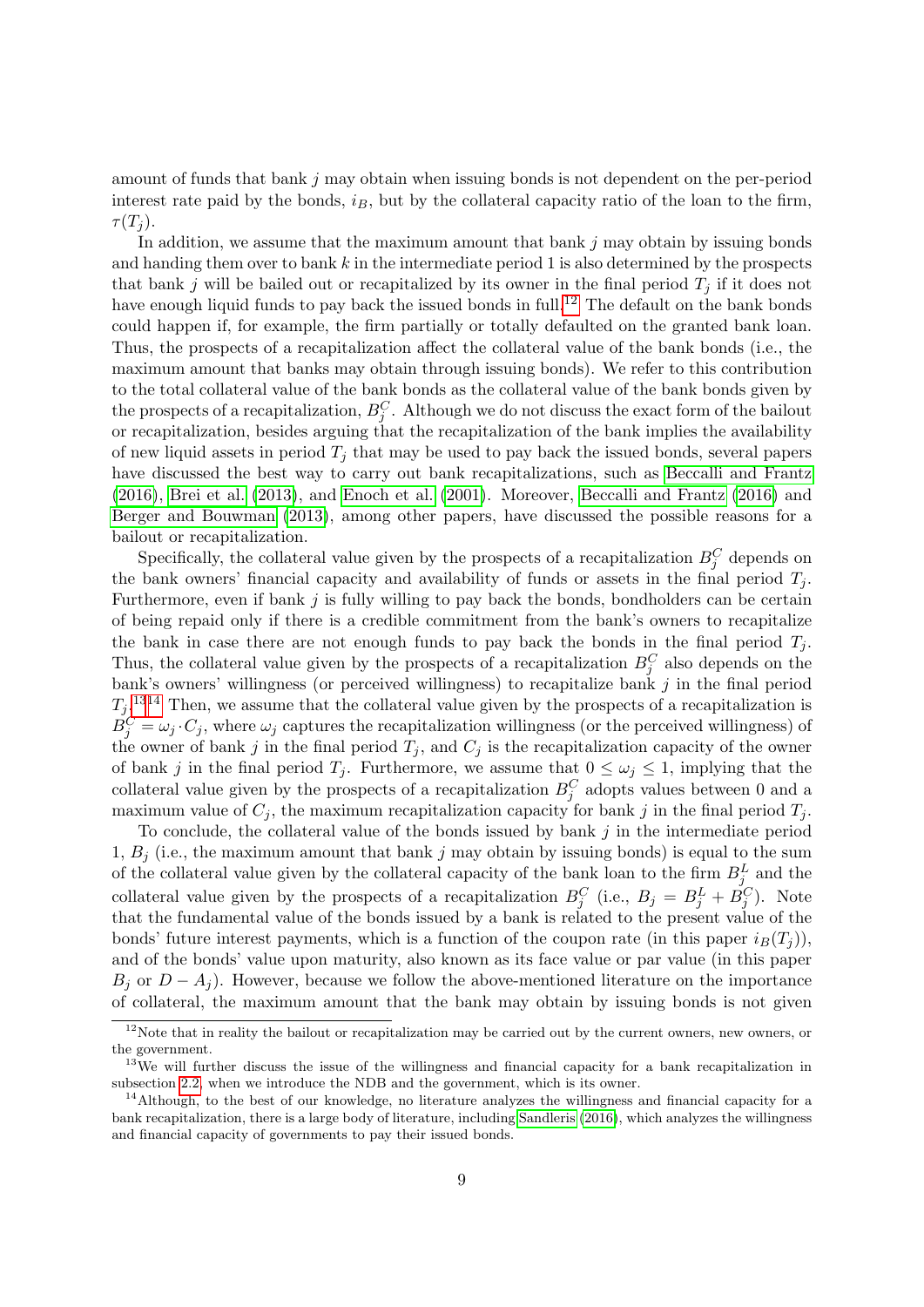by the fundamental value of these bonds but by the collateral value of these bonds. This is so because the fundamental value is related to the promise of what you will get if that promise is honored, whereas the collateral value is what you can be certain to get back in the future. Thus, we have that

<span id="page-9-0"></span>
$$
B_j = (1 - \gamma \cdot T_j^2 \cdot V(R)) \cdot D + \omega_j \cdot C_j. \tag{1}
$$

From equation [1,](#page-9-0) it is clear that the longer the maturity of the loans to firms  $T_i$ , the lower the collateral capacity of these loans, and the lower the collateral value of the bonds that bank  $j$ issues  $B_i$ . In addition, the higher the recapitalization willingness (or the perceived willingness) of the owner of bank j in the final period  $T_i \omega_i$  and the higher the recapitalization capacity of the owner of bank j in the final period  $T_j$   $C_j$ , the higher the collateral value of the bonds that bank j issues  $B_j$ . Thus, we have the following lemma.

### **Lemma 1.**  $B_j$  is decreasing in  $T_j$  and increasing in  $\omega_j$  and  $C_j$ .

Then, in the case of a net outflow of deposits from bank  $j$ , and taking into account the collateral value of the bonds that bank  $j$  can issue in the intermediate period 1 and the liquid assets  $A_i$  that it has available in the intermediate period 1, the payment or survival constraint in the intermediate period 1 requires that  $D \leq (1 - \gamma \cdot T_j^2 \cdot V(R)) \cdot D + \omega_j \cdot C_j + A_j$ . Regarding the liquid assets  $A_j$ , these can be thought of as bank deposits in another bank, central bank deposits, or, more generally, any real or financial assets whose return is non-stochastic, which implies that their return has a zero variance and, thus, a collateral capacity ratio of 1.<sup>[15](#page-0-0)</sup>

Finally, in the case of a net inflow of deposits to bank j from bank k, the amount of inflows D, the maturity of the direct lending by bank  $k T_k$ , and the liquid asset holdings of bank k  $A_k$  are given. Furthermore, assuming that bank j grants the interbank loan to bank k in the intermediate period 1, bank j is getting a per-period interest income of  $(T_k - 1) \cdot i_B \cdot (D - A_k)$ .

With this setup, we can now analyze the optimal behavior of bank  $j$  when it must decide the optimal maturity of its lending to the firm in the initial period 0  $T_j^*$ . We assume that the expected utility of banks depends on the mean of the portfolio return given by  $E(U) = E(R_P)$ , where  $R_P$  is the return of the portfolio. Then banks' maximization problem, analyzed as the maximization of the per-period return, is

<span id="page-9-1"></span>
$$
\max_{T_j} \alpha \cdot (T_j \cdot i_L \cdot D - \frac{(T_j - 1)}{T_j} \cdot (T_j - 1) \cdot i_B \cdot (D - A_j)) + \beta \cdot (T_j \cdot i_L \cdot D + \frac{(T_k - 1)}{T_k} \cdot (T_k - 1) \cdot i_B \cdot (D - A_k)) + (1 - \alpha - \beta) \cdot T_j \cdot i_L \cdot D s.t.
$$
\n
$$
D \leq (1 - \gamma \cdot T_j^2 \cdot V(R)) \cdot D + \omega_j \cdot C_j + A_j,
$$
\n(2)

where the first term is the expected per-period return when there is a net outflow of bank deposits in the intermediate period 1, the second term is the expected per-period return when there is a net inflow of bank deposits in the intermediate period 1, and the third term is the expected per-period return when there is no net payment between the banks in the intermediate

<sup>&</sup>lt;sup>15</sup>Even more generally, the liquid assets could be real or financial assets whose return is stochastic, but given their collateral capacity have a collateral value of  $A_i$ .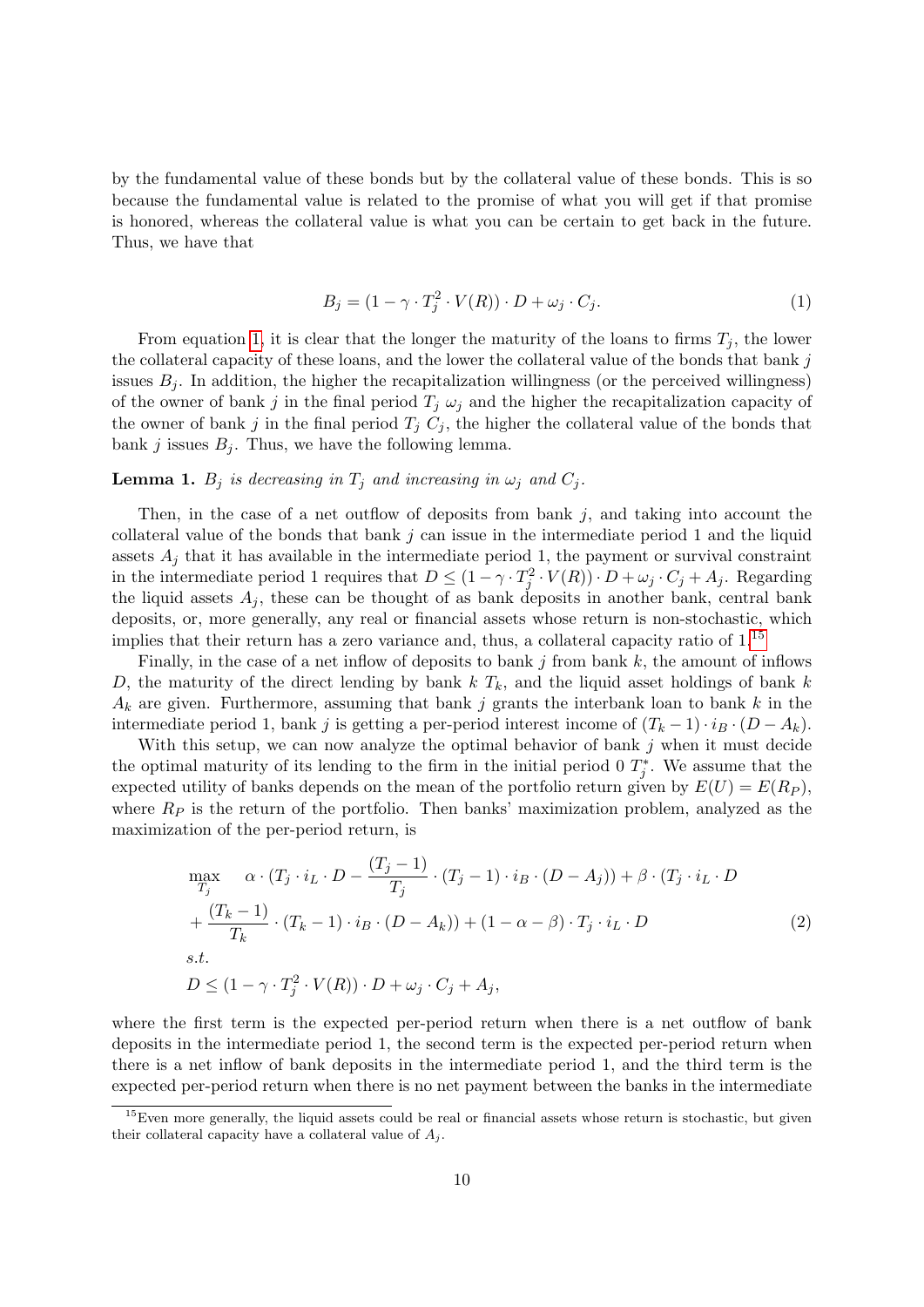period 1. Note that we introduce the fractions  $\frac{(T_j-1)}{T_j}$  and  $\frac{(T_k-1)}{T_k}$  to capture the fact that these interbank loans accrue interest between periods 1 to  $T_j$  or  $T_k$ , which imply one period less than the lending to the firm, which spans periods 0 and  $T_j$  or  $T_k$ . Finally,  $D \leq (1 - \gamma \cdot T_j^2 \cdot V(R))$ .  $D + \omega_j \cdot C_j + A_j$  is the survival constraint.

The maximization problem from equation [2](#page-9-1) implies that the optimal maturity of lending by bank j to the firm  $T_j^*$  is infinite if the payment or survival constraint is not binding. The reason is that the partial derivative of the objective function from equation [2](#page-9-1) is always positive under a reasonable assumption about the relationship between  $i_L$  and  $i_B$ . Denote  $U(T_j)$  as the objective function of equation [2;](#page-9-1) thus  $\frac{\partial U(T_j)}{\partial T_j} = i_L \cdot D - \alpha \cdot i_B \cdot (D - A_j) \cdot (1 - \frac{1}{T_j})$  $\frac{1}{T_j^2}$ ) > 0 as long as  $i_L$  $\frac{i_L}{i_B} > \alpha \cdot (1 - \frac{A_j}{D})$  $\frac{A_j}{D}$ ) given that  $T_j \geq 1$ . Actually, the requirement  $\frac{i_L}{i_B} > \alpha \cdot \left(1 - \frac{A_j}{D}\right)$  $\left(\frac{A_j}{D}\right)$  is weak and easily satisfied: first, if  $i_L \geq i_B$ , then the condition is always satisfied; second, when  $i_L < i_B$ , given that  $0 < \alpha < 1$ ,  $0 < \frac{A_j}{D} < 1$ , it is still fine as long as  $i_L$  is not too much smaller than  $i_B$ <sup>[16](#page-0-0)</sup> Thus, under the reasonable assumption that the absolute difference between  $i_L$  and  $i_B$  is not too absurdly large, the optimal  $T_j^*$  is infinite if the payment or survival constraint is not binding.

However, if the survival constraint is binding and we assume that banks always want to be able to settle payments in the case of a net outflow of deposits in the intermediate period 1, the optimal maturity of lending by bank j to the firm  $T_j^*$  is determined by  $D = (1 - \gamma \cdot T_j^{*2} \cdot$  $V(R)$ ) ·  $D + \omega_j \cdot C_j + A_j$ . This means that bank j will choose the maturity of its loans to the firm in the initial period 0 so that the collateral value of its bonds in the intermediate period 1 is high enough for bank j to use them, in conjunction with its liquid assets  $A_j$ , to settle net payment of D with bank  $k$ . Note that bank  $j$  must take into account this trade-off between the maturity of the lending to the firm and the collateral value of the bonds that it issues. Then, the maximum maturity of the lending to the firm by bank j in the initial period  $0, T_j^*$ , is

<span id="page-10-0"></span>
$$
T_j^* = \frac{\sqrt{\gamma \cdot V(R) \cdot D \cdot (\omega_j \cdot C_j + A_j)}}{\gamma \cdot V(R) \cdot D}.
$$
\n(3)

From equation [3,](#page-10-0) we have the following proposition:

<span id="page-10-1"></span>**Proposition 1.** The maximum maturity of the lending to the firm by bank  $j$  in the initial period 0,  $T_j^*$ , is: a) negatively related to  $V(R)$ ; b) negatively related to  $\gamma$ ; c) positively related to  $C_j$ ; d) positively related to  $\omega_i$ ; e) positively related to A<sub>i</sub>; and f) negatively related to D.

From Proposition 1, we have the following results, ceteris paribus:

(1) from point a) and b) of the proposition, a higher variance of the per-period rate of return of a real investment project of maturity 1 (i.e., an increase in the riskiness of the project),  $V(R)$ , or a higher  $\gamma$ , imply a lower collateral capacity ratio of the bank lending to the firm and a lower collateral value of the bank loan to the firm. This means that bank  $j$  will obtain less funds from the bond issuance in the intermediate period 1,  $B_j^L$ , and, thus, the maturity of the lending in the initial period 0 is shortened. Note that these results imply that firms and projects that are riskier than others, due to firm characteristics, will obtain shorter term loans from banks. This conclusion is in line with the conclusions of [Barclay and Smith](#page-25-12) [\(1995\)](#page-25-12), and [Graham and Leary](#page-27-9) [\(2011\)](#page-27-9), among others;

<sup>&</sup>lt;sup>16</sup>Recall that  $i_L$  and  $i_B$  are taken as given and that their market determination is beyond the scope of this paper.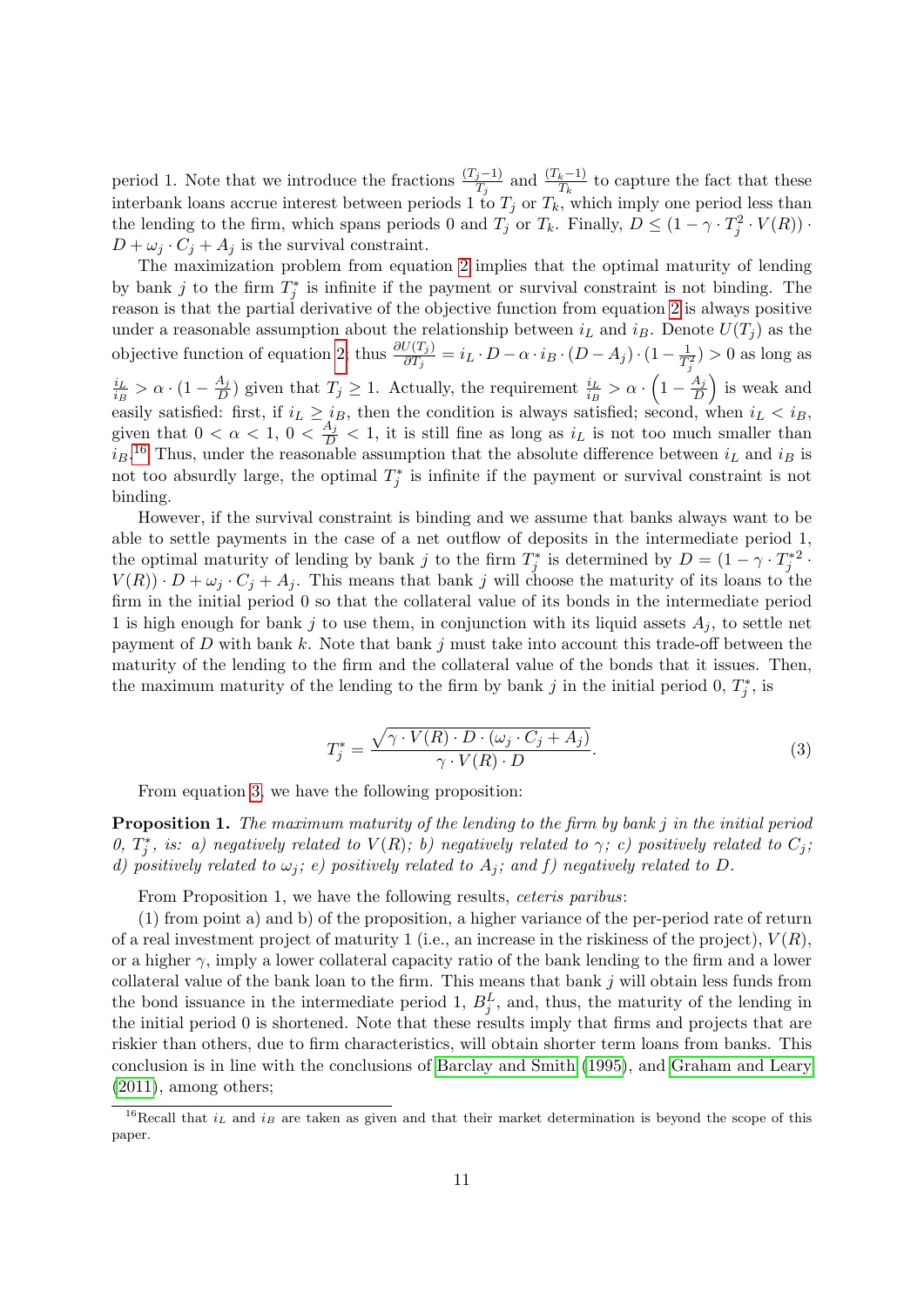(2) from point c) and d) of the proposition, a higher recapitalization capacity of the owner of bank j,  $C_i$ , and a higher recapitalization willingness (or perceived willingness) by the owner of bank j,  $\omega_j$ , imply a higher collateral value of the bonds that bank j issues because there are higher prospects for a recapitalization in the intermediate period 1,  $B_j^C$ ; thus, the maturity of the lending in the period 0 is lengthened;

 $(3)$  from point e) of the proposition, larger holdings of liquid assets by bank j in the intermediate period 1,  $A_i$ , imply that there are more liquid assets to settle payments in the case of a net outflow of deposits in the intermediate period 1; thus, the maturity of the lending in the period 0 is lengthened; and

(4) from point f) of the proposition, a lower amount of bank lending to the firm in the initial period 0, D, implies that less funds are needed to settle payments in the intermediate period 1 in the case of a net outflow of deposits; thus, the maturity of the bank loan in period 0 is lengthened.

In the case of the optimal per-period interest rates  $i_L^*(T_j)$  and  $i_B^*(T_j)$ , these are endogenously determined and given by

<span id="page-11-2"></span><span id="page-11-1"></span>
$$
i_L^*(T_j) = T_j^* \cdot i_L,\tag{4}
$$

$$
i_B^*(T_j) = (T_j^* - 1) \cdot i_B,
$$
\n(5)

Clearly, the per-period interest rates in equations [4](#page-11-1) and [5](#page-11-2) are endogenously determined by the optimal value of  $T_j^*$  and subject to the same explanatory variables and relations from proposition [1.](#page-10-1)

#### <span id="page-11-0"></span>2.2 Model with an NDB

In this subsection, we introduce an NDB that is wholly owned by the government or the state. We assume that the NDB finances its lending to the firms by issuing NDB bonds and selling them to commercial banks to obtain bank deposits at the PCBs. Then, the NDB uses those bank deposits at the PCBs to lend them out to the firms.[1718](#page-0-0) Next, we compare the optimal determination of the maturity of loans to the firms for this banking system with an NDB and PCBs with the alternative banking system with only PCBs that was analyzed in subsection [2.1.](#page-3-1)

### {Insert Table [2](#page-31-0) here}

<sup>&</sup>lt;sup>17</sup>Note that although NDBs may also create bank deposits, as PCBs can, here we concentrate on analyzing an NDB that does not participate in the retail payment system and therefore cannot create bank deposits to be used in the retail payment system. This assumption is similar to assuming that the NDB creates bank deposits but the firms that get those bank deposits operate their payments through PCBs and, thus, will inevitably transfer all those bank deposits from the NDB to a PCB in the initial period 0. Therefore, the NDB will inevitably have to issue bank bonds in the initial period 0, or equivalently request an interbank loan, in order to settle that interbank payment with the PCB.

<sup>&</sup>lt;sup>18</sup>Note that with the adding of NDB bonds, PCBs have two options for investing: they can either lend directly to the firms, as analyzed in the last subsection [2.1,](#page-3-1) or they can buy NDB bonds. In this paper, the setup of the model is such that PCBs are completely indifferent between these two options. Thus, we are not analyzing the optimal portfolio choice of PCBs in terms of choosing the proportions of lending directly to the firms and holding NDB bonds.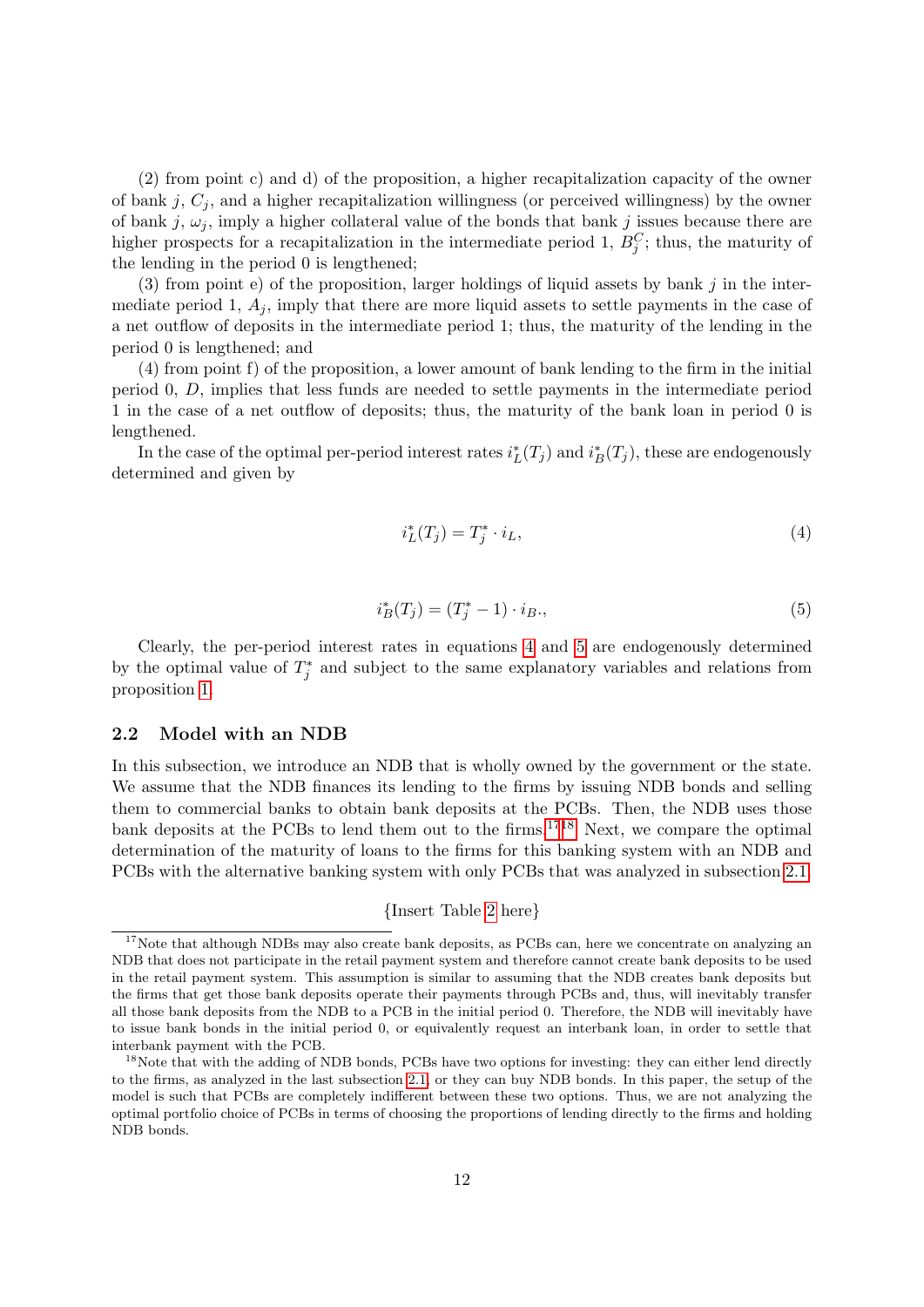Concretely, we assume that PCB  $j$  invests in NDB bonds in the initial period 0 by creating bank deposits  $D$ , which are used to pay the NDB (see line 1 of Table [2\)](#page-31-0). With these bank deposits, the NDB grants lending  $D$  to the firm in the initial period 0 and transfers its deposits D in PCB j to the firm's account in PCB j (see line 2 of Table [2\)](#page-31-0). In the intermediate period 1, if there is a net outflow of deposits  $D$  from PCB j, requiring a net payment  $D$  from PCB j to PCB k, PCB j may settle its payments to PCB k by selling its NDB bonds rather than obtaining an interbank loan or issuing its own bonds to bank  $k$ , as in subsection [2.1,](#page-3-1) and using its own liquid assets available in the intermediate period 1  $A_j$  (see lines 3 and 4 of Table [2\)](#page-31-0). Then, the binding survival constraint in the intermediate period 1 for PCB j, analyzed in the last subsection [2.1,](#page-3-1) is  $D \leq B_{NDB} + A_j$ .

In the intermediate period 1, the collateral value of the NDB bonds  $B_{NDB}$  is determined by the collateral value given by the collateral capacity of the NDB's loan to the firm  $B_{NDB}^L$  =  $(1 - \gamma \cdot T_{NDB}^2 \cdot V(R)) \cdot D$ , which is negatively related to the maturity of this lending to the firm, just as in subsection [2.1.](#page-3-1) Further, it is also determined by the collateral value given by the prospects of a recapitalization  $B_{NDB}^C$ , dependent on both the willingness (or the perceived willingness) to recapitalize the NDB  $\omega_{NDB}$  and the recapitalization capacity of the government (the owner of the NDB) in the final period  $T_{NDB}$   $C_{NDB}$ , as analyzed in subsection [2.1.](#page-3-1) In addition, the collateral value of the NDB bonds is also determined by the NDB's liquid asset holdings  $B_{NDB}^A = A_{NDB}$ . These liquid asset holdings of the NDB serve as collateral to the NDB bonds, meaning that these liquid assets guarantee the repayment of the NDB bonds once they mature and thus increase the collateral value of the NDB bonds. Here we assume that the collateral capacity ratio of these liquid assets is 1 and thus increases the collateral value of the NDB bonds by  $A_{NDB}$ . Recall that we assumed that PCBs use their liquid assets to directly settle payments with other PCBs, but we could also have assumed that PCBs used those liquid assets as collateral to increase the collateral value of their bonds. Thus, the collateral value of the NDB bonds in the intermediate period 1,  $B_{NDB}$ , is

<span id="page-12-0"></span>
$$
B_{NDB} = (1 - \gamma \cdot T_{NDB}^2 \cdot V(R)) \cdot D + \omega_{NDB} \cdot C_{NDB} + A_{NDB}.
$$
\n(6)

From equation [6,](#page-12-0) it is clear that the longer the maturity of the loans to firms  $T_{NDB}$ , the lower the collateral capacity of these loans, and the lower the collateral value of the bonds that the NDB issues  $B_{NDB}$ . In addition, the higher the recapitalization willingness (or the perceived willingness) of the government in the final period  $T_{NDB} \omega_{NDB}$  and the higher the recapitalization capacity of the government in the final period  $T_{NDB}$   $C_{NDB}$ , the higher the collateral value of the bonds that the NDB issues  $B_{NDB}$ . Thus, we have the following lemma.

#### **Lemma 2.**  $B_{NDB}$  is decreasing in  $T_{NDB}$  and increasing in  $\omega_{NDB}$  and  $C_{NDB}$ .

In the initial period 0, when the NDB issues its NDB bonds and must decide the maturity of its loans to the firm, the NDB must take into account the collateral value of the NDB bonds in the intermediate period 1 from equation [6](#page-12-0) and the payment or survival constraint of PCB  $j$  in the intermediate period  $1 D \leq B_{NDB} + A_i$ . Note that although it is the NDB that lends to the firm, and not PCB  $j$  directly, because it is PCB  $j$  that creates bank deposits to finance the NDB in the initial period 0, it is still the case that PCB  $j$  faces liquidity risks when buying NDB bonds because bank deposits from PCB  $j$  may be transferred in the intermediate period 1 to PCB  $k$ , as analyzed in subsection [2.1.](#page-3-1) Thus, in the initial period 0, the optimal maturity of lending by the NDB to the firm is determined by  $D = (1 - \gamma \cdot T_{NDB}^*^2 \cdot V(R)) \cdot D + \omega_{NDB} \cdot C_{NDB} + A_{NDB} + A_j$ ,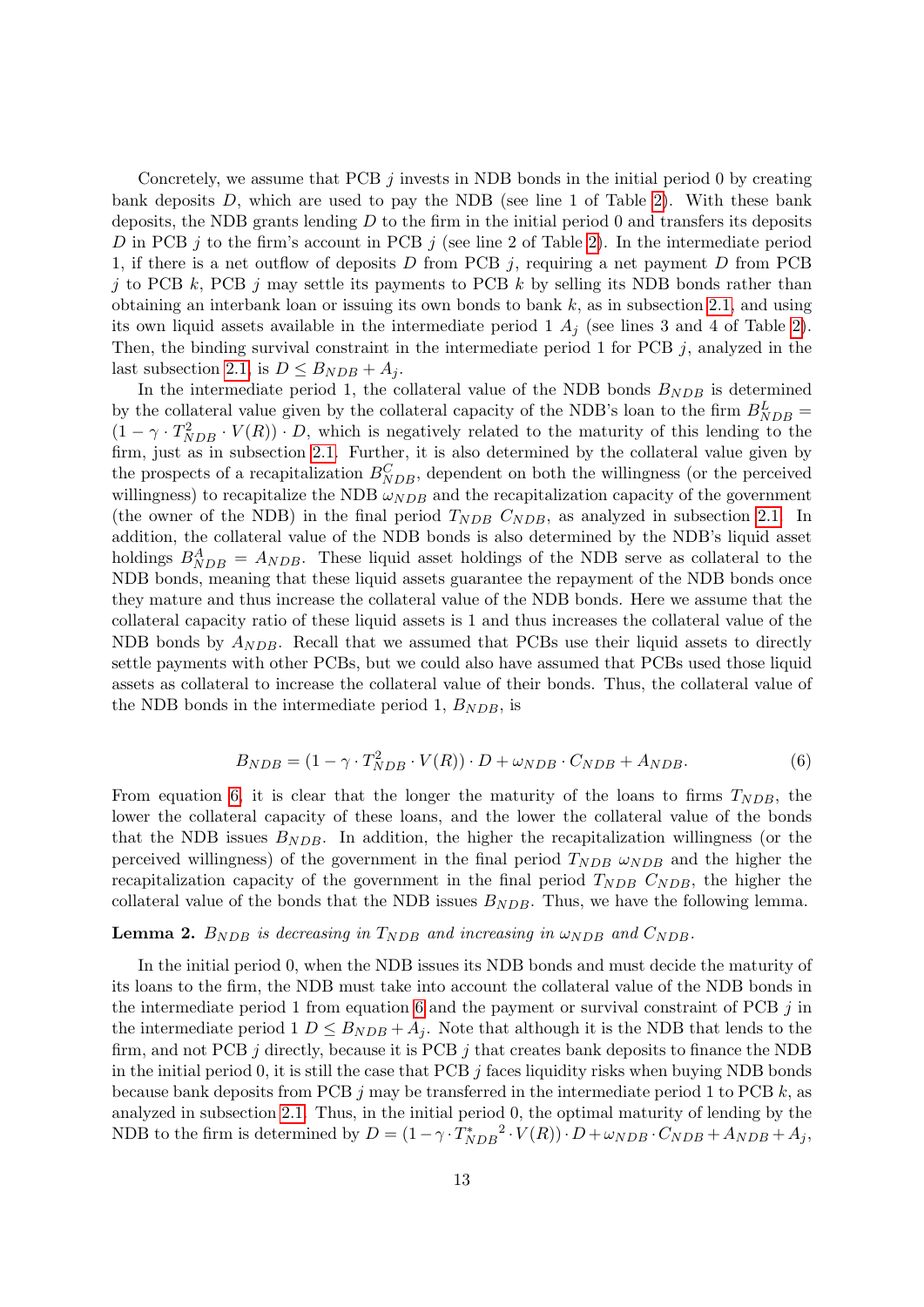meaning that the NDB will choose the maturity of its loans to the firm in the initial period 0 so that the collateral value of the NDB bonds in the intermediate period 1 is high enough for PCB j to be able to use them, in conjunction with its liquid assets  $A_i$ , to settle net payment of D with PCB  $k$ . Note that the NDB must take into account this trade-off between the maturity of the lending to the firm and the value of the bonds that it issues.<sup>[19](#page-0-0)</sup> Then, the maximum maturity of the lending to the firm by the NDB in the initial period 0,  $T^*_{NDB}$ , is

<span id="page-13-0"></span>
$$
T_{NDB}^* = \frac{\sqrt{\gamma \cdot V(R) \cdot D \cdot (\omega_{NDB} \cdot C_{NDB} + A_{NDB} + A_j)}}{\gamma \cdot V(R) \cdot D}.
$$
 (7)

Note that in equation [7](#page-13-0) we not only have the liquid assets of the NDB,  $A_{NDB}$ , but also the liquid assets of the PCB j,  $A_j$ , because  $A_{NDB}$  is used as collateral for the bond issuance, as discussed above, and  $A_j$  is used by PCB j to directly settle its payment with PCB k in the intermediate period 1 if needed. Thus, if we compare  $T^*_{NDB}$  from equation [7](#page-13-0) with  $T^*_j$  from equation [3,](#page-10-0) as long as  $A_{NDB} > 0$ , it is clear that  $T^*_{NDB} > T^*_j$ , meaning that the NDB will provide longer-term loans to the firm than the PCB would. However, this is not an advantage per se of the banking systems with an NDB and PCBs over the alternative banking system with only PCBs but rather the consequence of there just being more liquid assets in the system as a whole. If the NDB had no liquid assets, then it would no longer necessarily be true that  $T^*_{NDB} > T^*_j.$ 

From equation [7,](#page-13-0) we have the following proposition:

Proposition 2. The maximum maturity of the lending to the firm by the NDB in the initial period 0,  $T^*_{NDB}$ , depends on the same factors as in the case of the PCB j,  $T^*_j$ , from proposition [1.](#page-10-1)

We now turn to compare the maximum maturity of lending to the firm by the NDB,  $T^*_{NDB}$ , with that by the PCB j,  $T_j^*$ . If the recapitalization capacity of the bank owner C and the willingness (or perceived willingness) to recapitalize the bank by its owner  $\omega$  are higher for the owner of the NDB, the government or state, than for the private bank owners, implying that  $C_{NDB} > C_j$  and  $\omega_{NDB} > \omega_j$ , then the maximum maturity that the NDB may choose for its lending to the firm in the initial period 0,  $T^*_{NDB}$ , is longer term than the maximum maturity that the CB j may choose for its lending to the firm in the initial period 0,  $T_j^*$ . Note that this result holds even when  $A_{NDB} = 0$ . Thus, the higher recapitalization capacity and the willingness (or perceived willingness) to recapitalize the NDB by its owner, the government, in comparison with the private bank owners imply a real advantage of banking systems with an NDB and PCBs over the alternative banking system with only privately-owned CBs, analyzed in subsection [2.1.](#page-3-1) This result is our key explanation for the maturity-lengthening role of NDBs.

Corollary 1. If  $C_{NDB} > C_j$  and  $\omega_{NDB} > \omega_j$ , then, from equations [3](#page-10-0) and [7,](#page-13-0) we have that  $T^*_{NDB} > T^*_j.$ 

<sup>&</sup>lt;sup>19</sup>Note that we are assuming that, in the initial period 0, the NDB bonds are issued at the same time that the NDB is granting its lending to the firm and choosing the maturity of the lending to the firm, which determines the collateral value of the NDB bond in the intermediate period 1. If the NDB bonds are issued before the NDB determines the maturity of its lending to the firm, the NDB needs to credibly commit to respecting the constraint  $D \leq B_{NDB} + A_i$ . If the NDB cannot commit to respecting that constraint, CBs will undertake additional liquidity risks when buying NDB bonds, and, thus, will reduce its collateral valuation of the NDB bonds. This case is not studied in this paper.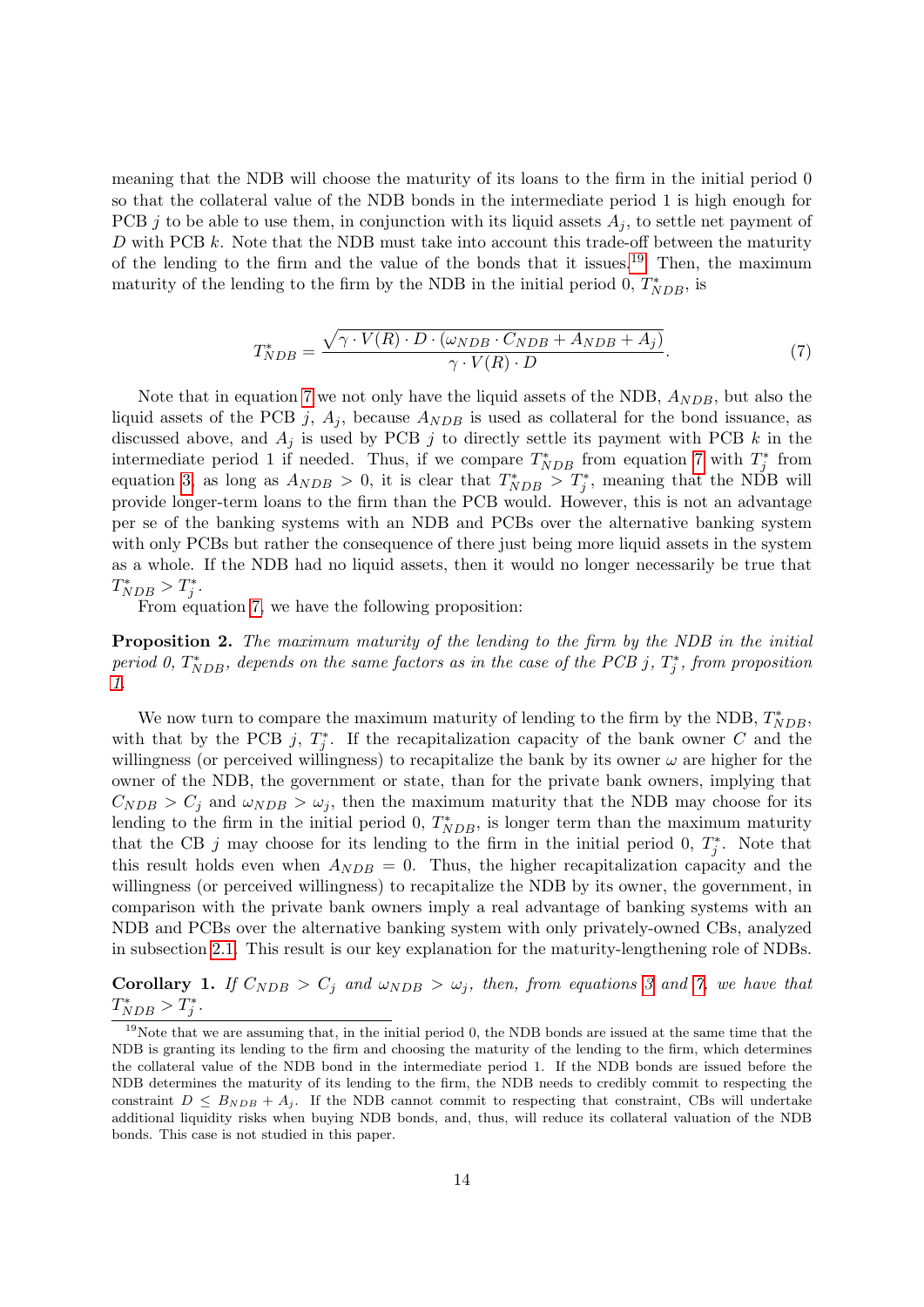#### {Insert Figure [2](#page-32-0) here}

To clarify the results above, in Figure [2](#page-32-0) we compare the collateral value of the bonds issued by the NDB,  $B_{NDB}$ , from equation [6,](#page-12-0) with the collateral value of the bonds issued by PCB j,  $B_j$ , from equation [1,](#page-9-0) representing the maturity of the lending to the firm in the horizontal axis. Note that we assume that the NDB has no liquid assets  $(A_{NDB} = 0)$  to compare two banking systems that have the same total amount of liquid assets. Clearly, in Figure [2,](#page-32-0) whereas point X, which represents the case of the PCB, implies the same collateral value (the vertical axis) as point  $Y$ , which represents the case of the NDB, point  $Y$  implies a longer maturity of the lending to the firm (the horizontal axis) than point  $X$ . This longer maturity of the lending to the firm by the NDB in comparison with the PCB  $j$  is the result of its higher collateral value given by the prospects of a recapitalization than that of the PCB  $j$ .

In addition, given a certain maturity of the lending to the firms by either the PCB j or the NDB, the collateral value of the bonds issued by the NDB is greater than the collateral value of the bonds issued by the PCB j. This result is depicted in Figure [2](#page-32-0) by comparing point  $X$ (PCB  $j$ ) and point  $Z$  (NDB). This result implies that, given a certain maturity of the lending to the firms, PCB  $j$  is better able to cope with interbank payments when holding NDB bonds than issuing its own bonds. Note, finally, that for both the NDB and PCB  $j$ , for low values of the maturity of the lending to the firm, there is initially a negative relationship between the collateral value of the bank bonds and the maturity of the lending to the firm, but at high values of the maturity of the lending to the firm, the relationship is horizontal. This horizontal relationship occurs when the collateral value given by the collateral capacity of the bank loan to the firm is zero and the full collateral value of the bank bonds is determined by the collateral value given by the prospects of a recapitalization by the owner of the bank.

The justification for the higher recapitalization capacity of the owner of the NDB, the government, in comparison with that of the owners of the PCBs, following the arguments by [Brei and Schclarek](#page-25-4) [\(2015\)](#page-25-4), [Brei and Schclarek](#page-26-1) [\(2018\)](#page-26-1), [Gorton and Huang](#page-26-6) [\(2004\)](#page-26-6), and [Holmstrom](#page-27-7) [and Tirole](#page-27-7) [\(1998\)](#page-27-7), among others, is that the government has access to more liquid assets in the final period  $T$  than the private bank owners. This is because the government may not only have more existing liquid assets in the final period T but can also get additional liquid assets by taxing the different agents, especially successful investment projects and the banks granting loans for the funding of such projects. Instead, the private owners may also have existing liquid assets in the final period  $T$  with which to recapitalize their banks, but they cannot tax other agents to get additional liquid assets. Note that this argument hinges not only on the size of the government in comparison with the private bank owners, in terms of owning liquid assets, but also fundamentally on the ability to raise taxes given by the legal power of the state. In addition, related to the taxation argument, the government may find it easier and cheaper than private bank owners to access additional capital by borrowing from national or international financial markets. Note, however, that this argument about the higher recapitalization capacity of the government hinges on the assumption that the fiscal stance of the government is good and sustainable. If the government is in a bad or unsustainable fiscal situation, maybe due to poor governance, political corruption or populist policies, the recapitalization capacity of the government will be low consequently diminishing the advantage of the NDBs. Thus, it is key that the government has a strong and sustainable fiscal stance for a successful recapitalization.

Regarding the recapitalization willingness (or perceived willingness), it is very likely that the government is more willing to recapitalize the NDB than private bank owners are to re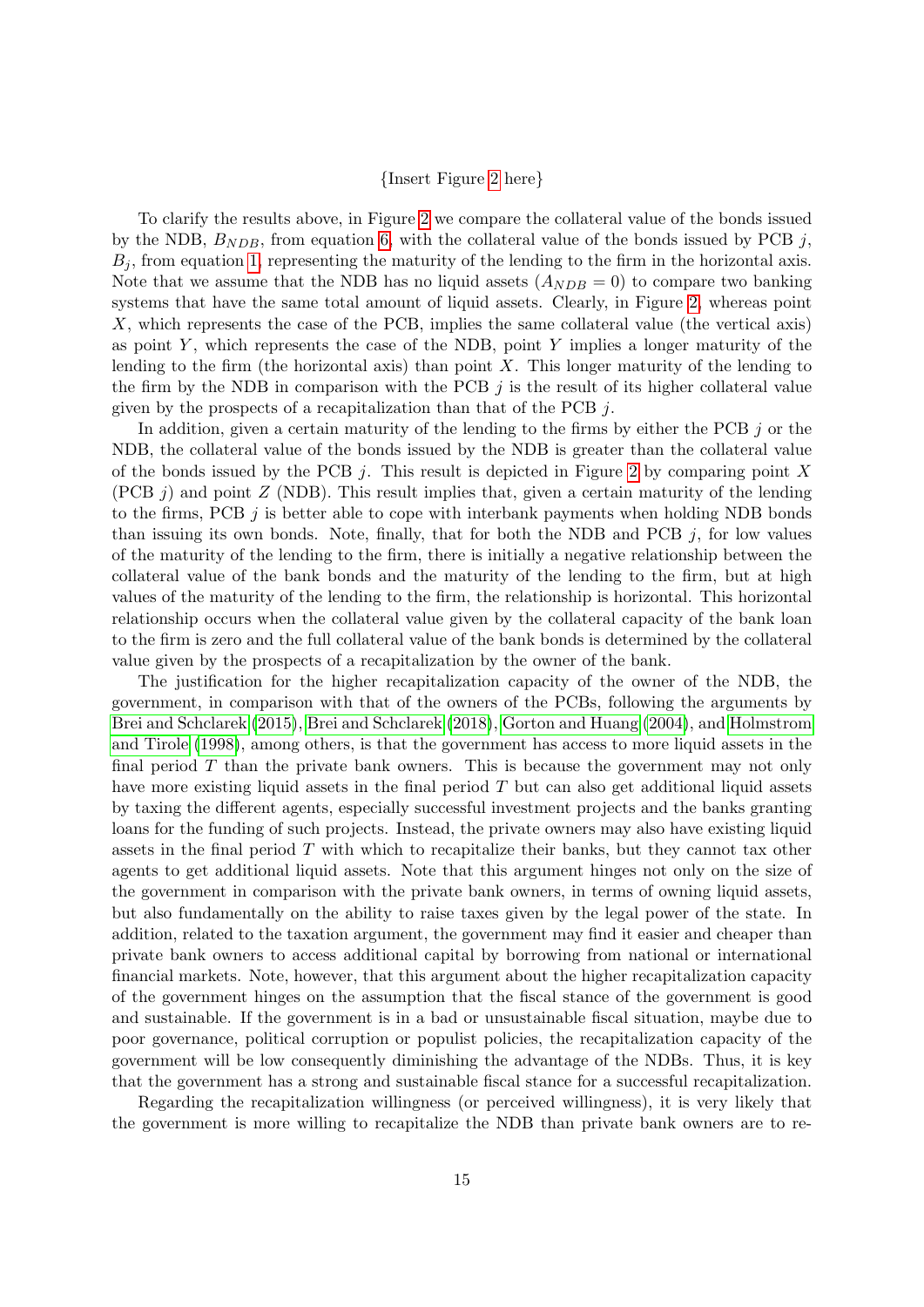capitalize their PCBs.[20](#page-0-0) Given that a bank's failure may have externalities by affecting other banks through contagion and the economy as a whole, affecting social welfare, the government has more to lose than the private owners. Whereas the private bank owners lose only their own capital in the failing banks, the government may, among other consequences, have to increase unemployment benefits, obtain lower tax revenues, lose elections because of voters' dissatisfaction, or not be able to foster more innovative and strategic sectors that require long-term financing. Furthermore, the government may be more eager to recapitalize the NDB to foster and preserve state capacities, such as in-house financial and industrial expertise, that would be lost in case of default and closure of the NDB (Fernández-Arias et al., 2020).

Moreover, this greater willingness (or perceived willingness) of the government to recapitalize banks is evident when considering that in many instances the government has even been willing to bail out private banks to avoid their closure. Among the literature that analyzes bailouts of the private banking system, see, among others, [Beccalli and Frantz](#page-25-9) [\(2016\)](#page-25-9), [Brei](#page-25-10) [et al.](#page-25-10) [\(2013\)](#page-25-10), [Diamond and Rajan](#page-26-13) [\(2005\)](#page-26-13), and [Gorton and Huang](#page-26-6) [\(2004\)](#page-26-6). Note, however, that these government bailouts of private banks are usually carried out not to save private bank owners, creditors, or bondholders but rather to avoid deposit runs and save small deposit holders. Thus, even if the government bails out private banks, it should be expected that private bank owners, creditors, and bondholders will suffer some losses even if the private banks are eventually recapitalized. This will undermine the collateral value of private bank bonds, given the probable losses of bondholders. Consequently, even if the government's willingness to bail out private banks, especially big, systemically important, and interconnected private banks, is high, it is not unreasonable to expect that the willingness to bailout a government-owned bank is always higher. Note also that, although it goes beyond the scope of this paper, if for some reason agents have difficulty in correctly evaluating the recapitalization capacity and willingness of the government and the private bank owners, the government may try to correct this imperfect-information problem through banking regulations, such as NDB bonds enjoying zero-risk weighting in its valuation.

Finally, note that if the government issues its own bonds to PCBs, and these bonds have a higher collateral value than NDB bonds because of a higher recapitalization willingness (or perceived willingness), a superior result, in terms of the maturity of lending to the firms other than those in the case analyzed above, may be achieved. In this case, it may be better if the government issues its bonds to PCBs and uses those bank deposits to recapitalize the NDB so that that the NDB can, in turn, lend to the firms. However, a possible argument in favor of the NDB financing its lending to firms through issuing its own bonds, rather than the government's recapitalization, even when government bonds have a higher collateral value than NDB bonds, is that NDB bonds do not increase the government debt burden and that fiscal constraints would not appear for the government. Further, the financing of NDB lending through NDB bonds may even exert some market discipline on the management of the NDB because if their lending decisions are not good enough (lending to bad firms or projects), this would be reflected in the collateral value of NDB bonds.

 $^{20}$ If the government is not credible or has a track record of breaking its promises, a more profound credibility analysis should be made, but this is out of the scope of this paper and is left for future research. Further, the possibility of future recapitalization also raises moral hazard considerations that are not analyzed in this paper.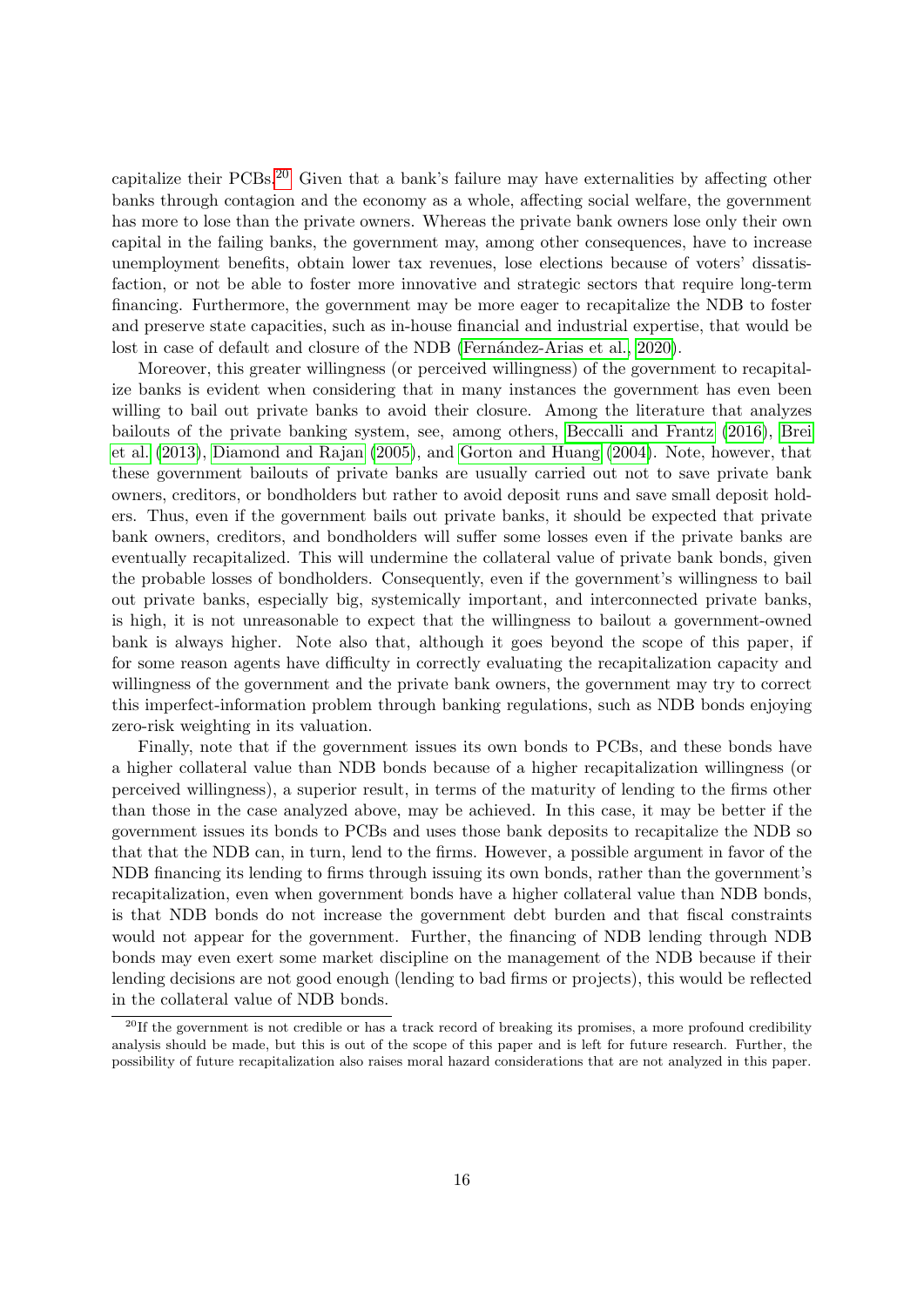# <span id="page-16-0"></span>3 Endogenizing the amount of lending to the firm

In this section we analyze both the optimal determination of the maturity of the lending to the firm  $T$  and the amount of the lending to the firm  $D$ , i.e. we are endogenizing the determination of both variables. Recall that, in the last section [2,](#page-3-0) we had assumed that the amount of lending to the firm was fixed and given and analyzed only the optimal determination of the maturity of the loan to the firm.

As in the last section [2,](#page-3-0) banks maximize the per-period return given by equation [2,](#page-9-1) but now both  $D$  and  $T$  are variables that have to be optimally determined. Further, given the constraints discussed in the last section [2,](#page-3-0) equation [3](#page-10-0) is binding, which implies that we can substitute  $T_i$ in equation [2](#page-9-1) to obtain the following equation to maximize with respect to  $D$ :

$$
\max_{D} \quad \alpha \cdot (T_j(D) \cdot i_L \cdot D - \frac{(T_j(D) - 1)^2}{T_j(D)} \cdot i_B \cdot (D - A_j)) + \beta \cdot (T_j(D) \cdot i_L \cdot D + \frac{(T_k - 1)^2}{T_k} \cdot i_B \cdot (D_k - A_k)) + (1 - \alpha - \beta) \cdot T_j(D) \cdot i_L \cdot D,
$$
\n(8)

where  $T_j(D) \equiv$  $\sqrt{\gamma \cdot V(R) \cdot D \cdot (\omega_j \cdot C_j + A_j)}$  $\frac{\gamma_V P \cdot (\omega_j C_j + \Lambda_j)}{\gamma_V(R) \cdot D}$ . Then, the first-order condition with respect to D of the above program [8](#page-16-1) can be written as:

<span id="page-16-1"></span>
$$
2 \cdot \alpha \cdot i_B - \frac{3 \cdot \alpha \cdot i_B}{2} \cdot D^{*\frac{1}{2}} + \frac{1}{2} \cdot (X \cdot (i_L - \alpha \cdot i_B) - \frac{\alpha \cdot i_B \cdot A_j}{X}) \cdot D^{*\frac{1}{2}} - \frac{1}{2} \cdot \alpha \cdot i_B \cdot A_j \cdot X \cdot D^{*\frac{3}{2}} = 0,
$$
\n
$$
(9)
$$

where  $X = \sqrt{\frac{\omega_j C_j + A_j}{\gamma V(R)}}$ . It is evident that the above equation [9](#page-16-2) is a high-order polynomial equation, which has no analytical solutions for the maximum amount of the lending to the firm by bank j in the initial period 0,  $D^*$ . So we do numerical simulations and come up with the following Figure [3](#page-32-1) and [4](#page-32-2) to represent the relationships between the endogenized  $T_j^*$  and  $D^*$  with respect to the recapitalization capacity and willingness of bank j,  $\omega_j \cdot C_j$ .<sup>[21](#page-0-0)</sup>

Specifically, in Figure [3,](#page-32-1) we present the graphical representation of the two roots of equation [9](#page-16-2) having the maximum amount of lending to the firm,  $D^*$ , as dependent variable and the recapitalization capacity and willingness of bank j,  $\omega_i \cdot C_i$ , as independent variable. For both roots there is a positive relationship between these two variables, meaning that the higher the recapitalization capacity and willingness of bank j,  $\omega_j \cdot C_j$ , the higher the maximum amount of lending to the firm,  $D^*$ . These results imply that the NDB, which has a higher recapitalization capacity and willingness than the PCB, will optimally choose a larger amount of lending to the firms than PCBs.

#### <span id="page-16-2"></span>{Insert Figure [3](#page-32-1) here}

From Figure [3,](#page-32-1) we have the following proposition:

<sup>&</sup>lt;sup>21</sup>For the numerical simulations, we use the following parameter values:  $i_L = 0.05$ ,  $i_B = 0.04$ ,  $A_i = 1$ ,  $V(R) = 0.1$ ,  $\gamma = 0.5$ , and  $\alpha = 0.5$ . Note that we have tested with different parameter values, but the functional form and the relationship did not change between the endogenized  $T_j^*$  and  $D^*$  with respect to the recapitalization capacity and willingness of bank j,  $\omega_j \cdot C_j$ . Thus, our conclusions are robust to these parameter changes.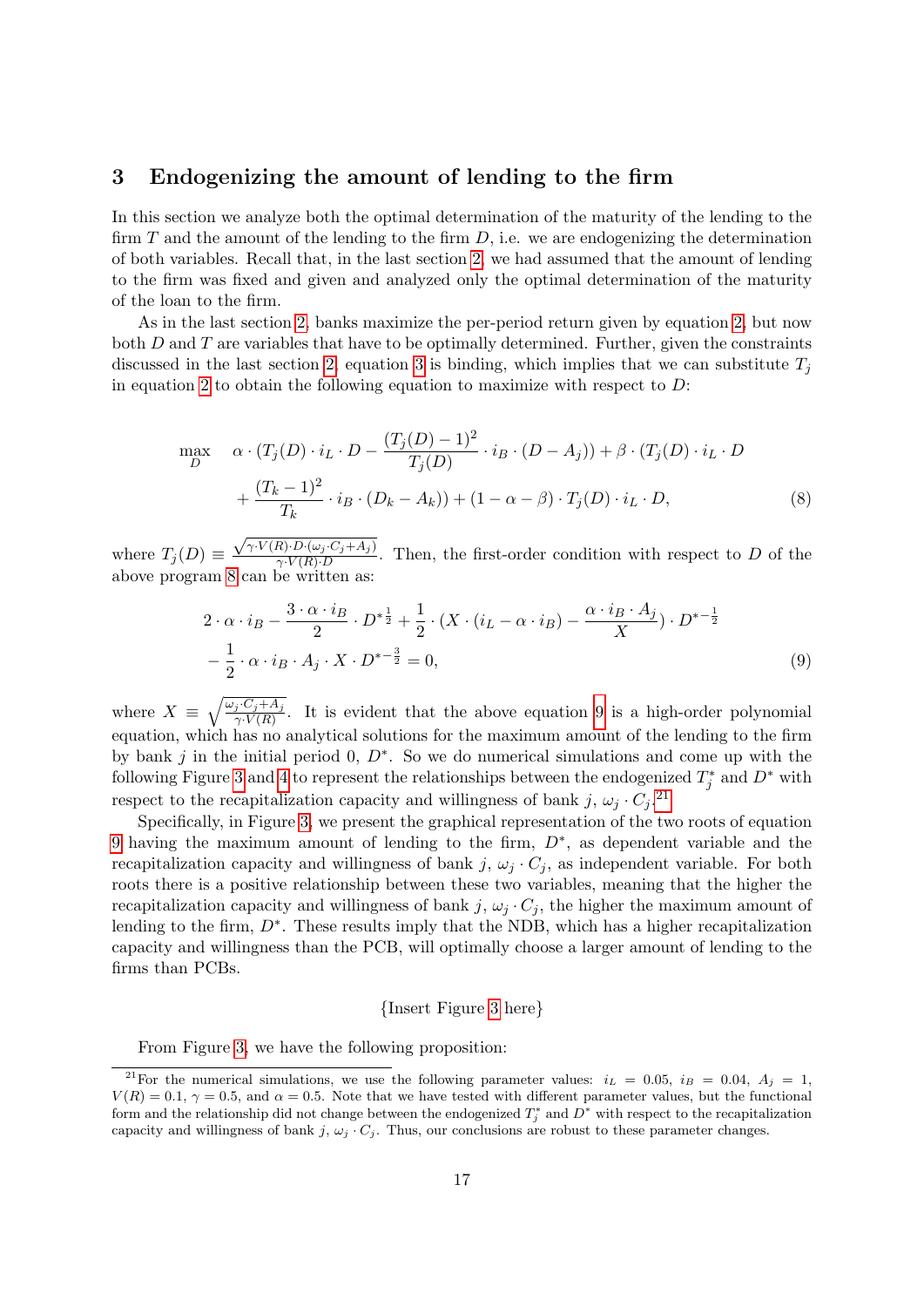<span id="page-17-2"></span>**Proposition 3.** The maximum amount of the lending to the firm by bank  $j$  in the initial period 0,  $D^*$ , is positively related to  $C_j$  and  $\omega_j$ .

Regarding the maturity of the lending to the firm in the initial period 0,  $T_j^*$ , it is obtained by combining equations [9](#page-16-2) and [3.](#page-10-0) Thus, we have that the maximum maturity of the lending to the firm by bank j in the initial period 0,  $T_j^*$ , is:

$$
T_j^* = \frac{\sqrt{\gamma \cdot V(R) \cdot D^* \cdot (\omega_j \cdot C_j + A_j)}}{\gamma \cdot V(R) \cdot D^*}.
$$
\n(10)

In Figure [4,](#page-32-2) we present the graphical representation of the two roots of equation [10](#page-17-0) having the maximum maturity of lending to the firm,  $T_j^*$ , as dependent variable and the recapitalization capacity and willingness of bank j,  $\omega_i \cdot C_i$ , as independent variable. For both roots there is a positive relationship between these two variables, meaning that the higher the recapitalization capacity and willingness of bank j,  $\omega_j \cdot C_j$ , the higher the maximum maturity of lending to the firm,  $D^*$ .

#### <span id="page-17-0"></span>{Insert Figure [4](#page-32-2) here}

From Figure [4,](#page-32-2) we have the following proposition:

<span id="page-17-1"></span>**Proposition 4.** The maximum maturity of the lending to the firm by bank  $j$  in the initial period 0,  $T_j^*$ , is positively related to  $C_j$  and  $\omega_j$ .

These results from proposition [4](#page-17-1) imply that, given a certain amount of lending to the firm, the NDB, which has a higher recapitalization capacity and willingness than the PCB, will optimally choose a longer maturity of lending to the firms than PCBs. However, when taking into account the results of both propositions [3](#page-17-2) and [4,](#page-17-1) it is clear that the NDB will optimally choose a higher amount of lending to the firm than the PCB. Yet given this higher amount, it is possible, depending on the specific values of the different parameters of equations [9](#page-16-2) and [10,](#page-17-0) that the maturity of the lending is lower for the NDB than the PCB, because there is a negative relationship between the maximum amount of lending  $D^*$  and the maximum maturity of lending  $T_j^*$  from equation [10.](#page-17-0) However, it is worth noting that it is still possible, depending on the specific values of the different parameters of equations [9](#page-16-2) and [10,](#page-17-0) that the NDB provides both a larger amount and a longer maturity of lending to the firms than the PCBs. This possibility is higher, if the NDB enjoys the larger recapitalization capacity and willingness than the PCB does. The reason is that a higher recapitalization capacity and willingness helps to mitigate the negative effect of the the higher amount of lending on the maturity of bank lending, given by equation [10.](#page-17-0)

**Corollary 2.** If  $C_{NDB} > C_j$  and  $\omega_{NDB} > \omega_j$ , then, from equation [9,](#page-16-2) we have that  $D^*_{NDB} > D^*_j$ . Further, from equation [10,](#page-17-0) we have that  $T^*_{NDB}$  may be greater or lesser than  $T^*_j$ , depending on the specific values of the parameters in equation [10.](#page-17-0) The higher the values of  $\check{C}_{NDB}$  and  $\omega_{NDB}$ in comparison to  $C_j$  and  $\omega_j$ , respectively, the higher the chances that both  $D_{NDB}^* > D_j^*$  and  $T^*_{NDB} > T^*_j.$ 

Clearly, the results of this section reinforce the conclusions from section [2,](#page-3-0) namely that, given a certain amount of lending to the firm, the NDB will optimally choose a longer maturity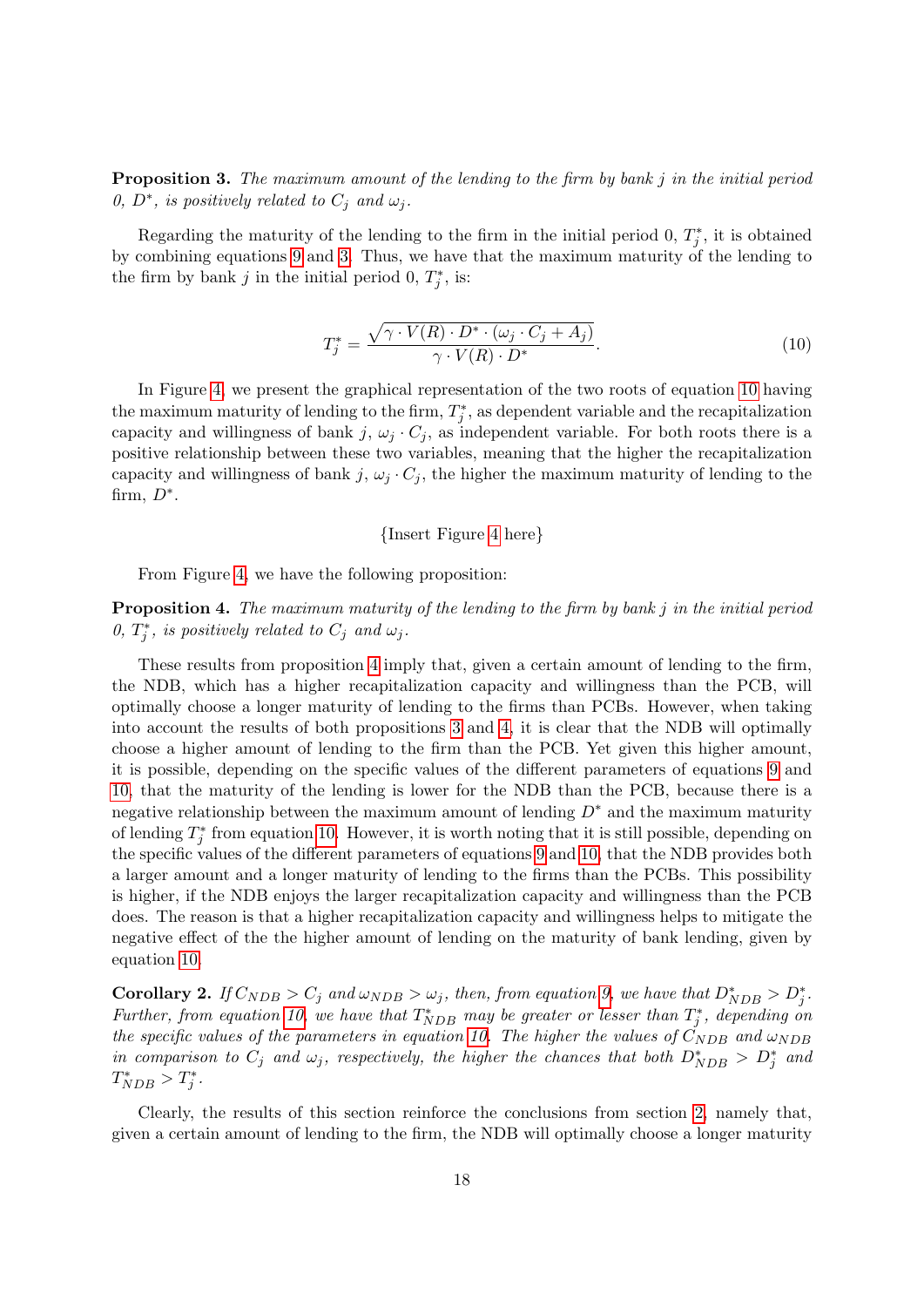of lending to the firms than PCBs. Therefore, given that the objective of this paper is to compare the maturity of the lending to firms by the NDB and the PCBs and that the analysis is simpler when taking the amount of lending as given and equal for both the NDB and the PCBs, in the rest of the paper we take the amount of lending as given and equal, as in section [2,](#page-3-0) instead of endogenizing both the amount and the maturity of the lending to the firm, as in this section.

# <span id="page-18-0"></span>4 Monitoring quality and the maturity of bank lending

In this section, following the literature on bank monitoring, which include, among others, [Di](#page-26-5)[amond](#page-26-5) [\(1984\)](#page-26-5), [Eslava and Freixas](#page-26-14) [\(2016\)](#page-26-14), [Holmstrom and Tirole](#page-27-5) [\(1997\)](#page-27-5), and [Cetorelli and](#page-26-15) [Peretto](#page-26-15) [\(2012\)](#page-26-15), we add to the model of section [2,](#page-3-0) which take the amount of lending as given and analyze exclusively the maturity of lending, the assumption that each bank has idiosyncratic monitoring skills. Note that the monitoring skills include skills such as evaluating projects, screening borrowers, and collecting repayments from them. As will be clarified below, the monitoring skills, which determine the monitoring quality of the banks, affect the collateral value of the bonds issued by those banks and thus affect the maturity of the lending to firms by those banks. Through this mechanism, and if we assume that the monitoring quality of state-owned banks is lower than that of private-owned banks, we add a new channel through which the advantages of state-owned banks, presented in section [2,](#page-3-0) are reduced and those of private-owned banks are increased. In this sense, the double-edged sword of state ownership is highlighted here.<sup>[22](#page-0-0)</sup>

Specifically, we now assume that the variance of the per-period net rate of return for an investment project,  $T^2 \cdot V(R)$ , is not known with certainty. Thus, banks must assess the true or correct variance of the per-period net rate of return for an investment project. We assume that the idiosyncratic monitoring quality of banks affects their evaluation and discovery of the true variance of the per-period net rate of return for an investment project. Further, we assume that only the bank that is actively involved in the lending to the investment project is able to assess directly the true variance of the investment project. The other banks, which are not actively involved in the lending to the investment project but may later lend to or buy bonds from the active bank, will assess indirectly the true variance of the investment project of the active bank. They will consider the estimation of the true variance of the investment project by the active bank but will also take into consideration the active bank's monitoring skills and quality, which we assume are known by all.<sup>[23](#page-0-0)</sup> Therefore, when a certain bank  $j$  estimates that the variance of the per-period net rate of return for an investment project is  $T_j^2 \cdot V(R)$ , other banks will infer that the true variance of the investment project is  $T_j^2 \cdot V(R) \cdot q_j$ , where  $q_j \ge 1$  is a measure of the monitoring quality of bank j and where the greater value for  $q_j$  corresponds to lower monitoring quality. Thus, the lower the monitoring quality of bank  $j$  (i.e., the greater the value of  $q_i$ ), the larger the true variance inferred by the other banks. Note that following this reasoning, the analysis in the last section can be interpreted as a case where bank  $j$  is perfect

 $^{22}$ Note that we still assume that projects and firms are similar and rule out that different types of projects and firms try to exploit these different monitoring skills by approaching different banks to ask for financing. In reality, it is plausible that firms select specific banks according to their monitoring skills in order to improve their financing conditions. In this sense, it is possible that NDBs are approached by less efficient firms. This issue is not studied here and is left for future research.

 $23$ These assumptions may be justified by asymmetric information or imperfect information arguments.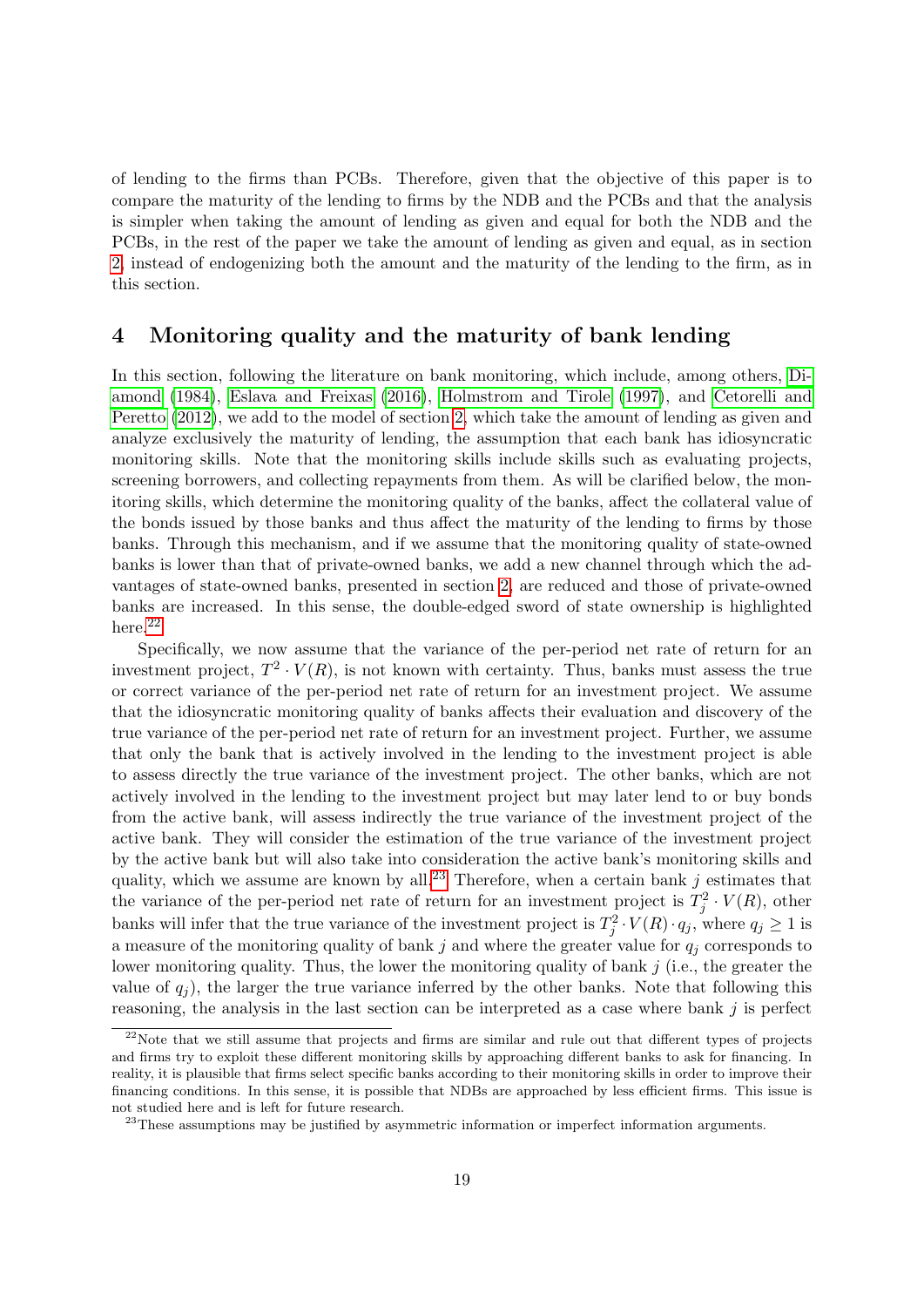at monitoring  $(q_j = 1)$  and thus the other banks will be certain that the variance estimated and informed by bank  $j$  is the true one.

With this new assumption about the monitoring quality of banks, the collateral value of the bonds issued by bank j with monitoring quality  $q_j$  in the intermediate period 1,  $B_j(q_j)$ , is

$$
B_j(q_j) = (1 - \gamma \cdot T_j^2 \cdot V(R) \cdot q_j) \cdot D + \omega_j \cdot C_j.
$$
\n(11)

Thus, given a certain  $T_j^2 \cdot V(R)$ , banks with better monitoring quality will also be able to issue bonds with higher collateral value. The reason is that the other banks perceive that the collateral value given by the collateral capacity of the bank loan to the firm,  $B_j^L(q_j)$  =  $(1 - \gamma \cdot T_j^2 \cdot V(R) \cdot q_j) \cdot D$ , has a higher value because of the lower perceived variance of the per-period net rate of return of the investment project,  $T_j^2 \cdot V(R) \cdot q_j$ .

Now, and following equation [3,](#page-10-0) the maximum maturity of the lending to the firm by bank j with monitoring quality  $q_j$  in the initial period 0,  $T_j^*(q_j)$ , becomes

<span id="page-19-0"></span>
$$
T_j^*(q_j) = \frac{\sqrt{\gamma \cdot V(R) \cdot q_j \cdot D \cdot (\omega_j \cdot C_j + A_j)}}{\gamma \cdot V(R) \cdot q_j \cdot D}.
$$
\n(12)

From equation [12,](#page-19-0) we have the following proposition:

# **Proposition 5.**  $T^*(q_j)$  is decreasing in  $q_j$ .

These results imply that, given a certain collateral value for the bonds issued by the banks, banks with better monitoring quality will be able to lend to firms with longer maturity than banks with lesser monitoring quality. Similarly, given a certain level for the maturity of the lending to the firms, the collateral value of the bonds issued by banks with better monitoring quality is higher than the value of the bonds issued by banks with lesser monitoring quality. In Figure [5](#page-33-0) we depict these results by comparing the collateral value of the bonds issued by a bank with high monitoring quality with the collateral value of the bonds issued by a bank with low monitoring quality, representing the maturity of the lending to the firm in the horizontal axis.

#### {Insert Figure [5](#page-33-0) here}

We now turn back to the comparison in subsection [2.2](#page-11-0) between a banking system in which the NDB grants the loans to the firms financed by PCBs that buy the NDB bonds with a banking system in which the PCBs directly grant the loans to the firms. The analysis about the idiosyncratic monitoring quality may be used to compare the optimal determination of the maturity of the lending to firms by these two types of banks. If we assume that the NDB has a lower monitoring quality than PCBs, meaning that  $q_{CB} < q_{NDB}$ , this reduces the NDB's advantage over PCBs in terms of the lengthening of the maturity of lending to firms. Recall that in subsection [2.2,](#page-11-0) we assumed that the NDB had an advantage over PCBs given by the higher recapitalization capacity and willingness (or perceived willingness) to recapitalize the bank by the government or state over private bank owners (i.e.,  $C_{NDB} > C_{CB}$  and  $\omega_{NDB} > \omega_{CB}$ ).

<span id="page-19-1"></span>Corollary 3. When monitoring quality is sufficiently low for the NDB, in comparison with the PCBs, the NDB may grant loans of shorter maturity than those of the PCBs, even when  $C_{NDB} > C_{CB}$  and  $\omega_{NDB} > \omega_{CB}$ .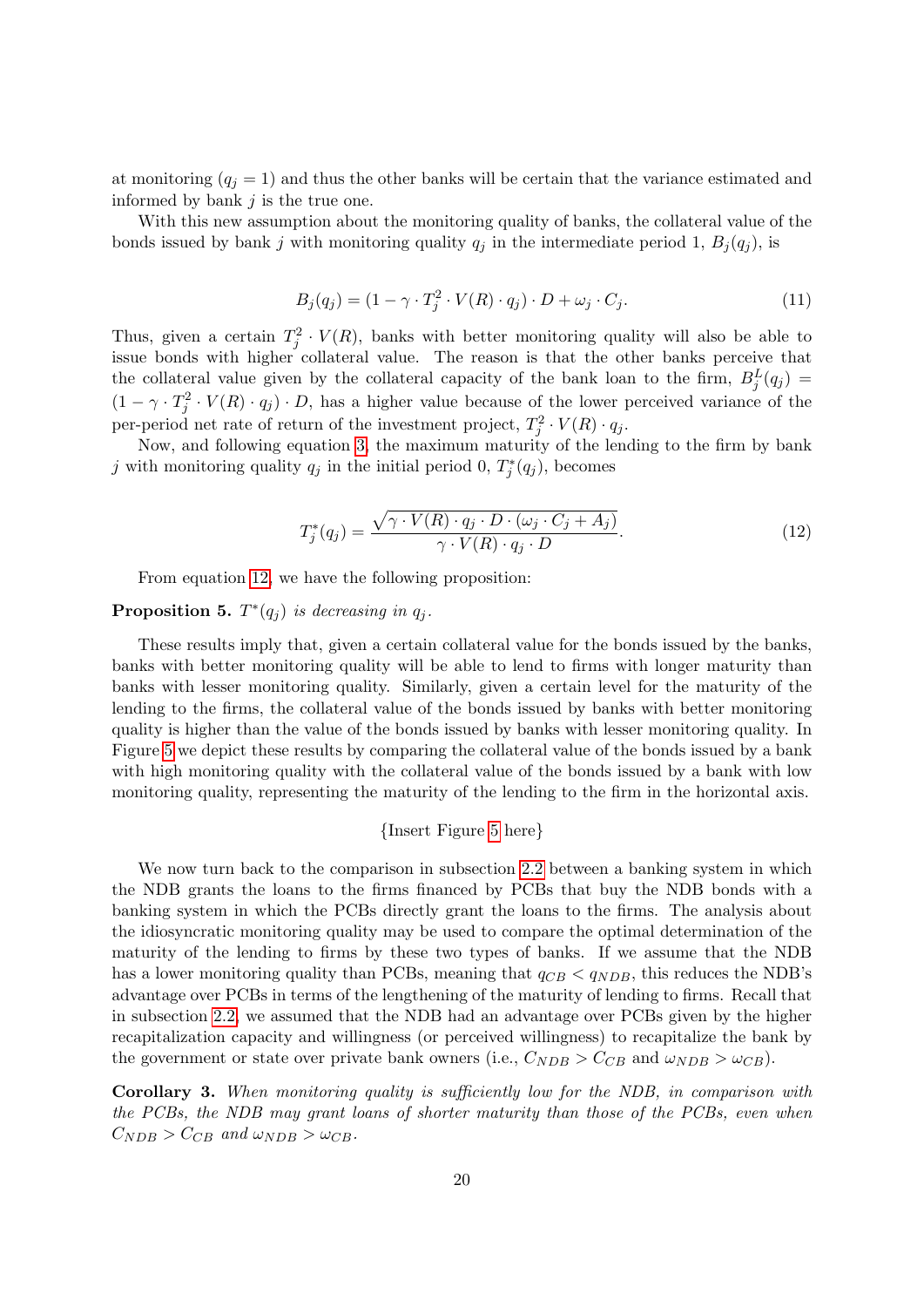Figure [6](#page-33-1) depicts what is expressed in corollary [3](#page-19-1) and highlights two subregions where the results are different. In subregion Z, although low monitoring quality puts the NDB at a disadvantage, the NDB still benefits from the higher collateral value given by the recapitalization willingness and capacity and thus can still grant loans of longer maturity in comparison with PCBs, given a certain collateral value for the issued bonds. However, in subregion  $X$ , the PCBs will provide loans of longer maturity than the NDB, given a certain collateral value for the issued bonds, because in this subregion the disadvantage of the NDB resulting from the lower monitoring quality is greater than its advantage of higher recapitalization willingness and capacity.

Regarding the possible justification for assuming that the monitoring quality of state-owned banks is lower than that of privately owned banks, that could be related to poor governance or political corruption, as argued by [LaPorta et al.](#page-27-13)  $(2002)$  and [Dinc](#page-26-16)  $(2005)$ .<sup>[24](#page-0-0)</sup> The poor governance would negatively affect monitoring skills, such as the evaluation of projects, screening of borrowers, or even collection of repayments by borrowers. This worsening in the monitoring quality would, in turn, increase the variance of the per-period net rate of return of the investment project as perceived by the other banks that are not actively involved in the lending to the firm but that may eventually buy the bonds issued by the actively involved bank. Note, however, that in this section we are taking the variance of the per-period net rate return of the investment project estimated by the actively involved bank in the lending to the firm as given and equal for all banks that are actively involved in lending to the firms. Thus, the argument in this section is not related to the fact that state-owned banks usually have a mandate to finance high-risk projects, but that the government is worse than the private sector in its monitoring quality, which affects the assessment of the true riskiness of an investment project. Note also that we are not arguing that the state should not steer the corporate strategy of NDBs to ensure that they are development-oriented. Instead, we are arguing that undue political intervention in the bank operation at the micro-level can undermine banks' monitoring skills.[25](#page-0-0)

Our conclusion from this analysis is that the quality of monitoring by banks is an important factor that determines banks' maturity-lengthening possibilities. Any improvement in the monitoring quality of a bank will also help the bank in issuing bonds with higher collateral value and thus in being able to lend longer term to firms. Moreover, for NDBs to keep their advantage over PCBs, it is of utmost importance that they improve their monitoring skills, including project evaluation, borrower screening, and repayment collection, and thus achieve high monitoring quality.

#### {Insert Figure [6](#page-33-1) here}

<sup>&</sup>lt;sup>24</sup>The debate on the efficiency of state-owned vs. private-owned banks is not completely settled, as [Andrianova](#page-25-13) [et al.](#page-25-13) [\(2008\)](#page-25-13), [Yeyati et al.](#page-28-1) [\(2007\)](#page-28-1) and [Rodrik](#page-27-14) [\(2012\)](#page-27-14), among others, argue.

<sup>&</sup>lt;sup>25</sup>Note that if NDBs are subject to lending by political connection, and this lending by political connection imply financing riskier firms/projects, then the bank loans of the NDB will have a lower collateral value and NDBs will have to provide shorter maturity loans than PCBs. Although it may go beyond the scope of this paper, this channel is an interesting avenue for researching how firm characteristics, in this case political connections, affect the amount and maturity of lending of NDBs and PCBs.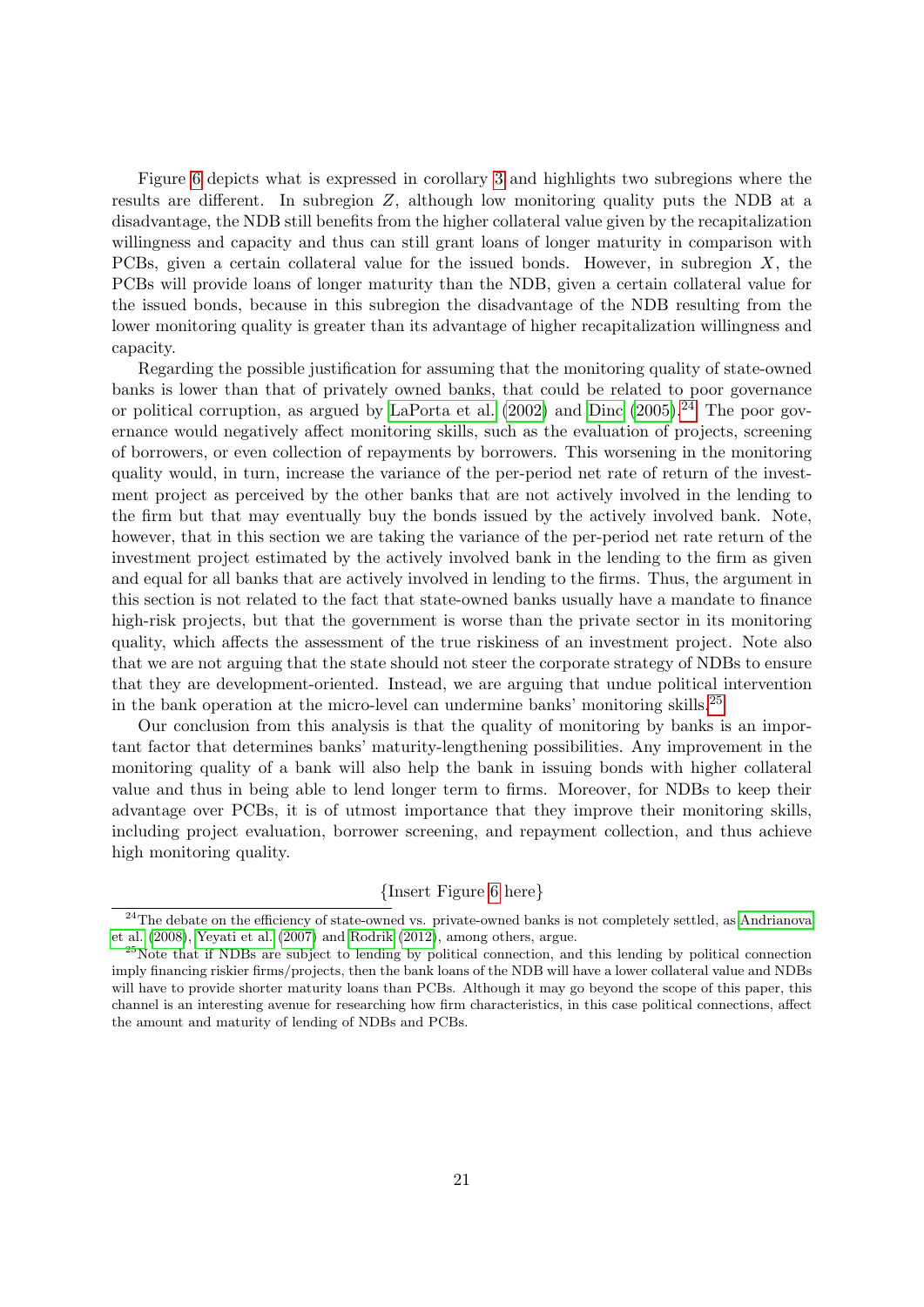# <span id="page-21-0"></span>5 Market liquidity of bonds and the maturity of bank lending

In this section, we add to the model of sections [2](#page-3-0) and [4,](#page-18-0) which take the amount of lending as given, the assumption that the market liquidity of the bonds issued by banks is idiosyncratic.<sup>[26](#page-0-0)</sup> As we will clarify below, the market liquidity of the bonds issued by banks determines the collateral value of the bonds issued by these banks and thus affects the maturity of the lending to firms by these banks. Through this mechanism, and if we assume that the market liquidity of the bonds issued by the NDB is higher than that of commercial banks, we add a new channel through which the NDB may have an additional advantage over CBs. Note also that through this channel we are presenting an advantage that the NDB may have over state-owned commercial banks (SCBs). In the previous sections, we assumed that the NDB was the only state-owned bank and that all the commercial banks were privately owned. If we had assumed instead the existence of SCBs, and if these SCBs had the same characteristics as the NDB in terms of recapitalization capacity and willingness and monitoring quality, then there would be no advantage in having an NDB when the banking system also has SCBs. However, with this new assumption about the market liquidity of bonds, we argue for the existence of an NDB, even when there are SCBs in the banking system.

Both the theoretical and empirical literature on market liquidity points out that a bond with lower market liquidity will not only require a higher interest rate at issuance (coupon), but also will be traded at a discount in the secondary market after having been issued [\(Amihud](#page-25-6) [et al., 2006;](#page-25-6) [Bao et al., 2011;](#page-25-7) [Vayanos and Wang, 2013\)](#page-28-0). Thus, we assume a positive relationship between the market liquidity of bonds and the collateral value of those bonds in the intermediate period  $1.^{27}$  $1.^{27}$  $1.^{27}$  Specifically, we assume that the collateral value of the bonds issued by bank j in the intermediate period 1 is a fraction  $\delta_i$  of the total collateral value given by the collateral capacity of the bank loan and the recapitalization willingness and capacity.  $\delta_i$  captures the reduction in the collateral value of the bonds of bank  $j$  resulting from the level of market liquidity of the bonds of bank j, where  $0 \le \delta_j \le 1$ . Note that  $\delta_j = 1$  means perfect market liquidity and  $\delta_j = 0$ means complete market illiquidity. Thus, the collateral value of bonds by bank  $j$  with market liquidity  $\delta_j$  in the intermediate period 1,  $B_j(\delta_j)$ , is

<span id="page-21-1"></span>
$$
B_j(\delta_j) = \delta_j((1 - \gamma \cdot T_j^2 \cdot q_j \cdot V(R)) \cdot D + \omega_j \cdot C_j).
$$
\n(13)

Thus, banks that issue bonds with higher market liquidity will also be able to issue bonds with higher collateral value.

Taking into account this new assumption about the market liquidity of the bonds of bank  $i$ , and following equations [3](#page-10-0) and [12,](#page-19-0) the maximum maturity of the lending to the firm by bank j, with market liquidity  $\delta_j$ , in the initial period 0,  $T_j^*(\delta_j)$ , becomes

$$
T_j^*(\delta_j) = \frac{\sqrt{\delta_j \cdot \gamma \cdot V(R) \cdot q_j \cdot D \cdot (\delta_j \cdot \omega_j \cdot C_j - (1 - \delta_j) \cdot D + A_j)}}{\delta_j \cdot \gamma \cdot V(R) \cdot q_j \cdot D}.
$$
 (14)

 $26$ Market liquidity is the ease with which an asset can be sold to obtain liquidity and settle payments.

 $27$ Note that all through this paper we are taking the interest rate or coupon of bonds as fixed. Thus, we assume away the effect of the market liquidity on the interest rate of these bonds. This is not to deny the importance of the interest rate but to highlight the different mechanisms that affect the collateral value of bonds, in addition to the interest rate or coupon. This means that in our model, when we focus on the effects of market liquidity, we are considering only the effects of market liquidity on the collateral value of bonds and not on the interest rate or coupon of those bonds.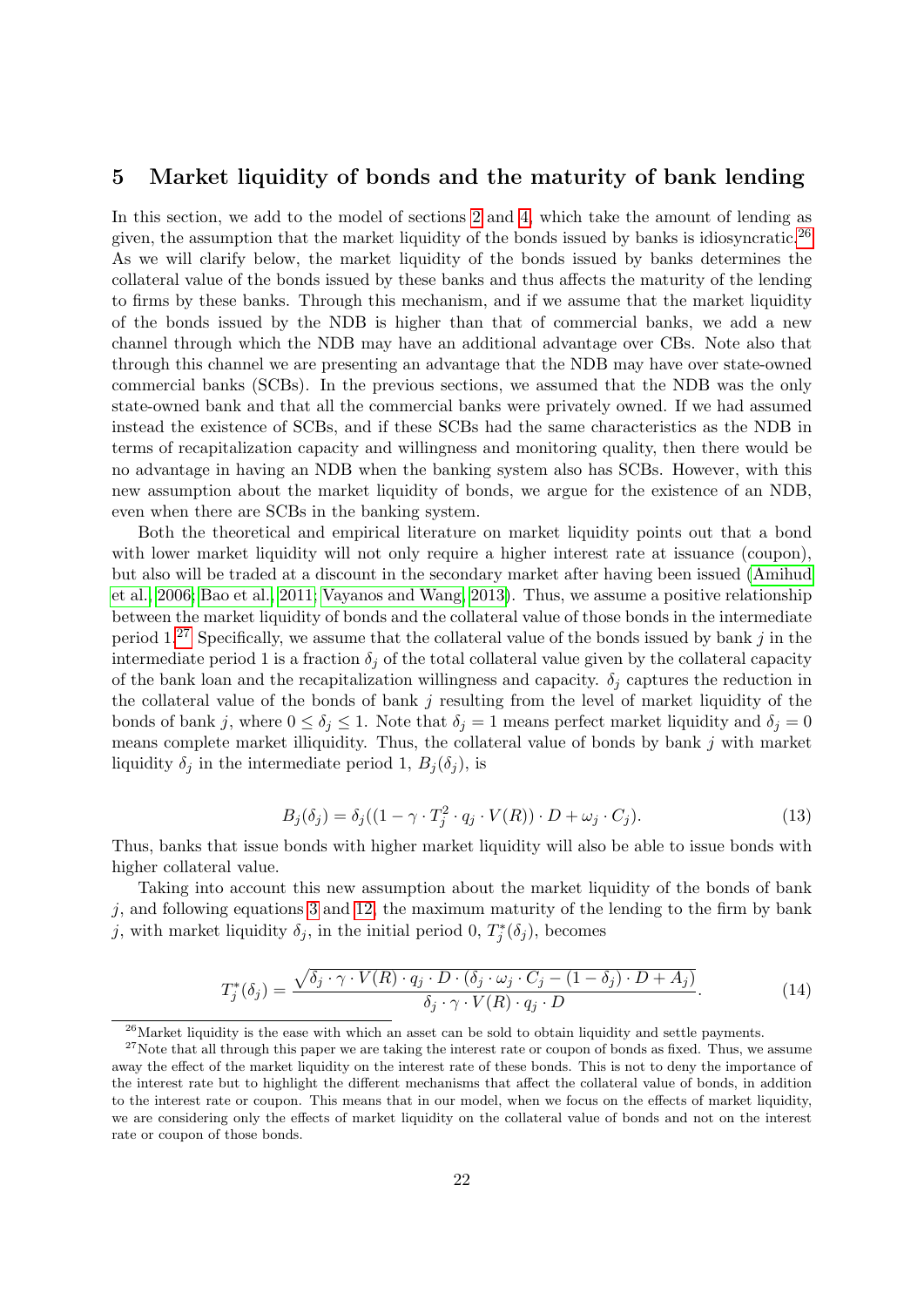From equation [14,](#page-21-1) we have the following proposition:

# **Proposition 6.**  $T_j^*(\delta_j)$  is increasing in  $\delta_j$ .

These results imply that, given a certain collateral value for the bonds issued by the banks, the bank with the bonds having higher market liquidity will be able to lend to firms with longer maturity than will the banks with bonds with lower market liquidity. Similarly, given a certain level for the maturity of the lending to the firms, the collateral value of the bonds issued by the banks with bonds with higher market liquidity is higher than the collateral value of the bonds issued by the banks with bonds with lower market liquidity. In Figure [7](#page-34-0) we depict these results by comparing the collateral value of the bonds issued by a bank with bonds with high market liquidity with the collateral value of the bonds issued by a bank with bonds with low market liquidity, representing the maturity of the lending to the firm in the horizontal axis.

#### {Insert Figure [7](#page-34-0) here}

We now turn back to the comparison in subsection [2.2](#page-11-0) between a banking system in which the NDB grants the loans to the firms financed by PCBs that buy the NDB bonds with a banking system where the PCBs directly grant the loans to the firms. The new assumption regarding the idiosyncratic market liquidity of the bonds issued by banks may be used to compare the optimal determination of the maturity of the lending to firms by these two types of banks. If we assume that the NDB bonds have a higher market liquidity than the bonds issued by PCBs, meaning that  $\delta_{NDB} > \delta_{CB}$ , then this increases the advantage of the NDB over PCBs in terms of the lengthening of the maturity of lending to firms. The higher market liquidity of the NDB bonds could offset the disadvantage of having a lower monitoring quality than PCBs analyzed in last section [4.](#page-18-0)

<span id="page-22-0"></span>Corollary 4. When the market liquidity of the bonds issued by the NDB is sufficiently high, in comparison with the bonds issued by PCBs, the NDB may grant loans of longer maturity than those of the PCBs, even when the NDB has a lower monitoring quality than CBs.

Figure [8](#page-34-1) depicts what is expressed in corollary [4](#page-22-0) by comparing a situation where the NDB has a lower monitoring quality than PCBs, which penalizes their ability to lend with longer maturities but has a higher market liquidity for its bonds in comparison with the bonds of the PCBs, which gives them an advantage over PCBs. In that figure it is clear that an NDB with low monitoring quality, but no advantage over PCBs in terms of the market liquidity of its bonds, would not be able to lend longer term than PCBs. However, an NDB that also has a low monitoring quality, but has a high market liquidity for its bonds, would be able to lend with longer maturities in comparison with PCBs with high monitoring quality but low market liquidity for their bonds. Evidently, the market liquidity of bonds is an important factor that explains the collateral value of bonds and thus influences the maturity of the lending by banks to firms.

### {Insert Figure [8](#page-34-1) here}

Another important proposition that can be made with the introduction of the market liquidity of bonds is to give a rationale for the existence of NDBs even when the banking system has state-owned commercial banks. Note that in the last two sections, we assumed that commercial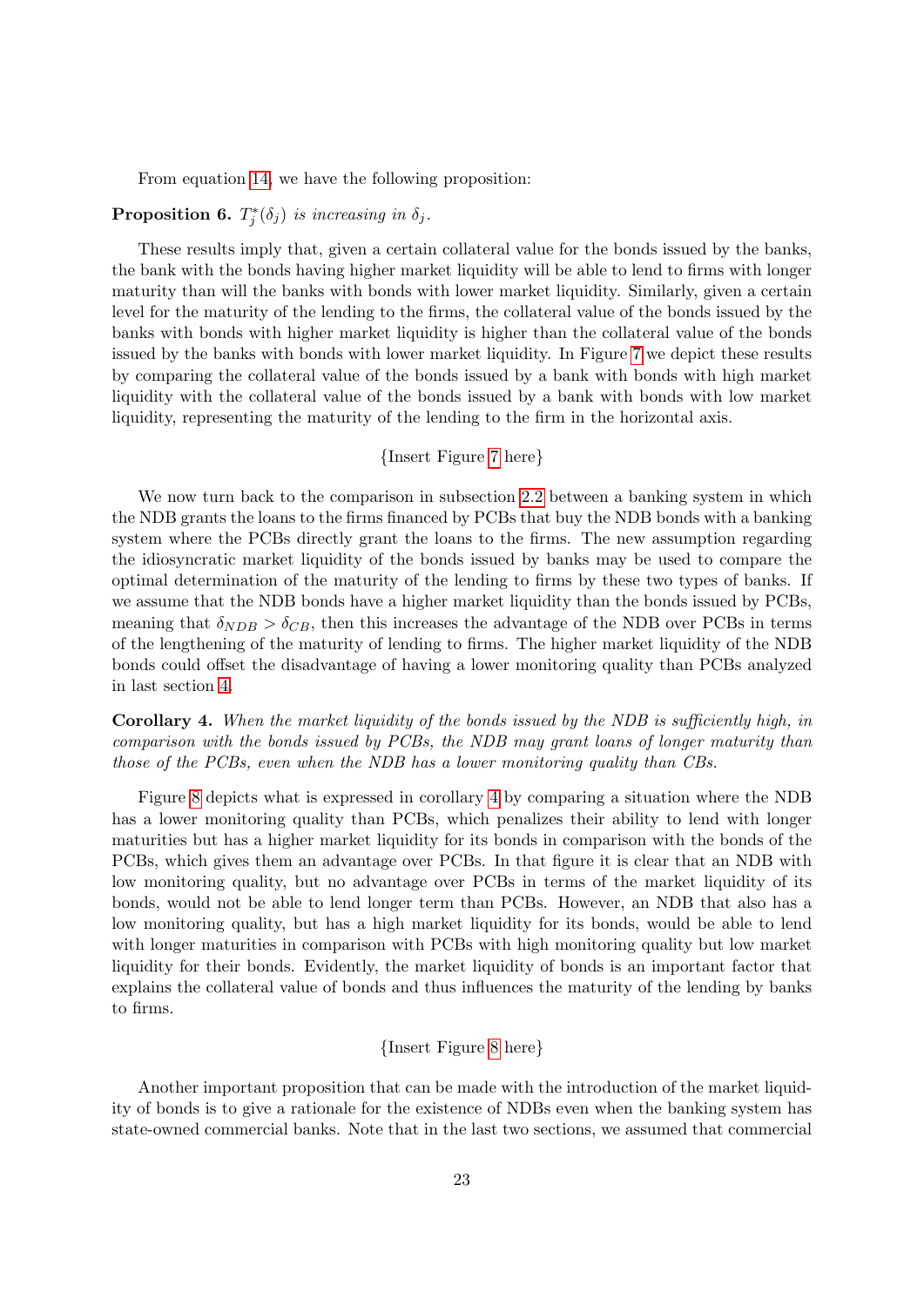banks were all privately owned. If we had allowed for the existence of SCBs, and if these banks had had the same characteristics as the NDB, in terms of the recapitalization capacity and willingness (or perceived willingness) to recapitalize the bank by the government or state, as well as the monitoring quality, then the NDB would have no advantage over the SCBs in terms of the lengthening of the maturity of lending to firms. However, if we now assume that the NDB's bonds have a higher market liquidity than the SCBs' bonds, then we still have an argument favoring the existence of NDBs, which finance their lending to firms through issuing bonds to commercial banks, both state- and privately owned. In a sense, all these advantages and disadvantages for the different types of banks allow for and justify a complex banking system with the existence of a diversity of bank types.

Regarding the possible justifications for assuming that the NDB bonds have a higher market liquidity than the bonds issued by commercial banks, both state-owned and privately owned, we can propose several arguments related to the market liquidity literature. [Pagano](#page-27-6) [\(1989\)](#page-27-6) observed that the volume of trade for an asset is an important factor in explaining the market liquidity for that asset. In this sense, the banking system with an NDB and CBs implies that only one type of bond will be issued, the NDB bonds, and that all commercial banks will buy that bond. The size of the NDB bond issuance will be systemically large. Instead, the banking system with only commercial banks implies that many different types of bonds will be issued, one for each commercial bank that issues bonds in the intermediate period 1, and thus no individual bond issuance will be large enough. Thus, the trading volume for NDB bonds is greater than that of any individual CB in the intermediate period 1; and thus NDB bonds will have a higher market liquidity than commercial banks' bonds.

Note, however, that throughout this paper we have been analyzing pure and extreme examples of banking systems in which either all commercial banks were buying the NDB bonds or no CB was buying NDB bonds and was only buying bonds from other commercial banks. If allowing for a more mixed system, with banks of different types and sizes, we conclude that size matters for market liquidity. Clearly, bigger NDBs, in the sense of their relative bond-issuance size in the banking system, will also be able to issue bonds with higher market liquidity and thus will also be able to lend to firms with longer maturities. Similarly, big commercial banks will also have an advantage over small commercial banks in terms of the market liquidity of their bonds. Note also that the issue of market liquidity is an important argument in favor of NDBs that follow a business model centered on financing themselves by issuing bonds instead of trying to mimic commercial banks that are in the payment system and are deposit creators and takers.

In addition, and also related to the last argument, [Vayanos and Wang](#page-27-15) [\(2012\)](#page-27-15) argue that agents face costs of market participation (e.g., to monitor market movements and information) to be ready to trade in the secondary bond market. Thus, bonds with lower participation costs will also have higher market liquidity. Now consider the banking system with an NDB that finances its lending by issuing NDB bonds that are bought by commercial banks in the initial period 0. Clearly, all commercial banks must incur the participation costs for the NDB bonds in the initial period 0 to buy them. Therefore, those commercial banks, which face a net deposit inflow in the intermediate period 1 and accept NDB bonds to settle payments with the commercial banks that face net deposit outflows, are already correctly informed for the trade and do not need to incur additional participation costs in the intermediate period 1.

In contrast, consider the banking system with only commercial banks. In this case, commercial banks are not buying bonds from any CB in the initial period 0 and thus will not have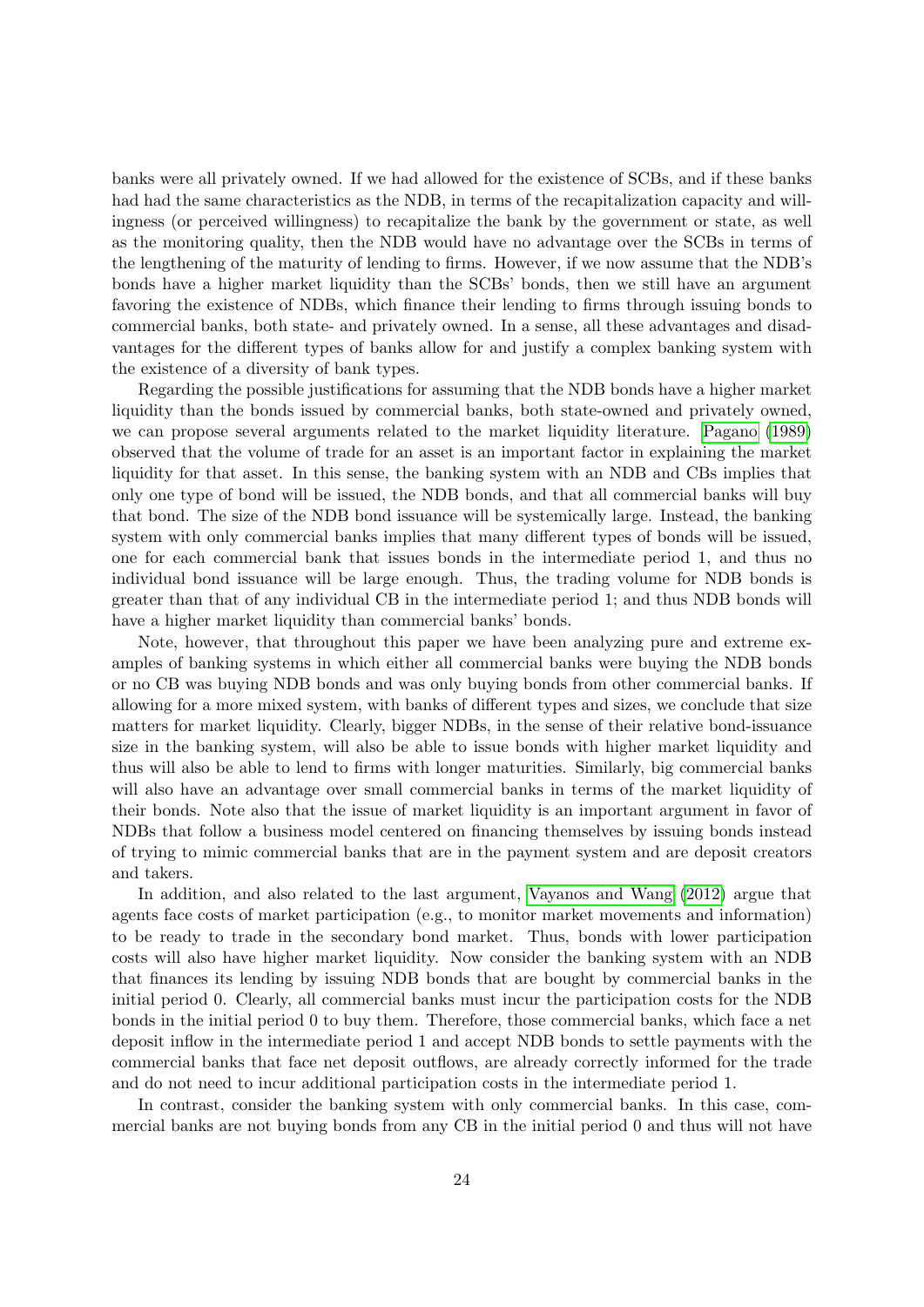incentives to incur any participation costs in the initial period 0. Only in the intermediate period 1 will the commercial banks that face a net deposit inflow from other commercial banks know which bank bond they will trade in the secondary bond market. This means that these commercial banks will have to face the full market participation costs for these bank bonds in the intermediate period 1. Clearly, NDB bonds have an advantage in terms of lower participation cost over bonds issued by other commercial banks in the intermediate period 1, and thus we may expect that NDB bonds have a higher market liquidity than bonds issued by commercial banks.

# <span id="page-24-0"></span>6 Concluding Remarks

In this paper we have studied the theoretical determinants of the maturity of the lending to firms by banks. Our model links the maturity of bank loans to firms with the collateral value of the bonds that banks issue in the interbank market. The collateral value of the bonds issued by banks (i.e. the maximum amount of funds that they can obtain by issuing bonds) is negatively related to the maturity of the bank loans to firms, because long-term loans are often more risky than short-term ones. Furthermore, the collateral value of the bonds also hinges on the recapitalization willingness (or perceived willingness) and capacity of the banks' owners, the market liquidity of the bonds that the banks issue, and the monitoring skills and quality of the banks.

If NDB bonds have higher collateral value than bonds issued by PCBs because of higher recapitalization willingness (or perceived willingness) and capacity as well as higher market liquidity, NDBs may lend longer term than PCBs, even if PCBs may have higher monitoring skills and quality than NDBs. In our model, NDBs are not substitutes for but complements to PCBs, so the policy discussion is not about PCBs vs. NDBs but rather about a banking system with PCBs only vs. one with PCBs and NDBs. In addition, if the NDB bonds have higher market liquidity than the bonds of commercial banks, NDBs may even have an advantage over SCBs in terms of the maturity of loans to firms, even when SCBs have similar characteristics in terms of the recapitalization willingness (or perceived willingness) and capacity, as well as monitoring skills and quality. These advantages and disadvantages of the different types of banks allow for and justify complex banking systems with the existence of a diversity of bank types.

In terms of policy recommendations, the maturity-lengthening role of NDBs is more important when they have proper liquidity management, possess adequate amounts of liquid asset holdings, and are well capitalized. In addition, the maturity-lengthening role of NDBs is more relevant for countries that have governments with stronger credibility, finances, and net worth than for countries with governments plagued by credibility concerns, over-indebtedness, and excessive fiscal deficits. Moreover, it is important that NDBs are well-governed and have high monitoring skills and quality and that the investment projects that obtain loans from NDBs have sufficiently high expected financial or productive returns and sufficiently low risks.

Poorly managed NDBs, which do not keep out narrow private and politically vested interests, will probably end up in a fragile financial position with high non-performing loans and low credibility. Furthermore, the maturity-lengthening role of NDBs is enhanced by the market liquidity of their bonds if NDBs are bigger in terms of their relative bond issuance size in the banking system, which improves their bond market liquidity. Note also that the issue of market liquidity is an important argument in favor of NDBs that follow a business model centered on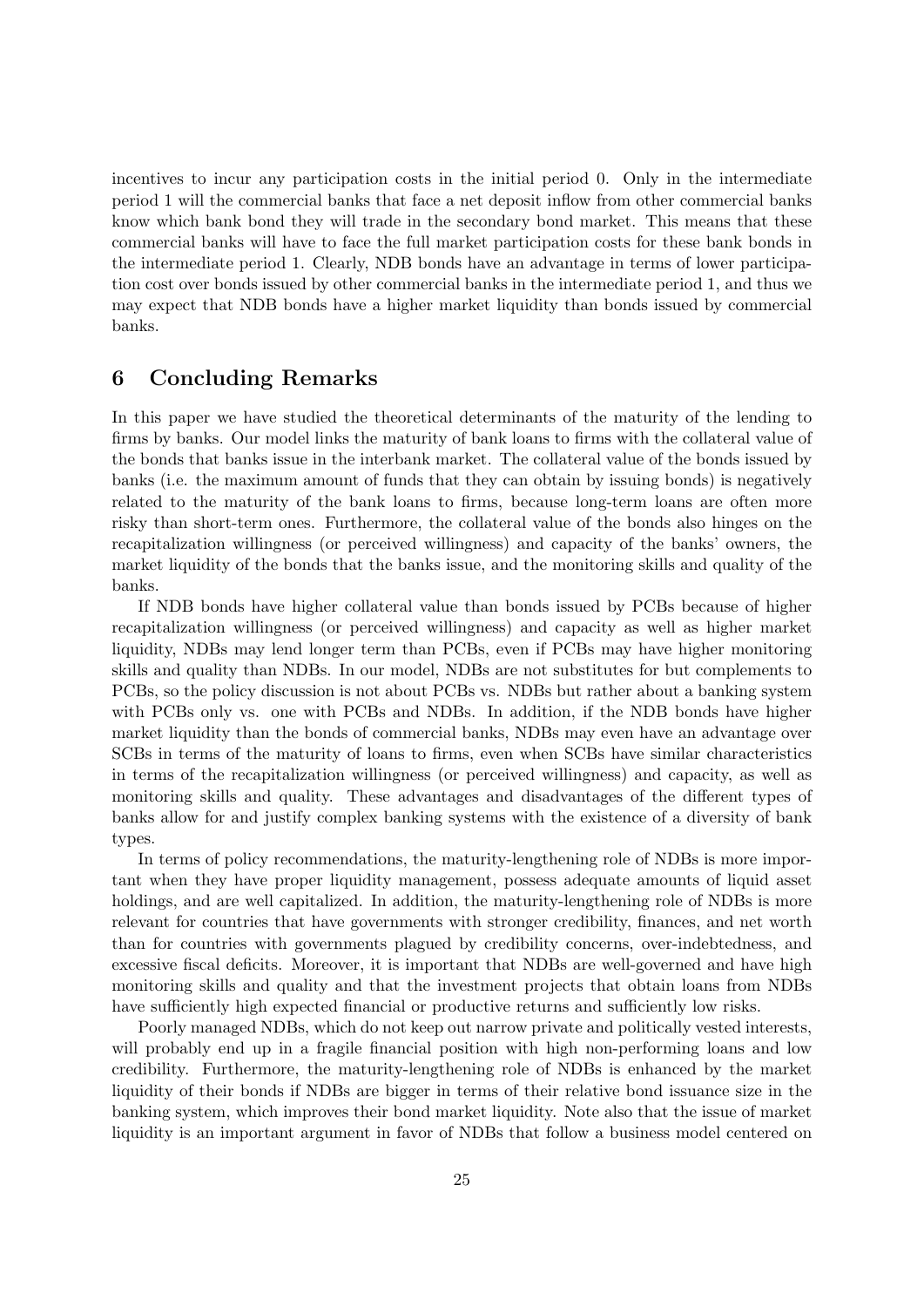financing themselves through bond issuance rather than trying to mimic commercial banks that are in the retail payment system and are deposit creators and takers. Finally, the advantages of NDBs over PCBs, especially in terms of recapitalization willingness and capacity and bond market liquidity, is what makes them more suitable than PCBs to finance high-risk projects or low-return projects with positive externalities. However, NDBs should be aware of the limits that financing such projects pose in terms of the value of their bonds.

# References

- <span id="page-25-5"></span>Adrian, T. and Boyarchenko, N. (2012). Intermediary leverage cycles and financial stability. Federal Reserve Bank of New York Staff Reports, 567.
- <span id="page-25-1"></span>Aghion, P., Howitt, P., and Mayer-Foulkes, D. (2005). The effect of financial development on convergence: Theory and evidence. The Quarterly Journal of Economics, 120(1):173–222.
- <span id="page-25-8"></span>Allen, F. and Gale, D. (1998). Optimal financial crises. The Journal of Finance, 53(4):1245– 1284.
- <span id="page-25-6"></span>Amihud, Y., Mendelson, H., and Pedersen, L. H. (2006). Liquidity and asset prices. Foundations and Trends $(R)$  in Finance, 1(4):269–364.
- <span id="page-25-13"></span>Andrianova, S., Demetriades, P., and Shortland, A. (2008). Government ownership of banks, institutions, and financial development. Journal of Development Economics, 85(1-2):218–252.
- <span id="page-25-2"></span>Armendáriz de Aghion, B. (1999). Development banking. Journal of Development Economics, 58(1):83–100.
- <span id="page-25-7"></span>Bao, J., Pan, J., and Wang, J. (2011). The illiquidity of corporate bonds. *Journal of Finance*, 66(3):911–946.
- <span id="page-25-12"></span>Barclay, M. J. and Smith, C. W. (1995). The maturity structure of corporate debt. The Journal of Finance, 50(2):609–631.
- <span id="page-25-9"></span>Beccalli, E. and Frantz, P. (2016). Why are some banks recapitalized and others taken over? Journal of International Financial Markets, Institutions and Money, 45:79 – 95.
- <span id="page-25-0"></span>Beck, T. (2012). The role of finance in economic development: Benefits, risks, and politics. In Mueller, D. C., editor, *The Oxford Handbook of Capitalism*. Oxford University Press.
- <span id="page-25-11"></span>Berger, A. N. and Bouwman, C. (2013). How does capital affect bank performance during financial crises? Journal of Financial Economics, 109(1):146–176.
- <span id="page-25-10"></span>Brei, M., Gambacorta, L., and von Peter, G. (2013). Rescue packages and bank lending. Journal of Banking & Finance,  $37(2)$ :490 – 505.
- <span id="page-25-3"></span>Brei, M. and Schclarek, A. (2013). Public bank lending in times of crisis. Journal of Financial Stability, 9(4):820–830.
- <span id="page-25-4"></span>Brei, M. and Schclarek, A. (2015). A theoretical model of bank lending: Does ownership matter in times of crisis? Journal of Banking & Finance,  $50(C):298-307$ .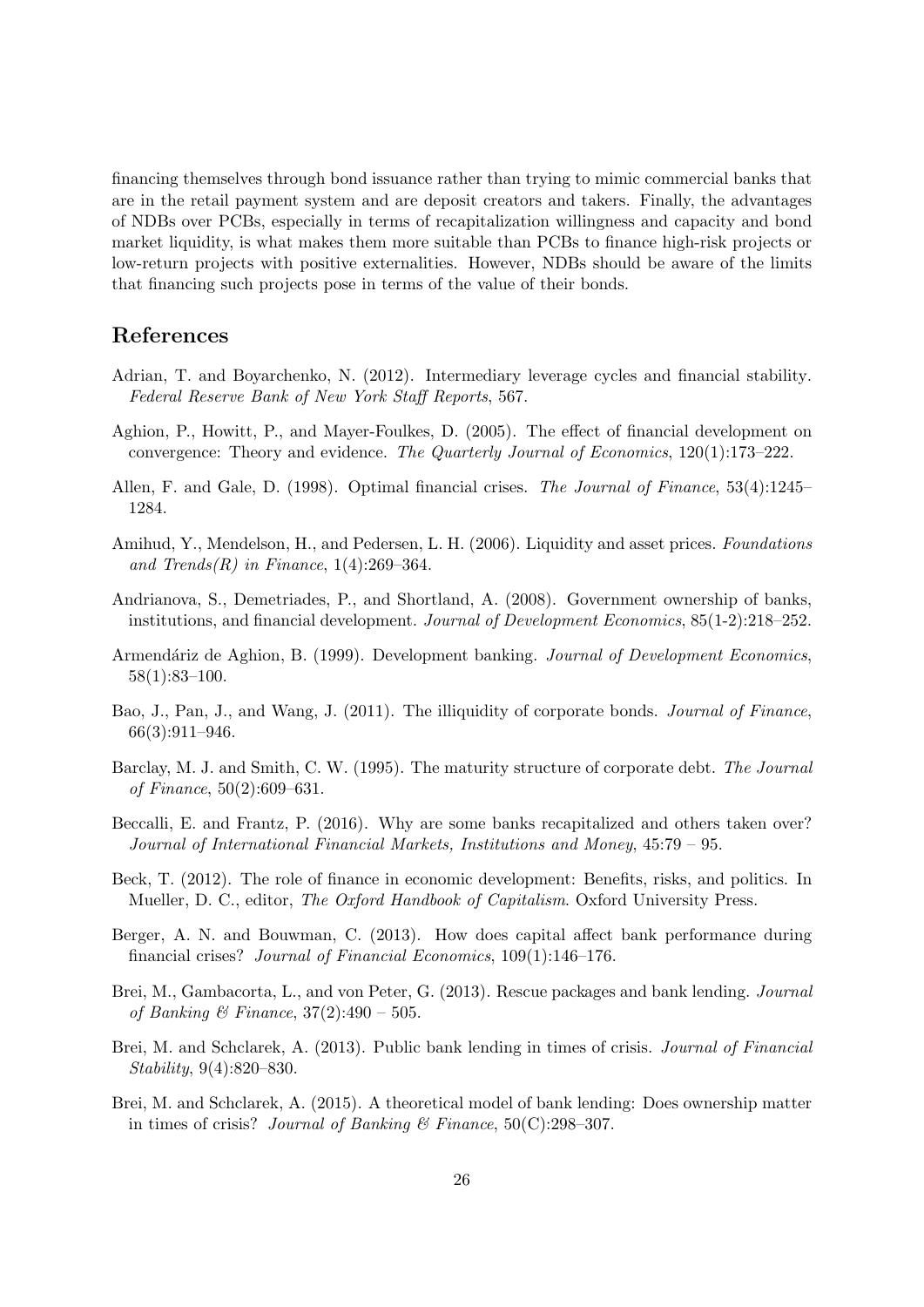- <span id="page-26-1"></span>Brei, M. and Schclarek, A. (2018). The countercyclical behavior of national development banks in Latin America and the Caribbean. In Griffith-Jones, S. and Ocampo, J. A., editors, The future of national development banks. Oxford University Press.
- <span id="page-26-3"></span>Brunnermeier, M. K. and Pedersen, L. H. (2009). Market liquidity and funding liquidity. Review of Financial Studies, 22(6):2201–2238.
- <span id="page-26-15"></span>Cetorelli, N. and Peretto, P. F. (2012). Credit quantity and credit quality: Bank competition and capital accumulation. Journal of Economic Theory, 147(3):967–998.
- <span id="page-26-7"></span>Chemmanur, T. J. and Fulghieri, P. (1994). Reputation, renegotiation, and the choice between bank loans and publicly traded debt. The Review of Financial Studies, 7(3):475–506.
- <span id="page-26-9"></span>de Blas, B. and Russ, K. N. (2013). All banks great, small, and global: Loan pricing and foreign competition. International Review of Economics & Finance,  $26(C):4-24$ .
- <span id="page-26-2"></span>de Luna-Martinez, J. and Vicente, C. L. (2012). Global survey of development banks. World Bank Policy Research Working Paper No. 5969.
- <span id="page-26-5"></span>Diamond, D. W. (1984). Financial intermediation and delegated monitoring. The Review of Economic Studies, 51(3):393–414.
- <span id="page-26-0"></span>Diamond, D. W. (1991). Debt maturity structure and liquidity risk. The Quarterly Journal of Economics, 106(3):709–737.
- <span id="page-26-13"></span>Diamond, D. W. and Rajan, R. G. (2005). Liquidity shortages and banking crises. Journal of Finance, 60(2):615–647.
- <span id="page-26-16"></span>Dinc, I. S. (2005). Politicians and banks: Political influences on government-owned banks in emerging markets. Journal of Financial Economics, 77(2):453–479.
- <span id="page-26-11"></span>Enoch, C., Garcia, G., and Sundararajan, V. (2001). Recapitalizing banks with public funds. IMF Staff Papers,  $48(1):1-3$ .
- <span id="page-26-14"></span>Eslava, M. and Freixas, X. (2016). Public development banks and credit market imperfections. CEPR Discussion Papers 11160, C.E.P.R. Discussion Papers.
- <span id="page-26-8"></span>Faulkender, M. and Petersen, M. A. (2006). Does the source of capital affect capital structure? The Review of Financial Studies, 19(1):45–79.
- <span id="page-26-12"></span>Fernández-Arias, E., Hausmann, R., and Panizza, U. (2020). Smart development banks. Journal of Industry, Competition and Trade, 20(2):395–420.
- <span id="page-26-10"></span>Fostel, A. and Geanakoplos, J. (2014). Endogenous collateral constraints and the leverage cycle. Annual Review of Economics, 6(1):771–799.
- <span id="page-26-4"></span>Geanakoplos, J. and Fostel, A. (2008). Leverage cycles and the anxious economy. American Economic Review, 98(4):1211–1244.
- <span id="page-26-6"></span>Gorton, G. and Huang, L. (2004). Liquidity, efficiency, and bank bailouts. American Economic Review, 94(3):455–483.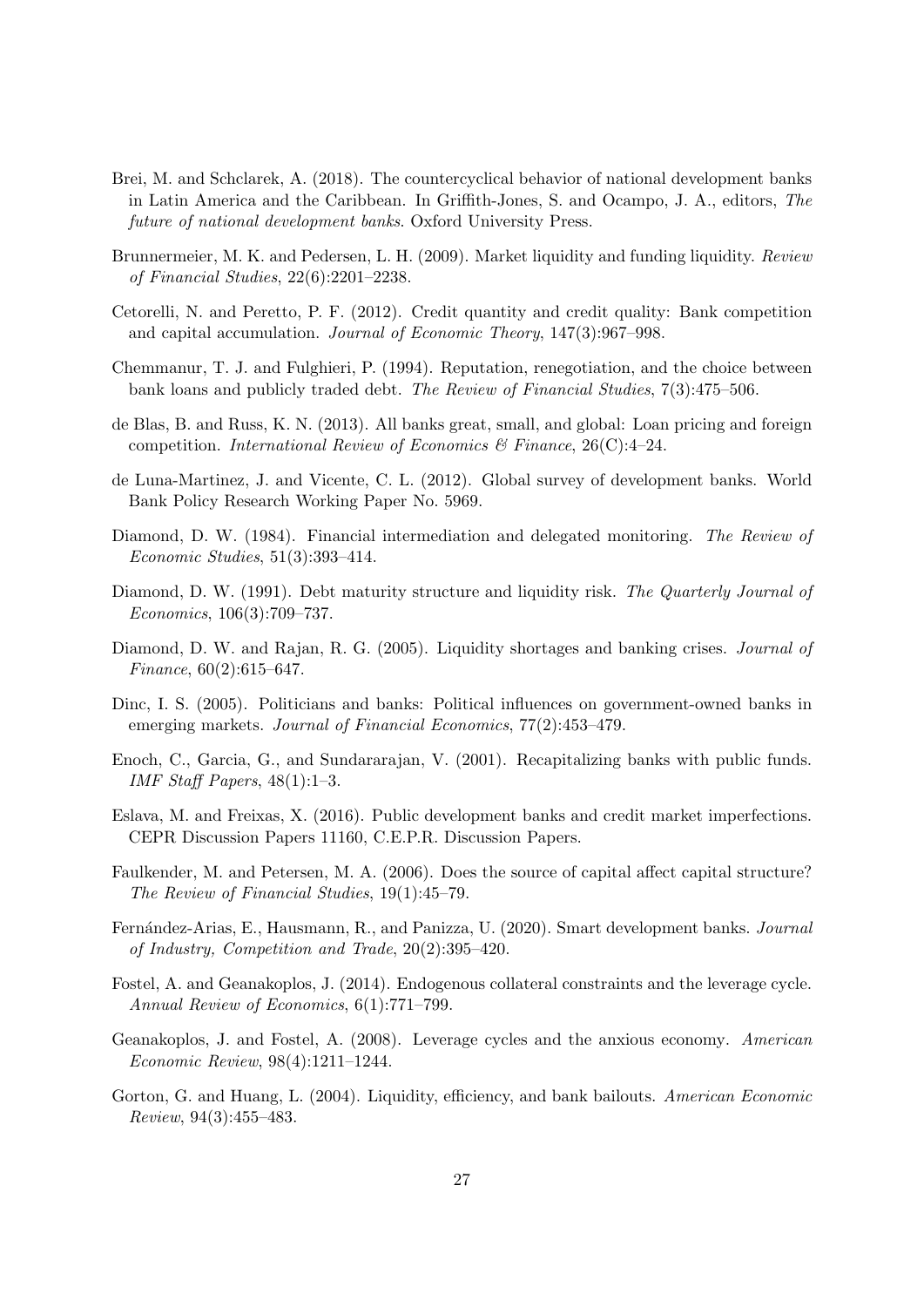- <span id="page-27-9"></span>Graham, J. R. and Leary, M. T. (2011). A review of empirical capital structure research and directions for the future. Annual Review of Financial Economics, 3(1):309–345.
- <span id="page-27-1"></span>Griffith-Jones, S., Ocampo, J. A., Rezende, F., Schclarek, A., and Brei, M. (2018). The future of national development banks. In Griffith-Jones, S. and Ocampo, J. A., editors, The future of national development banks. Oxford University Press.
- <span id="page-27-5"></span>Holmstrom, B. and Tirole, J. (1997). Financial intermediation, loanable funds, and the real sector. The Quarterly Journal of Economics, 112(3):663-691.
- <span id="page-27-7"></span>Holmstrom, B. and Tirole, J. (1998). Private and public supply of liquidity. Journal of Political Economy,  $106(1)$ :1-40.
- <span id="page-27-0"></span>Hu, B., Schclarek, A., Xu, J., and Yan, J. (2020). Long-term finance provision: National development banks vs. commercial banks. Working Paper Series of New Structural Economics No. E2020002, Institute of New Structural Economics (INSE) at Peking University.
- <span id="page-27-10"></span>Iacoviello, M. and Minetti, R. (2006). International business cycles with domestic and foreign lenders. Journal of Monetary Economics, 53(8):2267–2282.
- <span id="page-27-13"></span>LaPorta, R., Lopez-De-Silanes, F., and Shleifer, A. (2002). Government ownership of banks. Journal of Finance, 57(1):265–301.
- <span id="page-27-2"></span>Mehrling, P. (2011). The new Lombard Street: How the Fed became the dealer of last resort. Princeton University Press, Princeton, NJ.
- <span id="page-27-3"></span>Mehrling, P. (2012). Three principles for market-based credit regulation. American Economic Review, 102(3):107–112.
- <span id="page-27-8"></span>Mehrling, P., Pozsar, Z., Sweeney, J., and Neilson, D. H. (2015). Bagehot was a shadow banker: Shadow banking, central banking, and the future of global finance. In Claessens, S., Evanoff, D., Kaufman, G., and Laeven, L., editors, Shadow banking within and across borders. World Scientific Publishing.
- <span id="page-27-11"></span>Niepmann, F. (2015). Banking across borders. Journal of International Economics, 96(2):244– 265.
- <span id="page-27-6"></span>Pagano, M. (1989). Trading volume and asset liquidity. The Quarterly Journal of Economics, 104(2):255–274.
- <span id="page-27-14"></span>Rodrik, D. (2012). Why we learn nothing from regressing economic growth on policies. Seoul Journal of Economics, 25.
- <span id="page-27-12"></span>Sandleris, G.  $(2016)$ . The costs of sovereign default: Theory and empirical evidence. *Economía* Journal, 0(Spring 20):1–27.
- <span id="page-27-4"></span>Skeie, D. R. (2008). Banking with nominal deposits and inside money. Journal of Financial Intermediation, 17(4):562–584.
- <span id="page-27-15"></span>Vayanos, D. and Wang, J. (2012). Liquidity and asset returns under asymmetric information and imperfect competition. Review of Financial Studies, 25(5):1339–1365.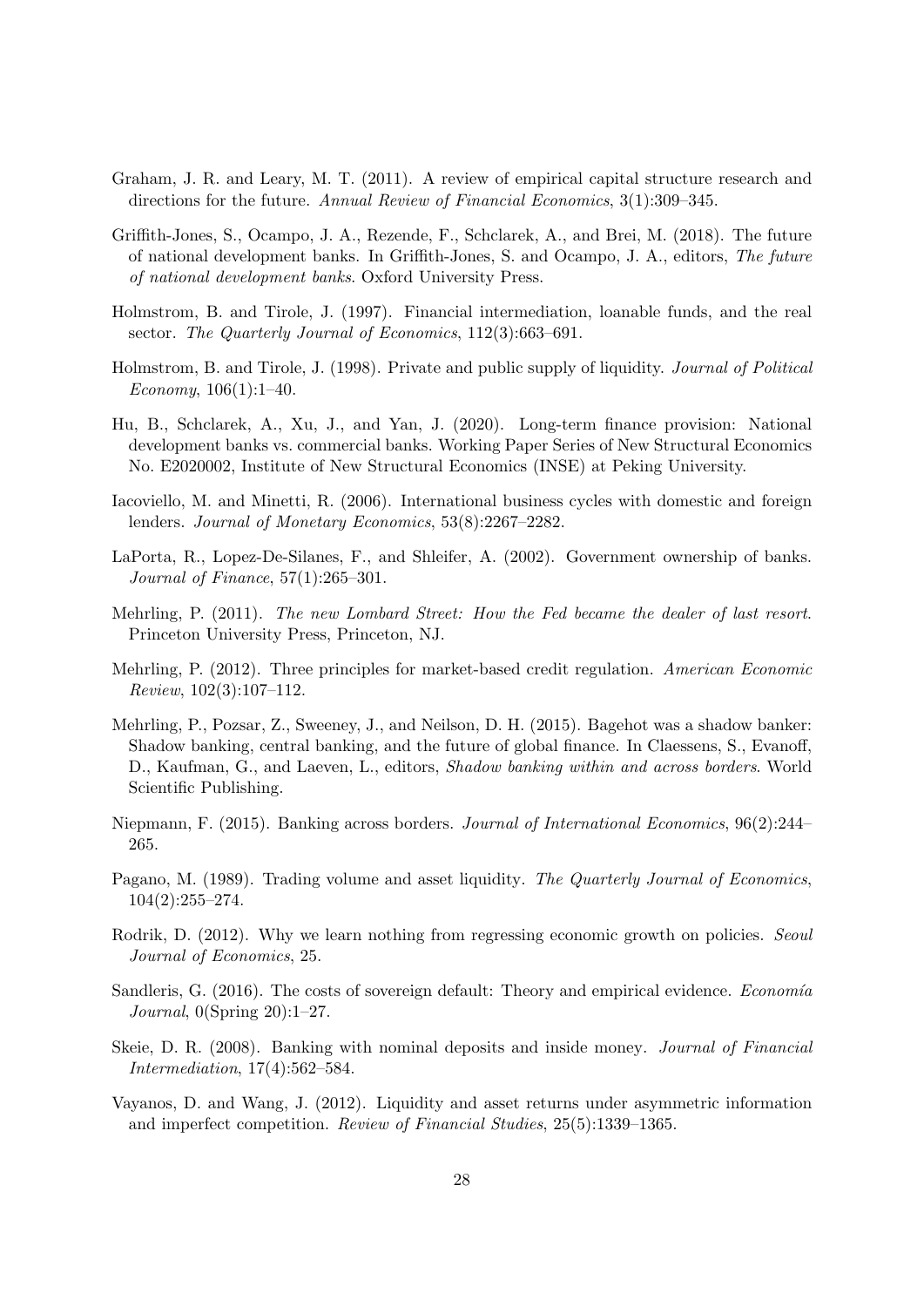- <span id="page-28-0"></span>Vayanos, D. and Wang, J. (2013). Market liquidity - theory and empirical evidence. In Constantinides, G., Harris, M., and Stulz, R., editors, Handbook of the economics of finance. North Holland, Amsterdam.
- <span id="page-28-1"></span>Yeyati, E. L., Micco, A., Panizza, U., Detragiache, E., and Repetto, A. (2007). A reappraisal of state-owned banks [with comments].  $Economia$ , 7(2):209–259.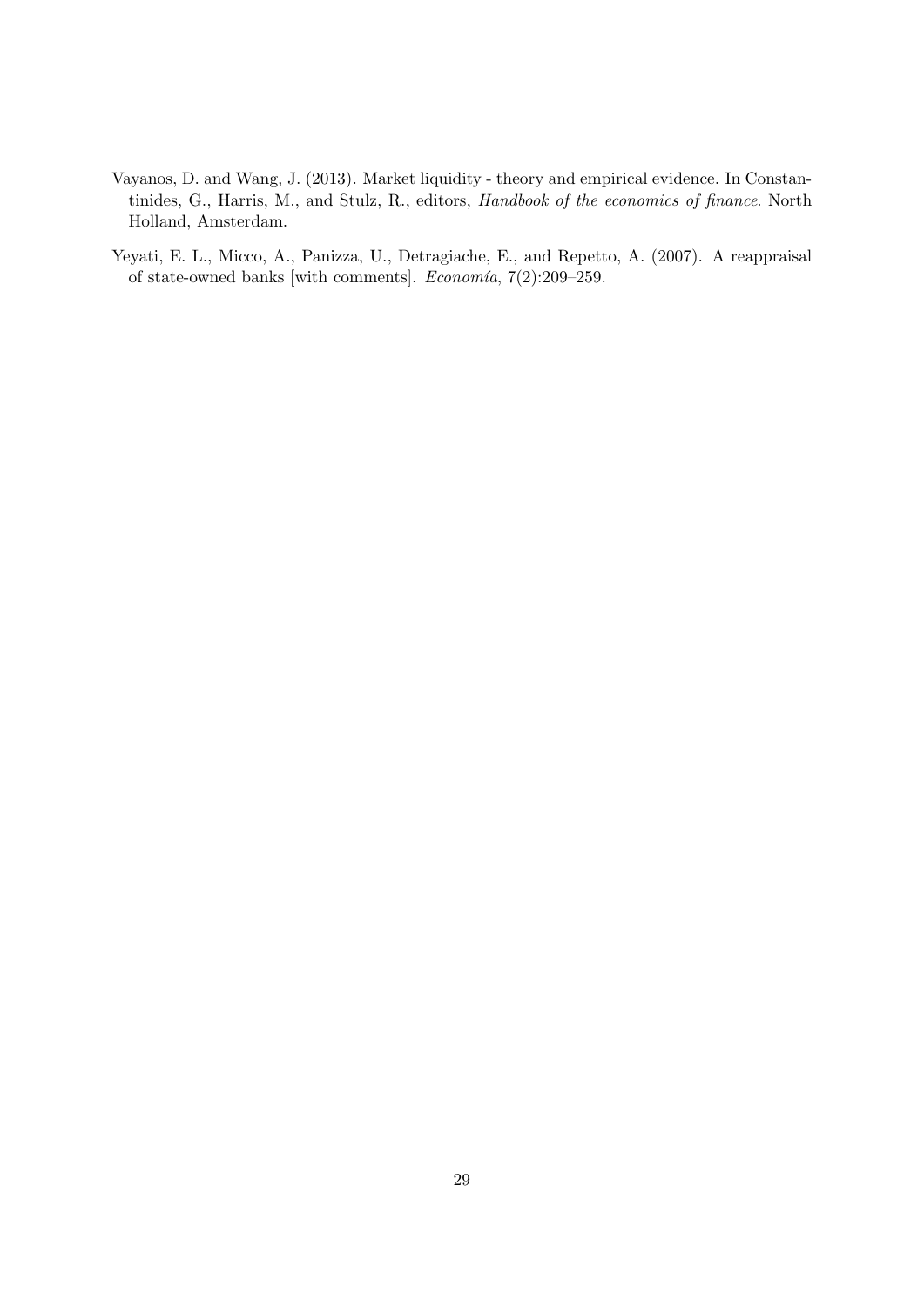

Source: [Hu et al.](#page-27-0) [\(2020\)](#page-27-0) based on BankFocus data.

Figure 1: Average ratio of loans to customers larger than 5 years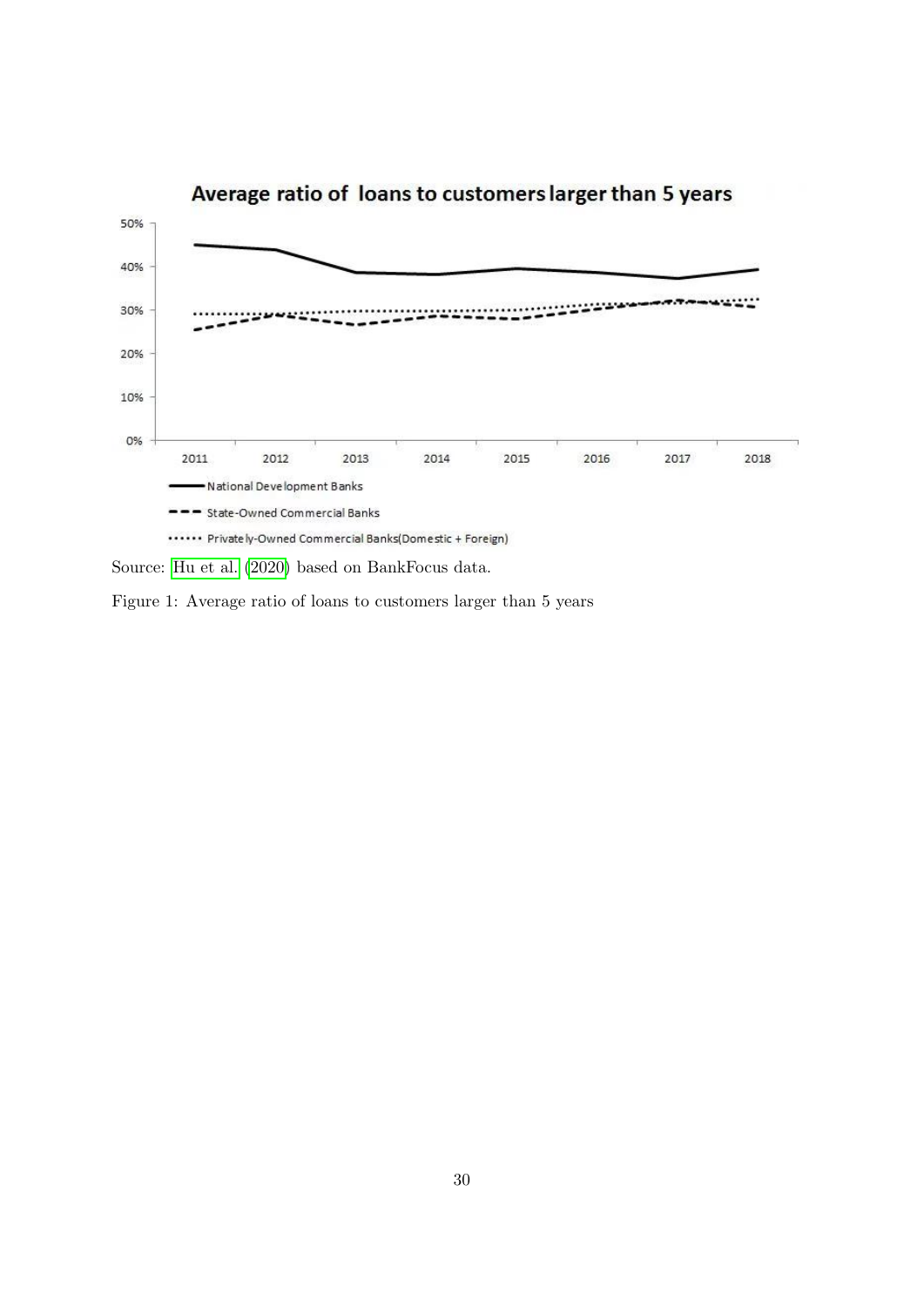<span id="page-30-0"></span>

|        | Liabilities |                 |                                                           |                                                                                                                                                                                                                                                                                                                                                                                                                                                                                                                                                                                         |                                                                                                                                   |                                                           |                                                          |                                                                                       |
|--------|-------------|-----------------|-----------------------------------------------------------|-----------------------------------------------------------------------------------------------------------------------------------------------------------------------------------------------------------------------------------------------------------------------------------------------------------------------------------------------------------------------------------------------------------------------------------------------------------------------------------------------------------------------------------------------------------------------------------------|-----------------------------------------------------------------------------------------------------------------------------------|-----------------------------------------------------------|----------------------------------------------------------|---------------------------------------------------------------------------------------|
| Firm 2 | Assets      | $Goods_{firm2}$ |                                                           |                                                                                                                                                                                                                                                                                                                                                                                                                                                                                                                                                                                         | $+Depositiml\atop bank1}$                                                                                                         | $-Goods_{firm2}$                                          | $Deeposit_{bank2}^{firm2}$                               |                                                                                       |
| Firm 1 | Liabilities |                 | $+ Loan^{firm1}_{bank1}$                                  |                                                                                                                                                                                                                                                                                                                                                                                                                                                                                                                                                                                         |                                                                                                                                   |                                                           | $\mathit{Loan}^{firm1}_{bank1}$                          | Table 1: Solving the Liquidity Problems and the Interbank Payments by Interbank loans |
|        | Assets      |                 | $\qquad \qquad +\, \displaystyle Deposit^{firm1}_{bank1}$ |                                                                                                                                                                                                                                                                                                                                                                                                                                                                                                                                                                                         | $-Depositmark_ {bank1} \newline$                                                                                                  | $+ Goods_{firm2}$                                         | $Goods_{\it{firm2}}$                                     |                                                                                       |
| Bank 2 | Liabilities |                 |                                                           | $\qquad + De positbank 2$                                                                                                                                                                                                                                                                                                                                                                                                                                                                                                                                                               | $-\boldsymbol{D} \boldsymbol{e} \boldsymbol{p} \boldsymbol{o} \boldsymbol{s} \boldsymbol{u}^{b a n k 1}_{\boldsymbol{k} a n k 2}$ | $\qquad \qquad +\, \displaystyle Deposit_{bank2}^{firm2}$ | $\qquad \qquad +\, \displaystyle Deposit_{bank2}^{imm2}$ |                                                                                       |
|        | Assets      |                 |                                                           | $bank loan_{bank2}$<br>$+Inter^{bank1}$                                                                                                                                                                                                                                                                                                                                                                                                                                                                                                                                                 |                                                                                                                                   |                                                           | $bank loan_{bank2}$<br>$+Inter^{bank1}$                  |                                                                                       |
| Bank 1 | Liabilities |                 | $\qquad + De posit^{firm1}_{bank1}$                       | $bank loan bands2 % \begin{minipage}[c]{0.5\linewidth} \centering \end{minipage} % \begin{minipage}[c]{0.5\linewidth} \centering \begin{minipage}[c]{0.5\linewidth} \centering \end{minipage} \begin{minipage}[c]{0.5\linewidth} \centering \end{minipage} \begin{minipage}[c]{0.5\linewidth} \centering \end{minipage} \begin{minipage}[c]{0.5\linewidth} \centering \end{minipage} \begin{minipage}[c]{0.5\linewidth} \centering \end{minipage} \begin{minipage}[c]{0.5\linewidth} \centering \end{minipage} \begin{minipage}[c]{0.5\linewidth} \centering \end{$<br>$+Inter^{bank1}$ | $-Deposit^{firm1}_{bank1}$                                                                                                        |                                                           | $bank loan_{bank2}$<br>$+ Inter^{bank1}$                 |                                                                                       |
|        | Assets      |                 | $+ Loan^{firm1}_{bank1}$                                  | $\qquad \qquad +D\epsilon posit_{bank2}^{bank1}$                                                                                                                                                                                                                                                                                                                                                                                                                                                                                                                                        | $-\boldsymbol{D} e positbank2$                                                                                                    |                                                           | $\mathit{Loan}^{firm1}_{bank1}$                          |                                                                                       |
| Η      |             | ⊂               | $\mbox{Loan}$ by $\mbox{Bank}$ $1$<br>to Firm $1\,$       | Interbank loan<br>by bank $2$ to bank $1$<br>$\sim$                                                                                                                                                                                                                                                                                                                                                                                                                                                                                                                                     | Firm 1 to Firm $2\,$<br>Payment $\it{by}$<br>$\infty$                                                                             | with account<br>in Bank $2\,$                             | $\ensuremath{\mathrm{Final}}$                            |                                                                                       |

| ı                                                                                                      |  |
|--------------------------------------------------------------------------------------------------------|--|
| ì<br>۔<br>ز<br>)<br> <br> <br> <br> <br>l<br>İ<br>i<br>!<br>I<br>$\ddot{\phantom{0}}$<br>$\frac{1}{2}$ |  |
| $\sim$ $\sim$ $\sim$ $\sim$ $\sim$ $\sim$ $\sim$<br>I<br>:<br>?<br>$\frac{1}{\sqrt{2}}$                |  |
| ו<br>ו<br>;<br>;                                                                                       |  |
| $\frac{1}{1}$<br>i i i i<br>7                                                                          |  |
| I                                                                                                      |  |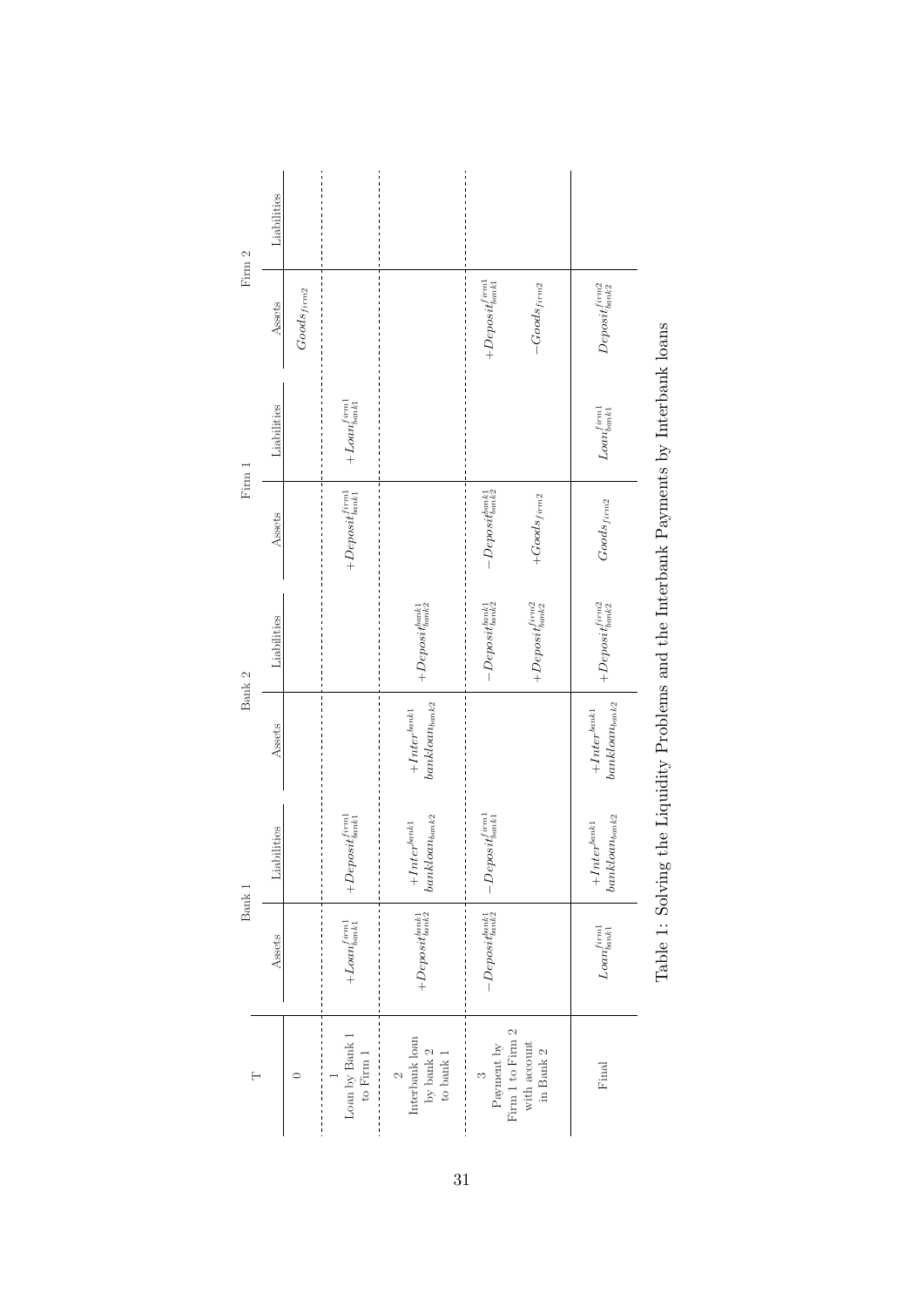<span id="page-31-0"></span>

| Firm 2   | Liabilities<br>Assets<br>Liabilities | $+Goods_{\it{firm2}}$ |                                                                                   | $+ Loan_{NDB}^{firm1}\,$                                            |                                                                         | $+Deposit'_{bank2}$<br>$-Goods_{firm2}$                       | $Deposit_{bank2}^{firm2}$<br>$Loa n_{bank1}^{firm1}$                                                       |
|----------|--------------------------------------|-----------------------|-----------------------------------------------------------------------------------|---------------------------------------------------------------------|-------------------------------------------------------------------------|---------------------------------------------------------------|------------------------------------------------------------------------------------------------------------|
| Firm 1   | Assets                               |                       |                                                                                   | $\qquad \qquad +D\, e posit\, {firm1\over bank1}$                   |                                                                         | $-Deposit_{bank1}^{firm1}$<br>$+ Good s^{firm2}$              | Table 2: Solving the Liquidity Problems and the interbank payments by selling NDB bonds<br>$Goods_{firm2}$ |
| Bank 2   | Liabilities                          |                       |                                                                                   |                                                                     | $\left. + Bonds_{NDB} \right. \left  + Deposit_{bank2}^{bank1} \right.$ | $+ De posit_{bank2}^{firm1}$<br>$-Depositmark_1$              | $Deposit_{bank2}^{firm2}$                                                                                  |
|          | Assets                               |                       |                                                                                   |                                                                     |                                                                         |                                                               | $Bonds_{NDB}$                                                                                              |
| Bank 1   | Liabilities                          |                       | $\left. + {Bonds}_{NDB} \right. \left  { + Deposit_{bank1}^{NDB} } \right.$       | $+ Depositim1$<br>$-Depositbank1$                                   |                                                                         | $-Deposit^{bank1}_{firm1}$                                    |                                                                                                            |
|          | ssets<br>₹                           |                       |                                                                                   |                                                                     | $+De positbank1$<br>$-Bonds_{NDB}$                                      | $-Deposit^{bank1}_{bank2}$                                    |                                                                                                            |
| NDB      | Liabilities                          |                       |                                                                                   |                                                                     |                                                                         |                                                               | Bonds <sub>NDB</sub>                                                                                       |
|          | Assets                               |                       | $\left. +D\epsilon posit_{bank1}^{NDB}\right\vert \left. +Bonds_{NDB}\right\vert$ | $\label{eq:repos} -Deposit_{bank1}^{NDB}$<br>$+ Loan^{firm1}_{NDB}$ |                                                                         |                                                               | $\ensuremath{\textit{L}}\xspace\alpha\ensuremath{\textit{n}}\xspace_{\textit{NDB}}^{\textit{firml}}$       |
| $\vdash$ |                                      | ⊂                     | Bank 1 buys<br>NDB bonds                                                          | NDB Loan<br>to Firm 1<br>$\mathcal{C}$                              | Bank 1 sells<br><b>NDB</b> bonds<br>to Bank $2\,$<br>$\infty$           | bank account<br>Firm $2$ (with<br>Firm 1 pays<br>in Bank $2)$ | Final                                                                                                      |

| ֦֧֦֧֦֧֦֧֦֧ׅ֧֧֧֧֧֧ׅ֧֧֧֧֧֚֚֚֚֚֚֡֝֜֓֓֝֬֝֓֝֬֝֓֝֬֝֬֝֬֜֓֓֝֬֝֬֝֬֝֬<br>$\frac{1}{2}$                                                                                                                                                                                                                                                                                                                                                                                                                          |
|-------------------------------------------------------------------------------------------------------------------------------------------------------------------------------------------------------------------------------------------------------------------------------------------------------------------------------------------------------------------------------------------------------------------------------------------------------------------------------------------------------|
| ١<br>くしょく                                                                                                                                                                                                                                                                                                                                                                                                                                                                                             |
|                                                                                                                                                                                                                                                                                                                                                                                                                                                                                                       |
| <b>CONTRACTES</b><br>i                                                                                                                                                                                                                                                                                                                                                                                                                                                                                |
|                                                                                                                                                                                                                                                                                                                                                                                                                                                                                                       |
| <br> <br>                                                                                                                                                                                                                                                                                                                                                                                                                                                                                             |
|                                                                                                                                                                                                                                                                                                                                                                                                                                                                                                       |
|                                                                                                                                                                                                                                                                                                                                                                                                                                                                                                       |
|                                                                                                                                                                                                                                                                                                                                                                                                                                                                                                       |
| ֖֖֖֖֖֖֖֖֧֚֚֚֚֚֚֚֚֚֚֚֚֚֡֬֝֝֝֝ <u>֚</u><br>$\frac{1}{2}$                                                                                                                                                                                                                                                                                                                                                                                                                                                |
| j<br>$\begin{array}{cccccccccccccc} \multicolumn{2}{c}{} & \multicolumn{2}{c}{} & \multicolumn{2}{c}{} & \multicolumn{2}{c}{} & \multicolumn{2}{c}{} & \multicolumn{2}{c}{} & \multicolumn{2}{c}{} & \multicolumn{2}{c}{} & \multicolumn{2}{c}{} & \multicolumn{2}{c}{} & \multicolumn{2}{c}{} & \multicolumn{2}{c}{} & \multicolumn{2}{c}{} & \multicolumn{2}{c}{} & \multicolumn{2}{c}{} & \multicolumn{2}{c}{} & \multicolumn{2}{c}{} & \multicolumn{2}{c}{} & \multicolumn{2}{c}{} & \$<br>Ì<br>l |
| l                                                                                                                                                                                                                                                                                                                                                                                                                                                                                                     |
| - SHISHI                                                                                                                                                                                                                                                                                                                                                                                                                                                                                              |
| ١                                                                                                                                                                                                                                                                                                                                                                                                                                                                                                     |
| l                                                                                                                                                                                                                                                                                                                                                                                                                                                                                                     |
| ،<br>ملمات<br>l<br>ı<br>i                                                                                                                                                                                                                                                                                                                                                                                                                                                                             |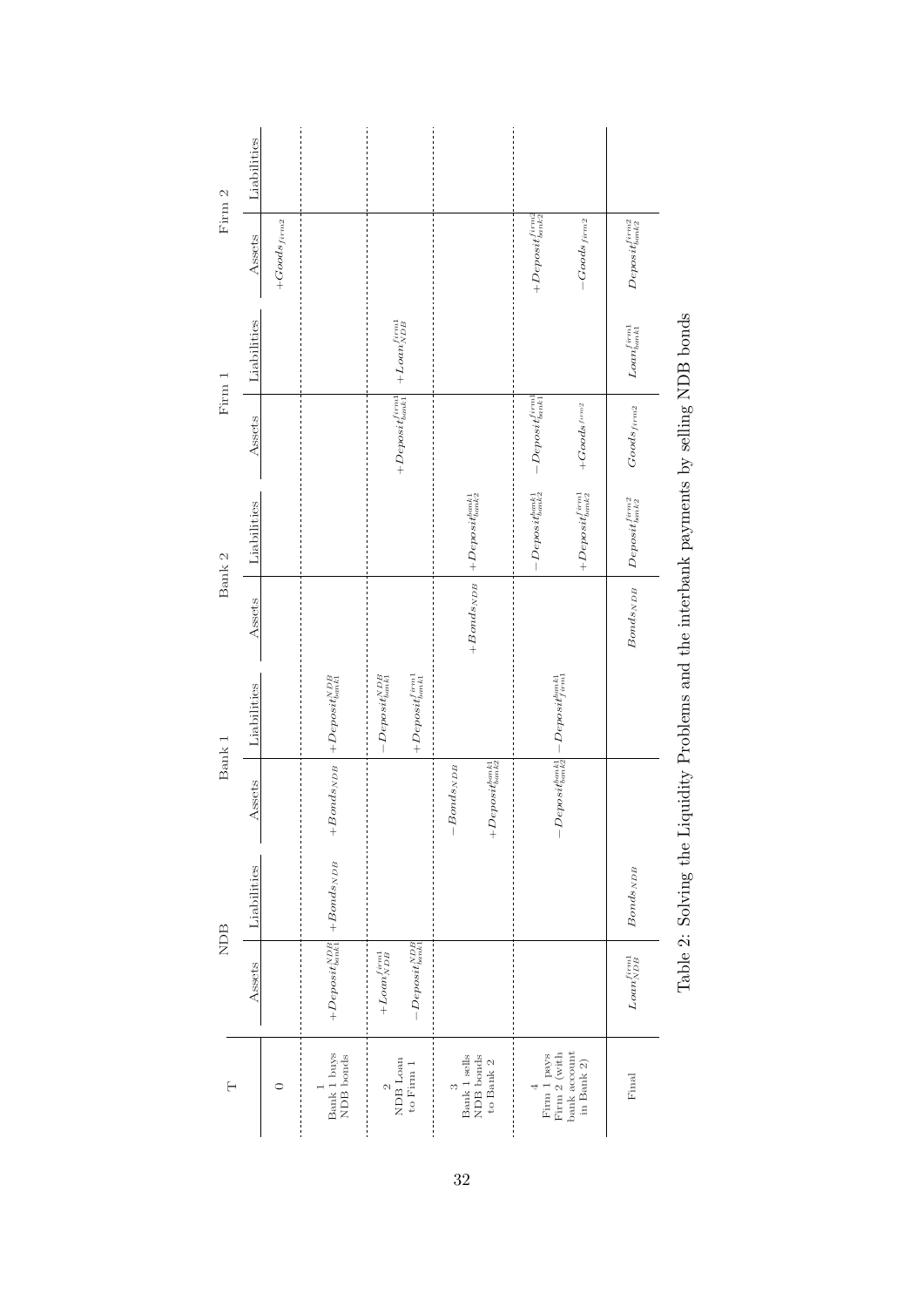<span id="page-32-0"></span>

<span id="page-32-1"></span>Figure 2: Collateral Value of Bank Bonds and Maturity of Lending to the Firm



<span id="page-32-2"></span>Figure 3: Amount of lending to the firm and recapitalization capacity and willingness



Figure 4: Maturity of lending to the firm and recapitalization capacity and willingness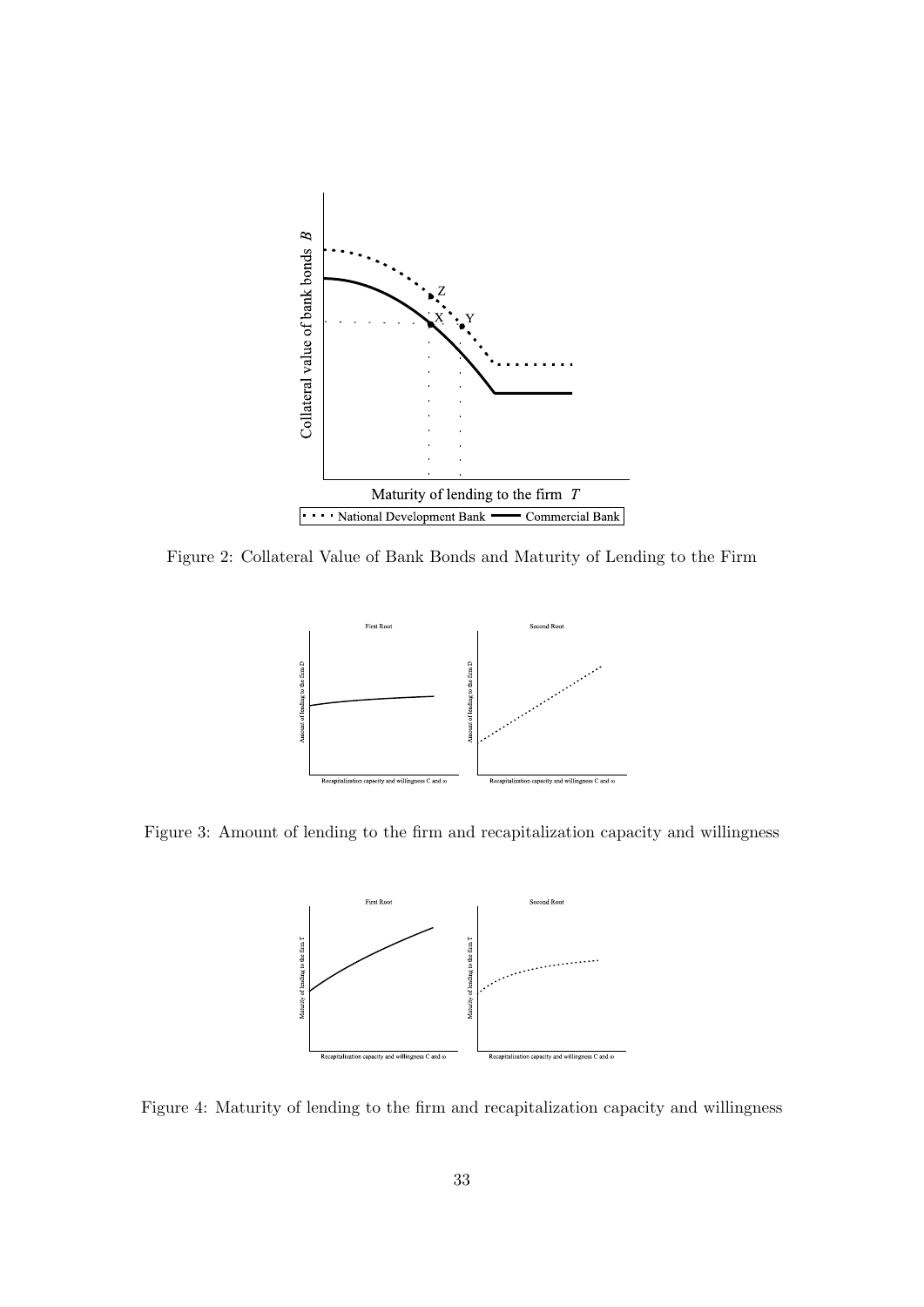<span id="page-33-0"></span>

<span id="page-33-1"></span>Figure 5: Monitoring Quality, Collateral Value of Bank Bonds, and Maturity of Lending



Figure 6: NDB with Low Monitoring Quality, Collateral Value of bank Bonds and Maturity of Lending